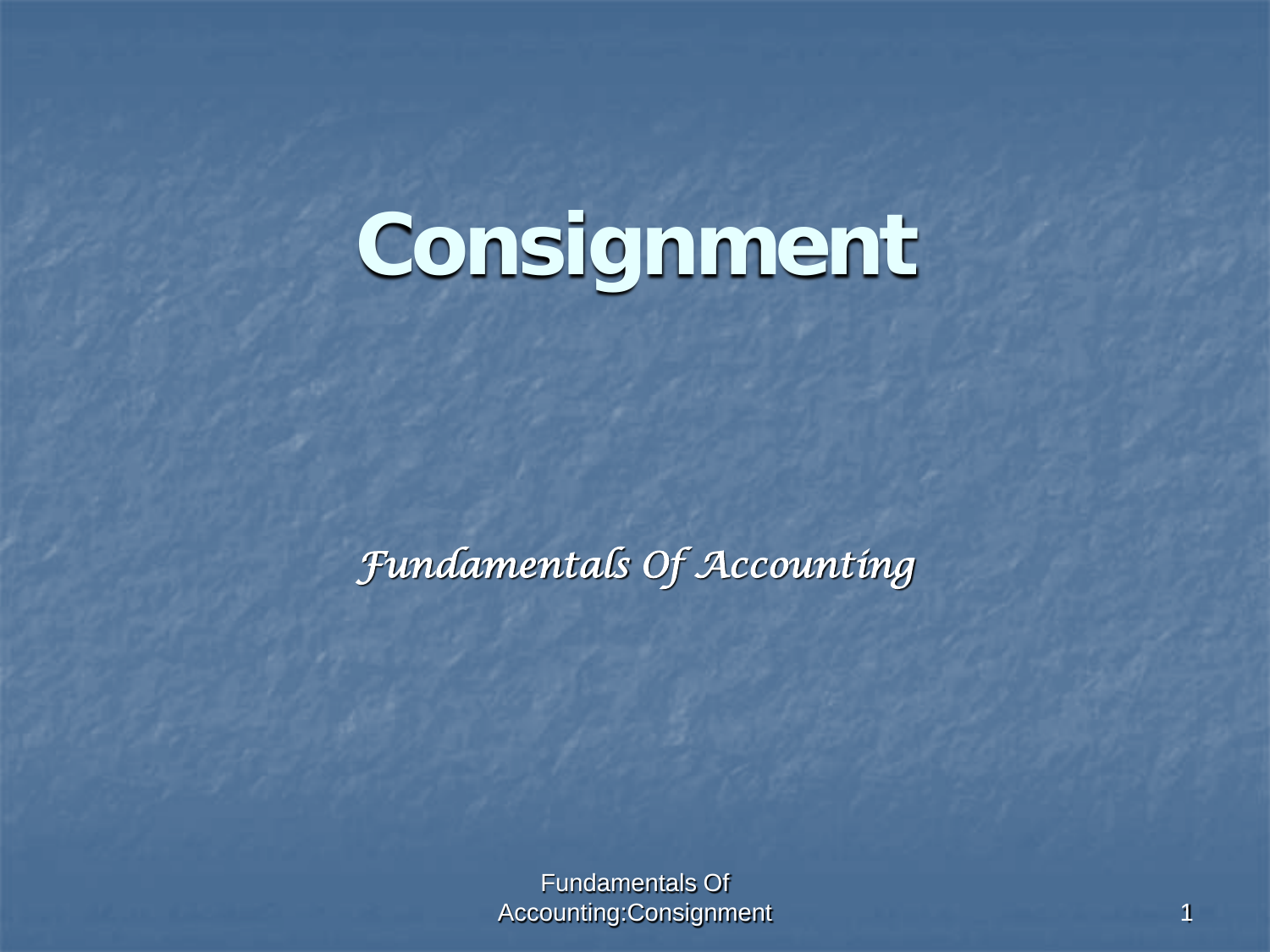# **Learning Objectives**

- After studying this unit, you will be able to :
- **Understand the special features of** consignment business, meaning of the terms consignor and consignee.
- **E** Analyse the difference between the two transaction – sale and consignment and understand that why consignment is termed as special transaction.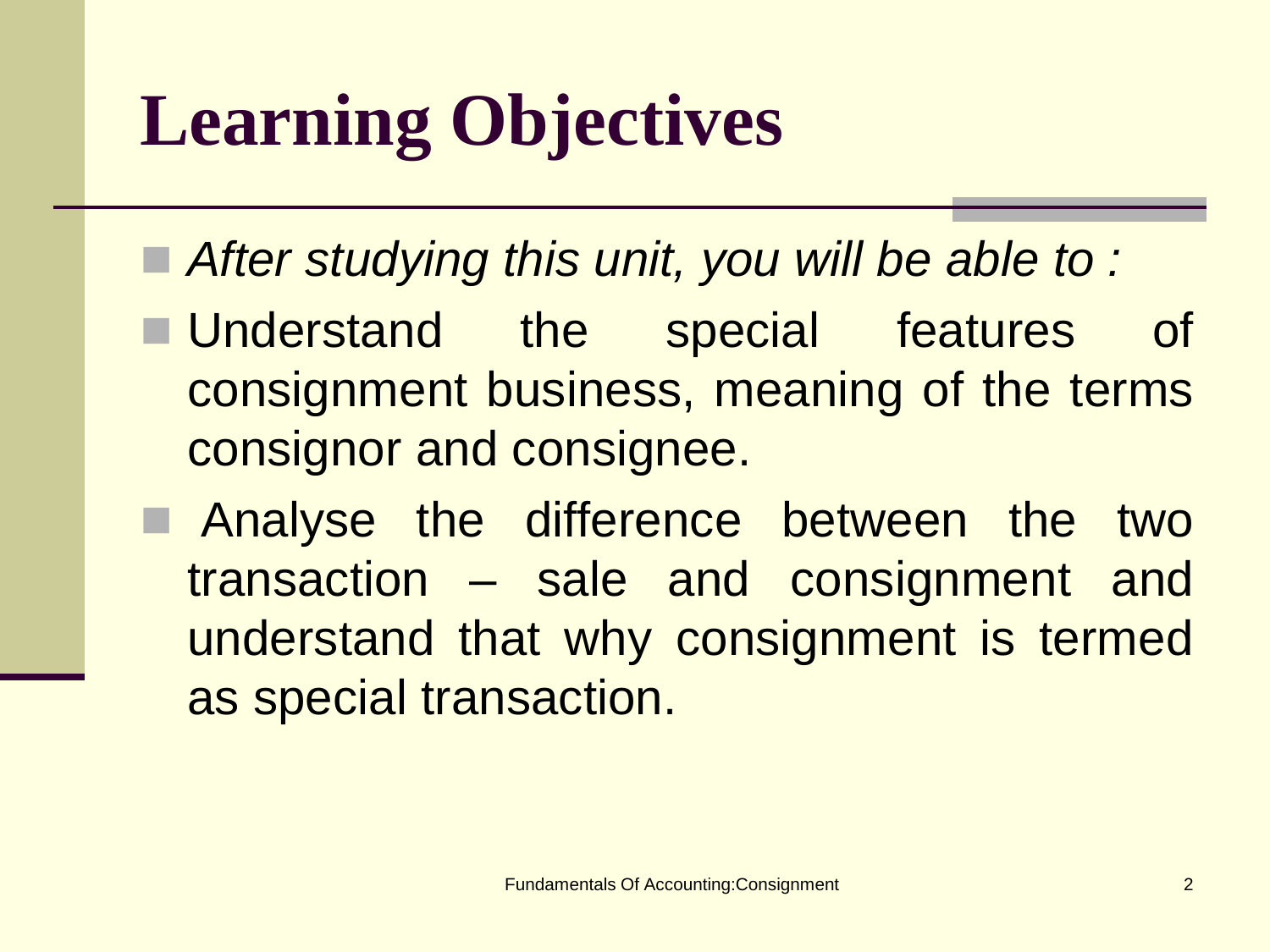# **Learning Objectives**

- **Practise the accounting treatments for** consignment transactions and events in the books of consignor and consignee.
- **Learn the technique of computing value of** closing stock lying with the consignor and also the amount of stock reserve in it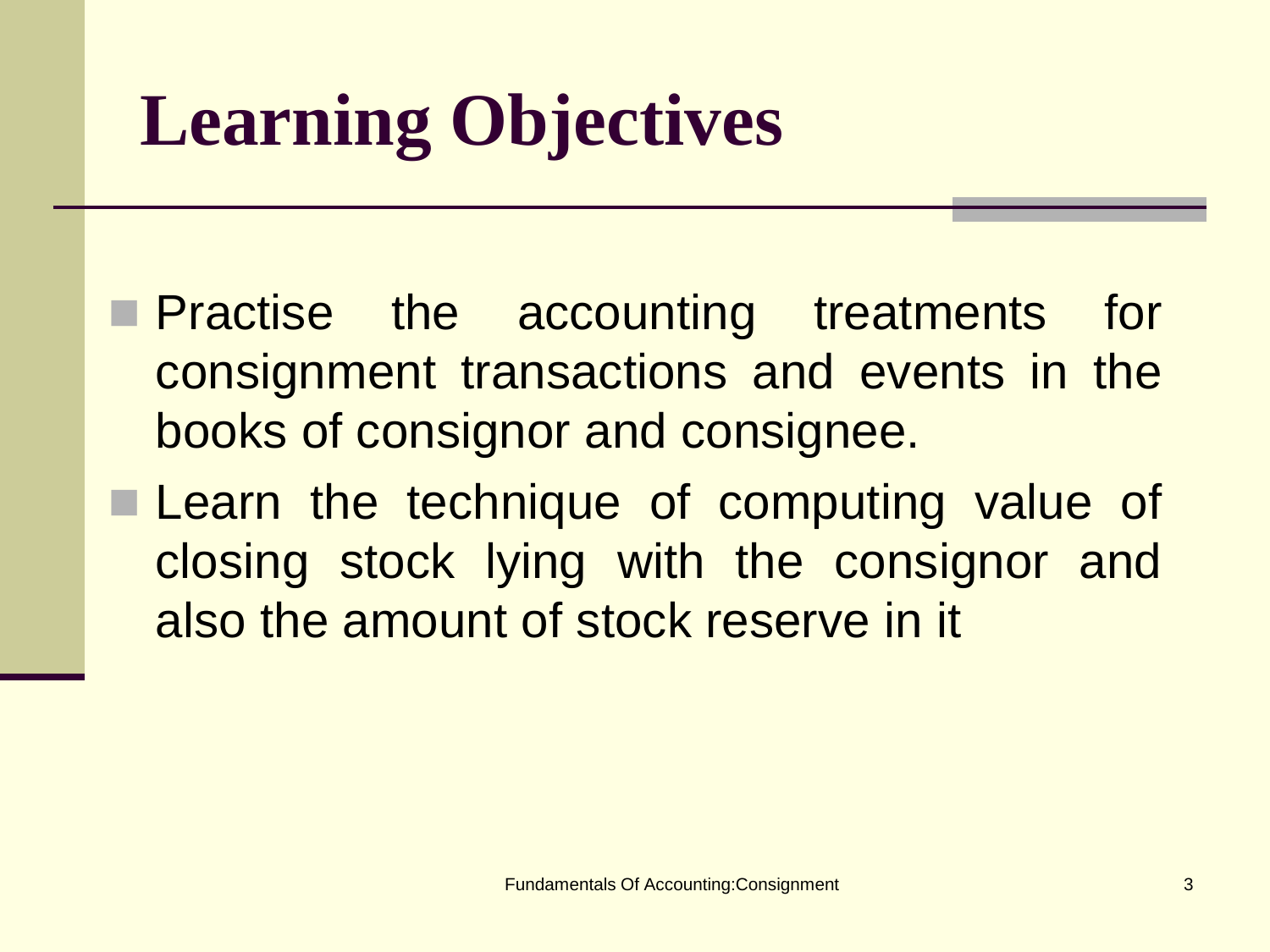# **Learning Objectives**

- **Learn the technique of computing cost of** abnormal loss and treatment of insurance claim in relation to it.
- **Understand the distinction between ordinary** commission, del-credere commission and over-riding commission paid to the consignee.
- Fundamentals Of Accounting:Consignment 4 ■ See the variation of accounting treatment for bad debts when consignee is paid ordinary comission and when consignee is paid delcredere commission in addition.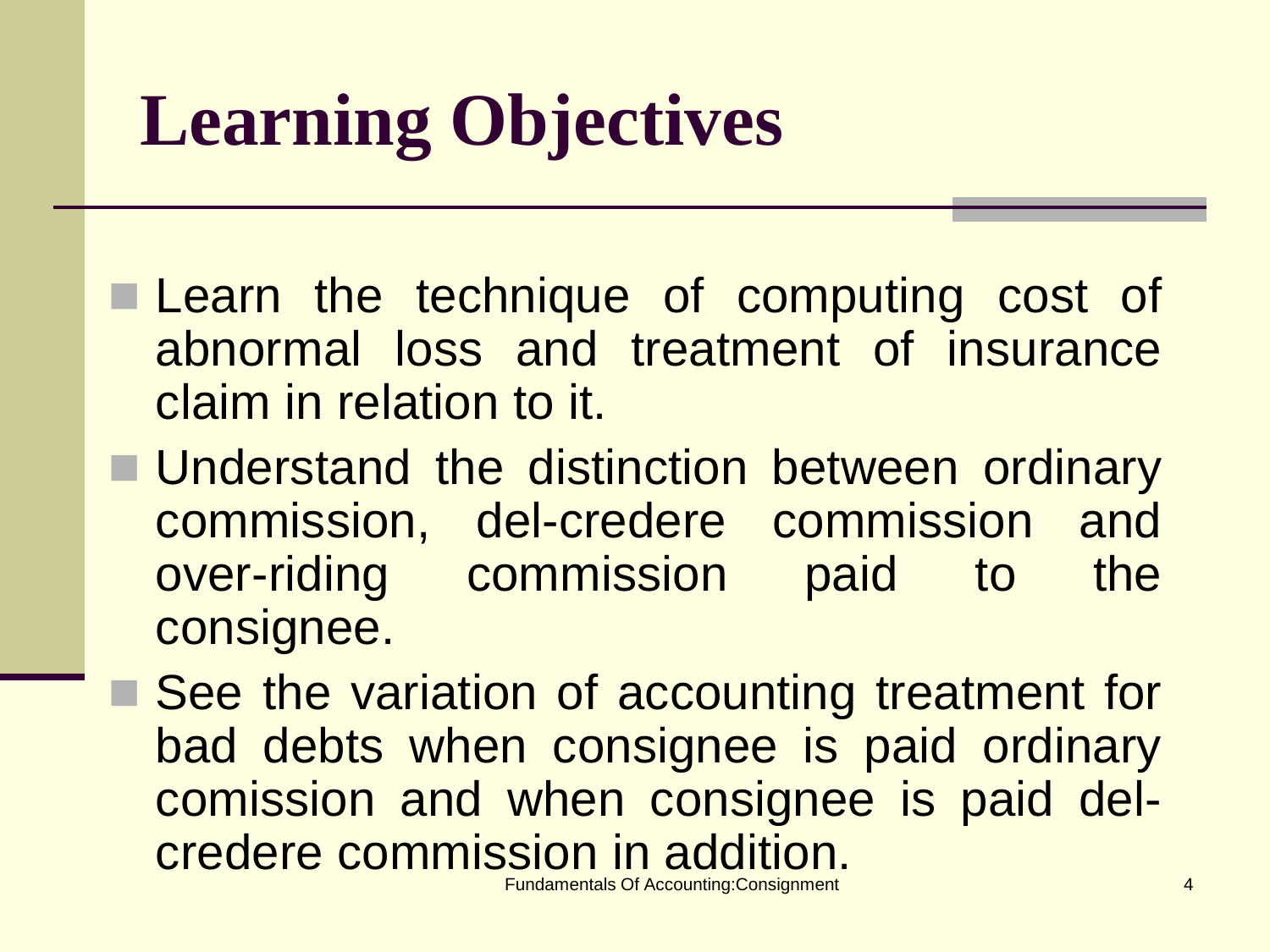#### **MEANING OF CONSIGNMENT ACCOUNT**

To consign means to send.

In Accounting, the term "consignment account" relates to accounts dealing with a situation where one person (or firm) sends goods to another person (or firm) on the basis that the goods will be sold on behalf of and at the risk of the former.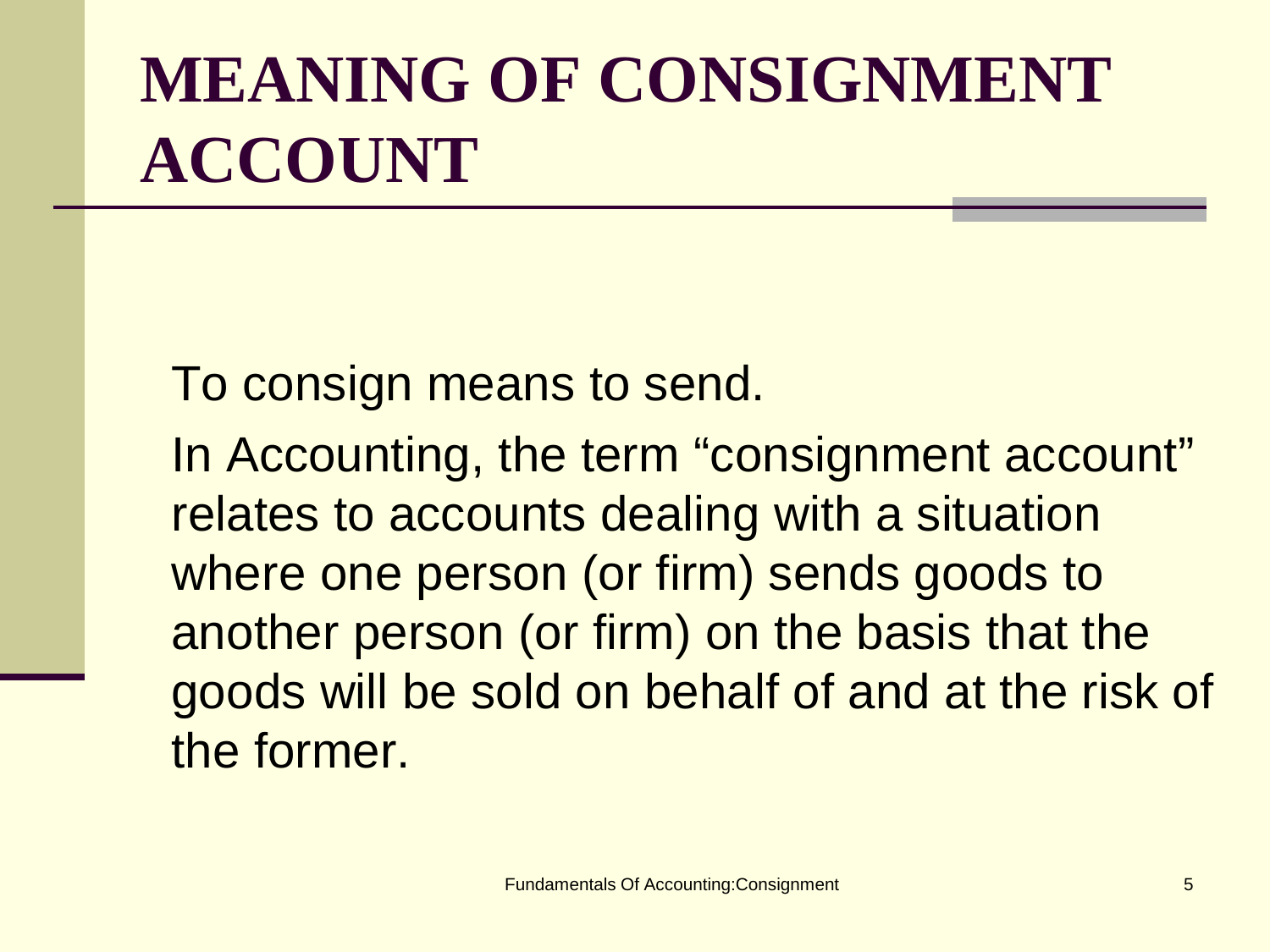The following should be noted carefully:

- (i) The party which sends the goods (consignor) is called principal.
- (ii) The party to whom goods are sent (consignee) is called agent.
- Fundamentals Of Accounting:Consignment 6 (iii) The ownership of the goods, i.e., the property in the goods, remains with the consignor or the principal – the agent does not become their owner even though they are in his possession. On sale, of course, the buyer will become the owner.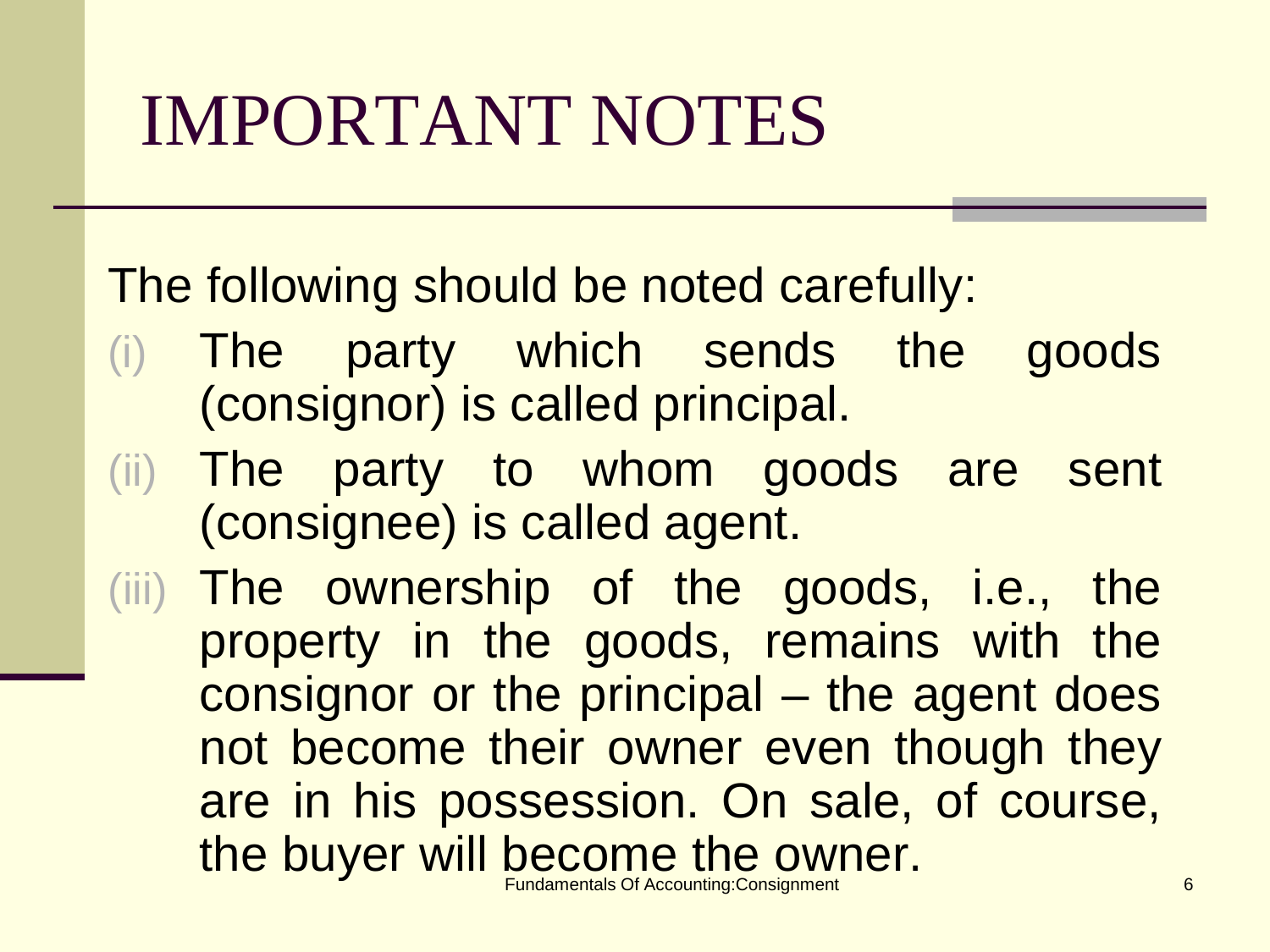(iv) The principal does not send an invoice to the agent. He sends only a proforma invoice, a statement that looks like an invoice but is really not one. The object of the proforma invoice is to convey information to the agent regarding particulars of the goods sent.

(v) Usually, the agent recovers from the principal all expenses incurred by him on the consignment. This however can be changed by agreement between the two parties.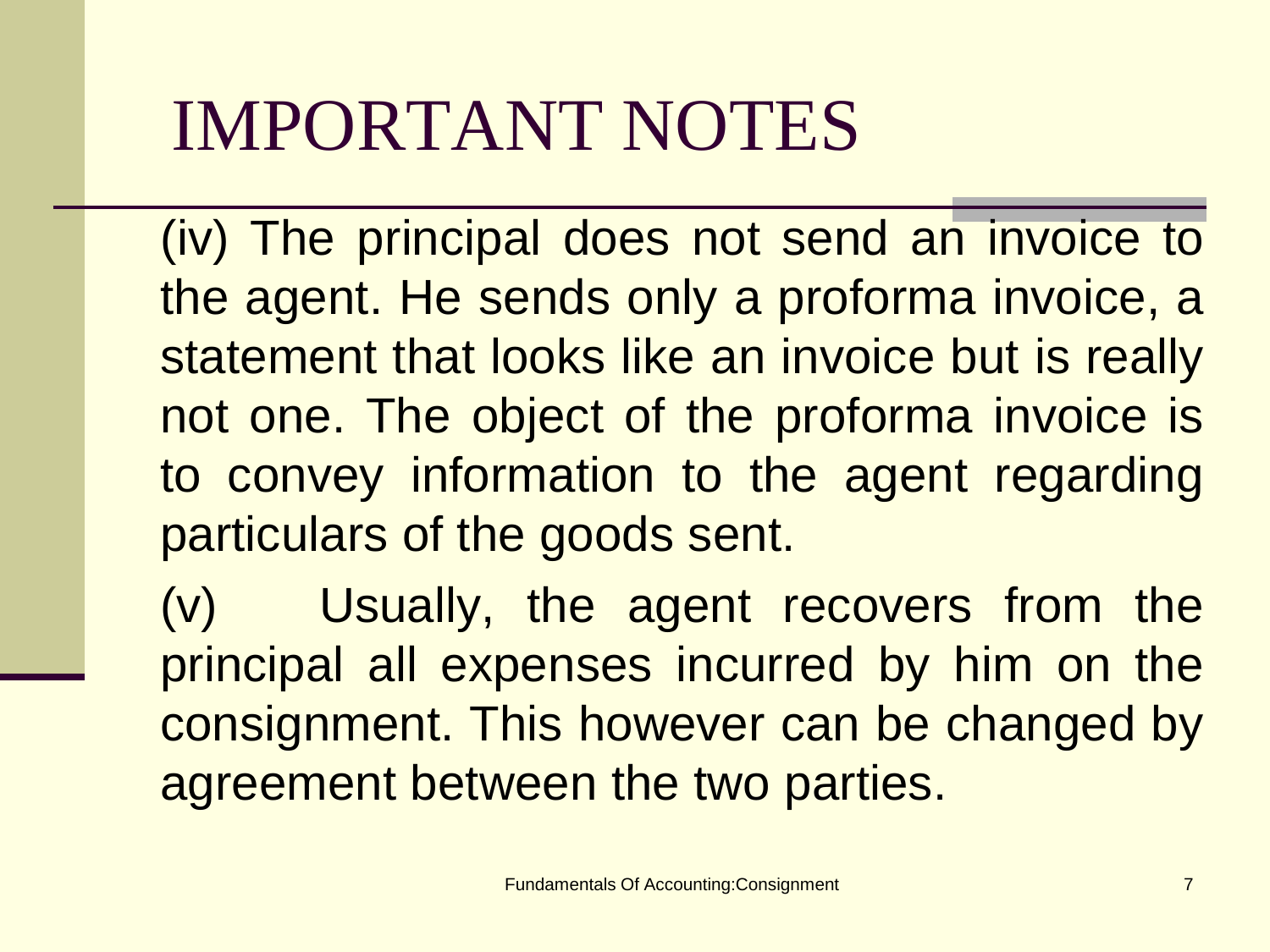(vi) It is also usual for the agent to give an advance to the principal in the form of cash or a bill of exchange. It is adjusted against the sale proceeds of the goods.

(vii) For his work the agent receives a commission, calculated on the basis of gross sale. For ordinary commission the agent is not responsible for any bad debt that may arise. If the agent is to be made responsible for bad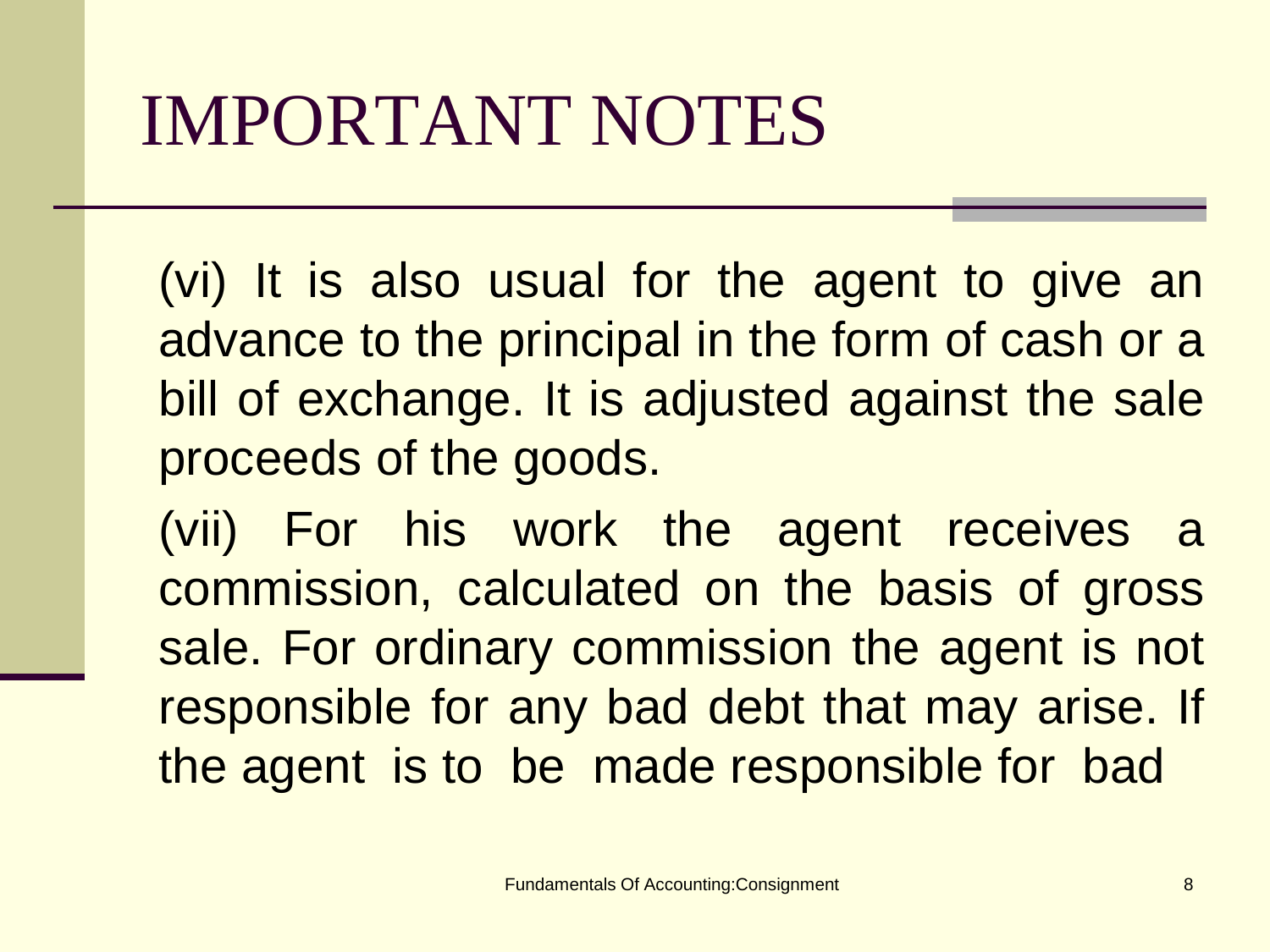Debts, he is to be paid a commission called del-credere commission. It is calculated on total sales, not merely on credit sales until and unless agreed.

(viii) Periodically, the agent sends to the principal a statement called Account Sales. It sets out the sales made by the agent, the expenses incurred on behalf of the principal, the commission earned by the agent and the balance due to the principal.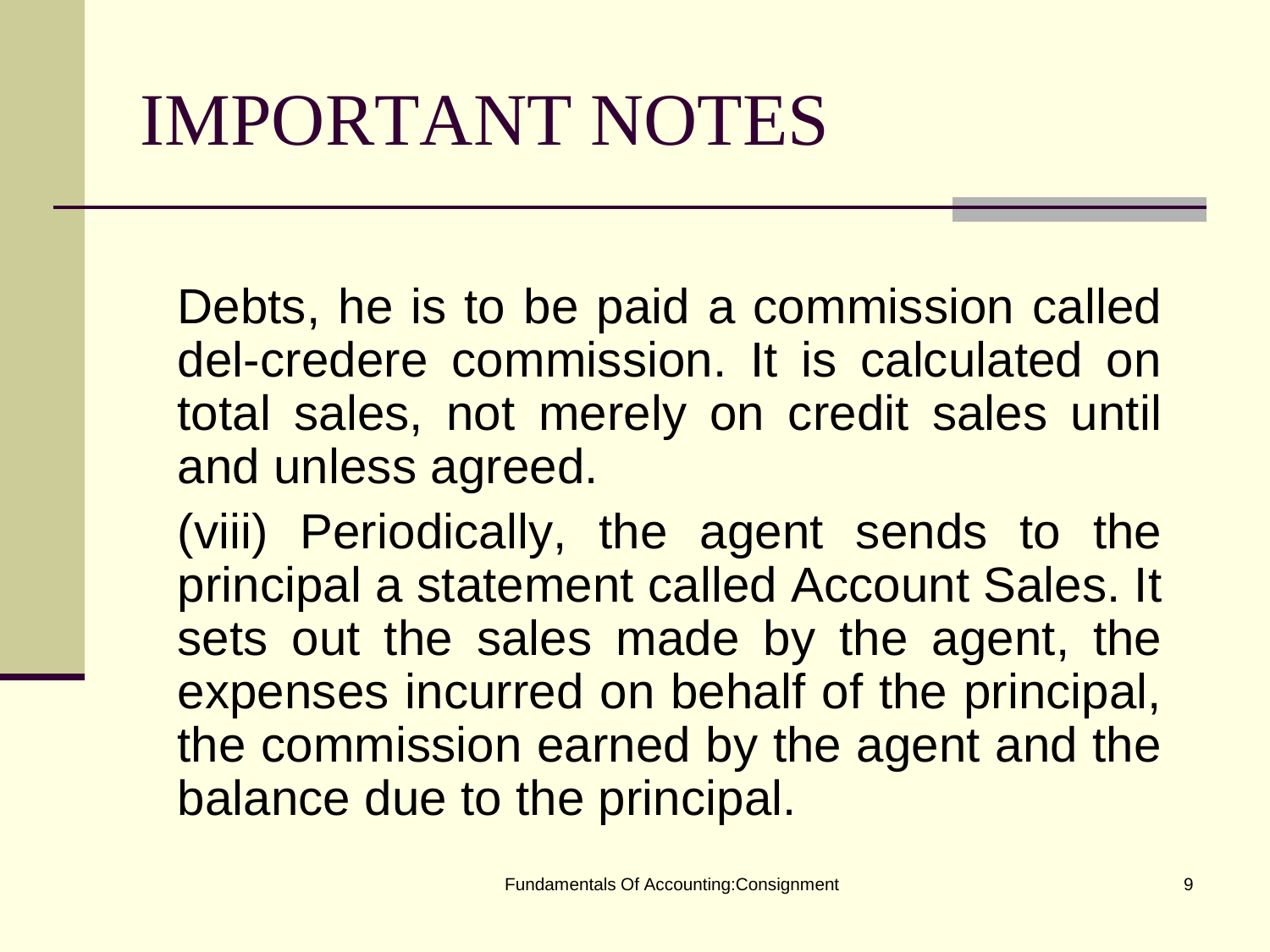(ix) Firms usually like to ascertain the profit or loss on each consignment or consignments to each agent.

Consignment Account relates to accounts dealing with such business where one person sends goods to another person on the basis that such goods will be sold on behalf of and at the risk of the former.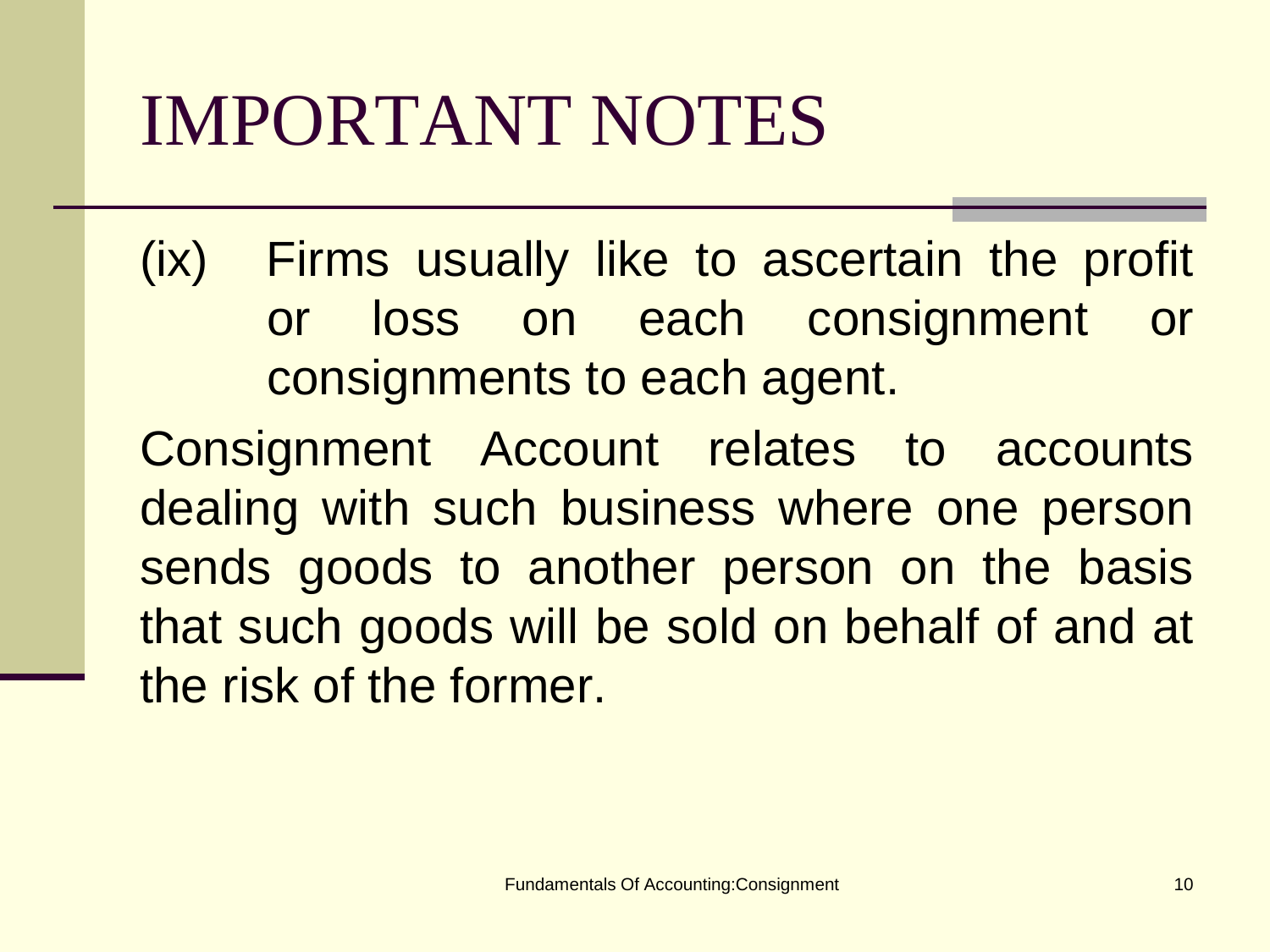#### **DISTINCTION BETWEEN CONSIGNMENT AND SALE**

| S.<br>No.                 | <b>Consignment</b>                                                                                                                                                                                                                                             | <b>Sale</b> |
|---------------------------|----------------------------------------------------------------------------------------------------------------------------------------------------------------------------------------------------------------------------------------------------------------|-------------|
| $\overline{\mathbf{1}}$ . | Ownership of the goods rests The ownership of the<br>with the consignor till the time goods transfers with<br>they are sold by the the transfer of goods<br>consignee, no matter the from the seller to the<br>goods are transferred to the buyer<br>consignee |             |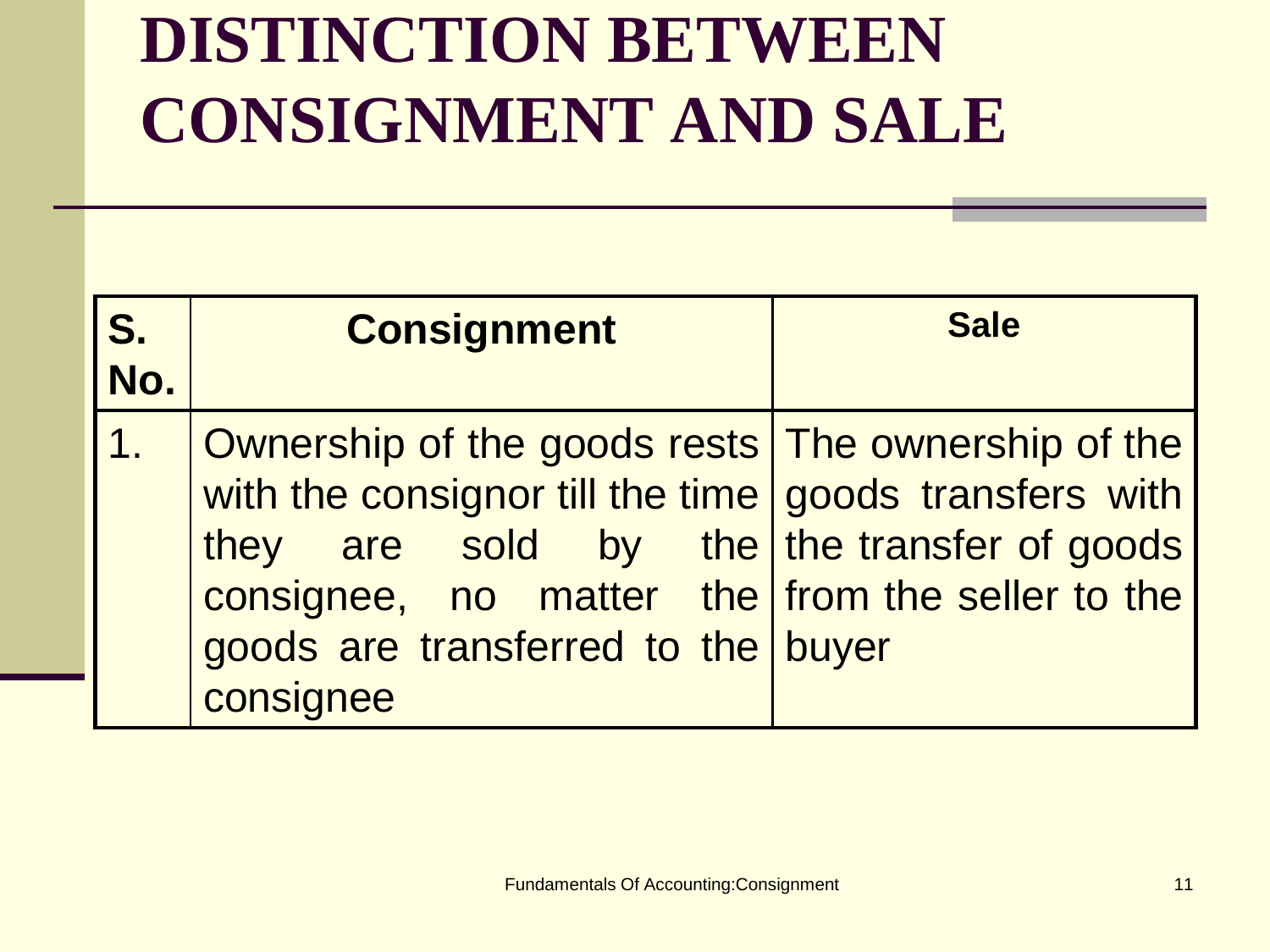#### CONTINUED

| 2. | The consignee can return the Goods sold are the<br>unsold goods to the property of the buyer<br>consignor. | and can be returned<br>only if the seller<br>agrees. |
|----|------------------------------------------------------------------------------------------------------------|------------------------------------------------------|
| 3. | Consignor bears the loss of It is the buyer who<br>goods held with the will bear the loss if<br>consignee. | any, after the delivery<br>of goods.                 |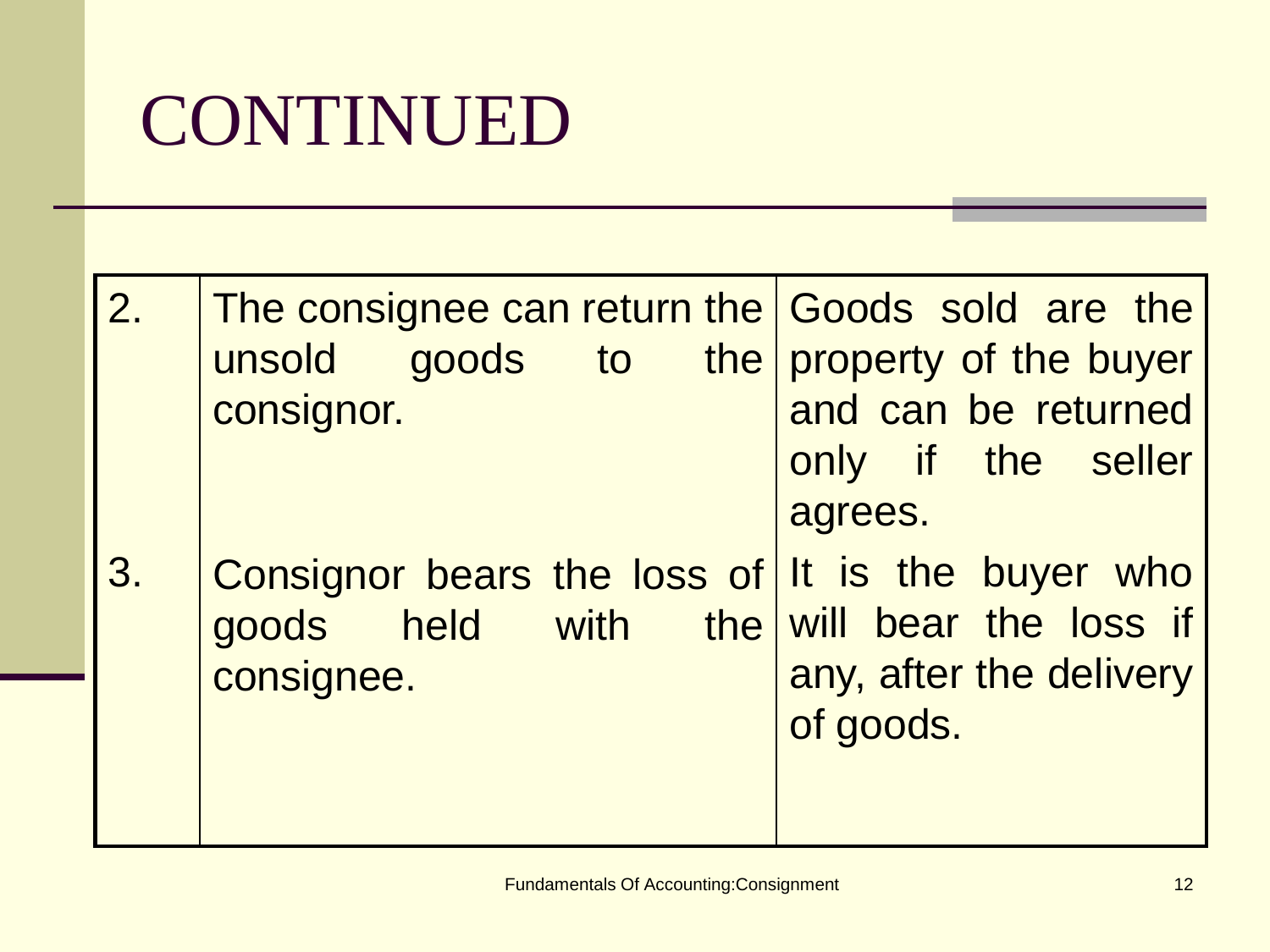#### CONTINUED

| 4. | The relationship between the The The relationship<br>consignor and the consignee between the seller<br>is that of a principal and and the buyer is that<br>agent. | of a creditor and a<br>debtor.                              |
|----|-------------------------------------------------------------------------------------------------------------------------------------------------------------------|-------------------------------------------------------------|
| 5. | Expenses done by the Expenses incurred by<br>consignee to receive the the buyer are to be<br>goods and to keep it safely<br>is borne by the consignor.            | borne by the buyer<br>itself after the delivery<br>of goods |
|    | <b>Fundamentals Of Accounting: Consignment</b>                                                                                                                    | 13                                                          |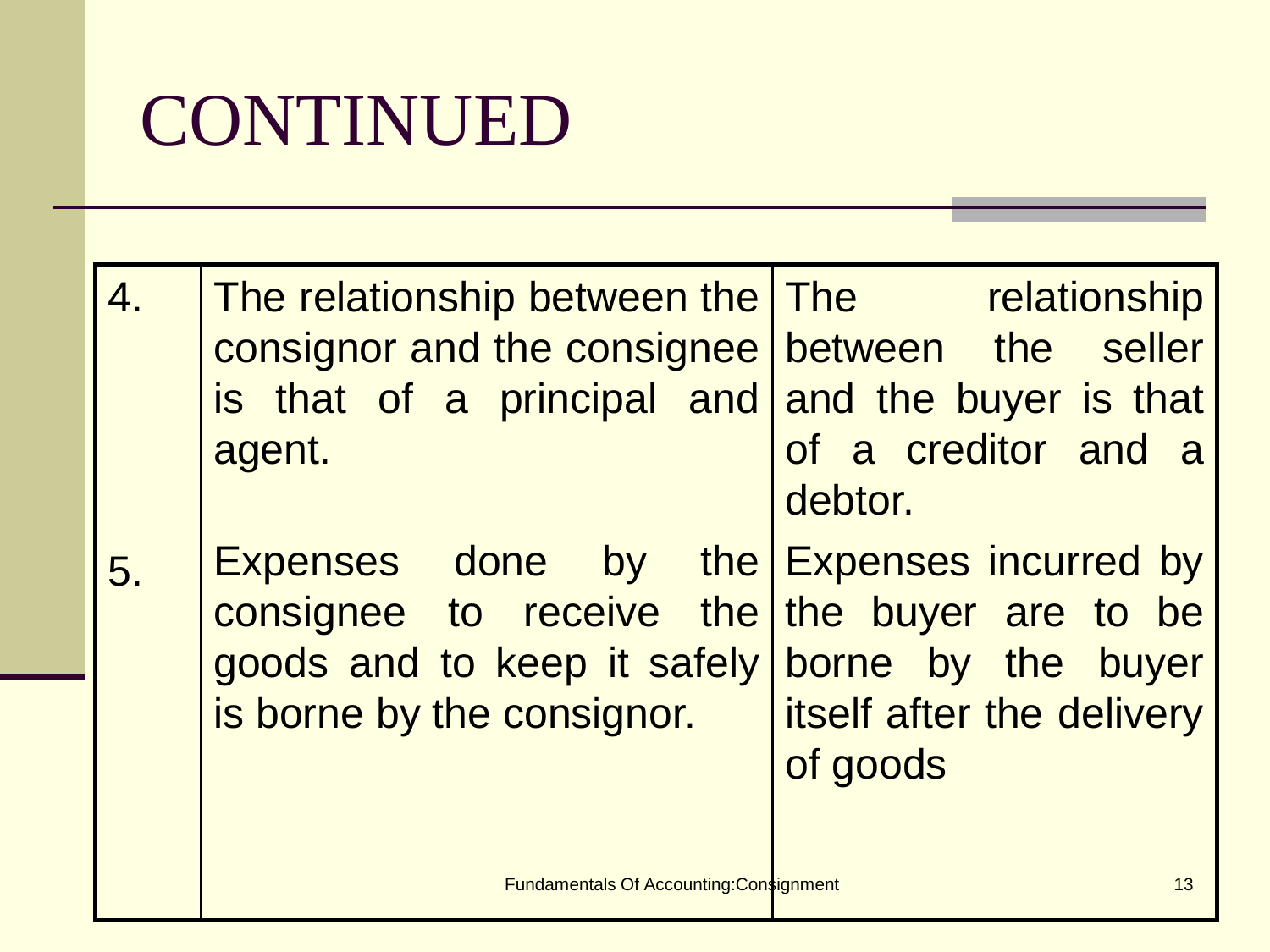# **VALUATION OF STOCK**

The principle is that stock should be valued at cost or net realisable value whichever is lower, the same principle as is practised for preparing final accounts.

In the case of consignment, cost means not only the cost of the goods as such to the consignor but also all expenses incurred till the goods reach the premises of the consignee. Such expenses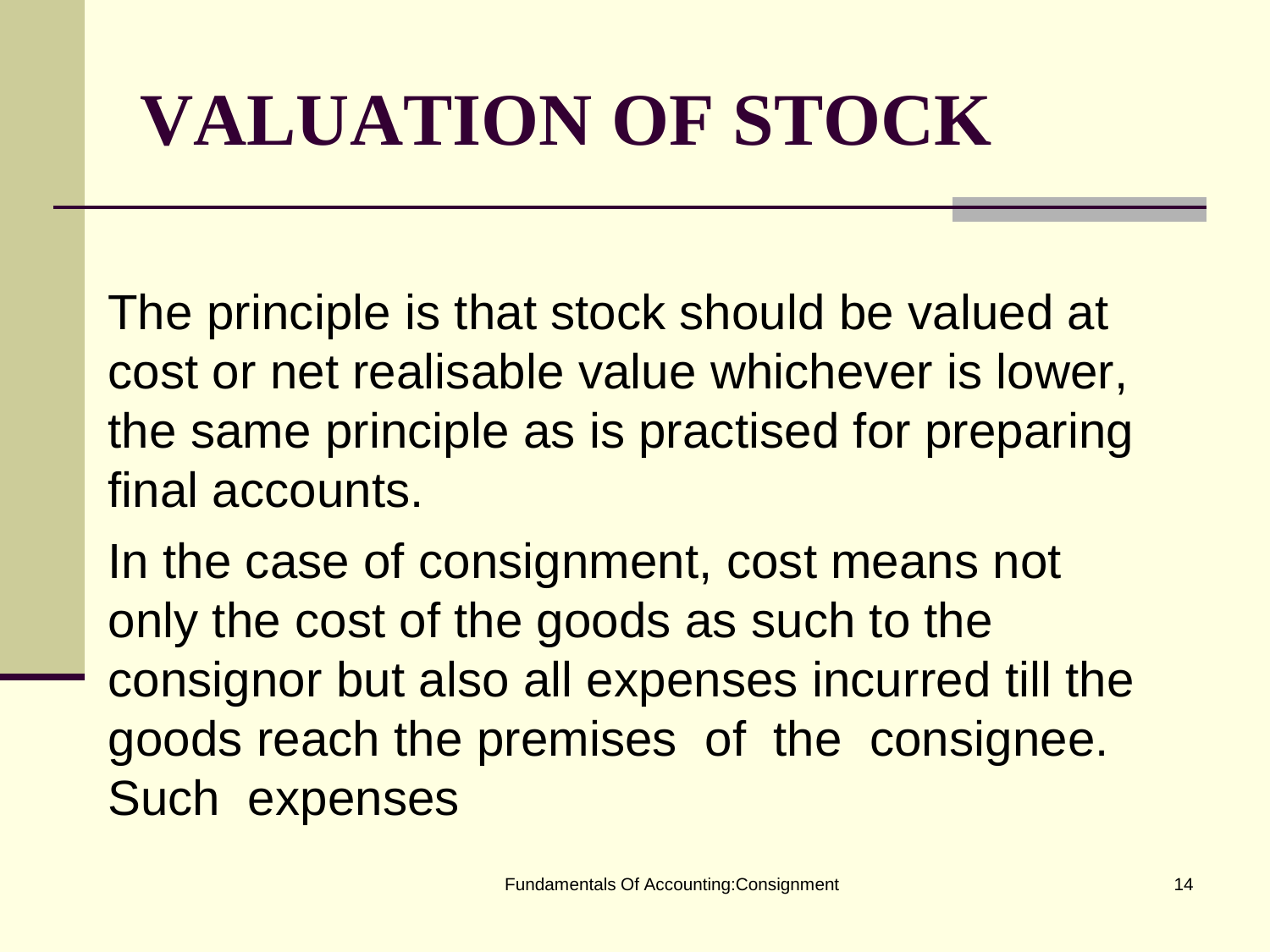Include packaging, freight, cartage, insurance in transit, octroi, etc. But expenses incurred after the goods have reached the consignee's godown (such as godown rent, insurance of godown, delivery charges) are not treated as part of the cost of purchase for valuing stock on hand.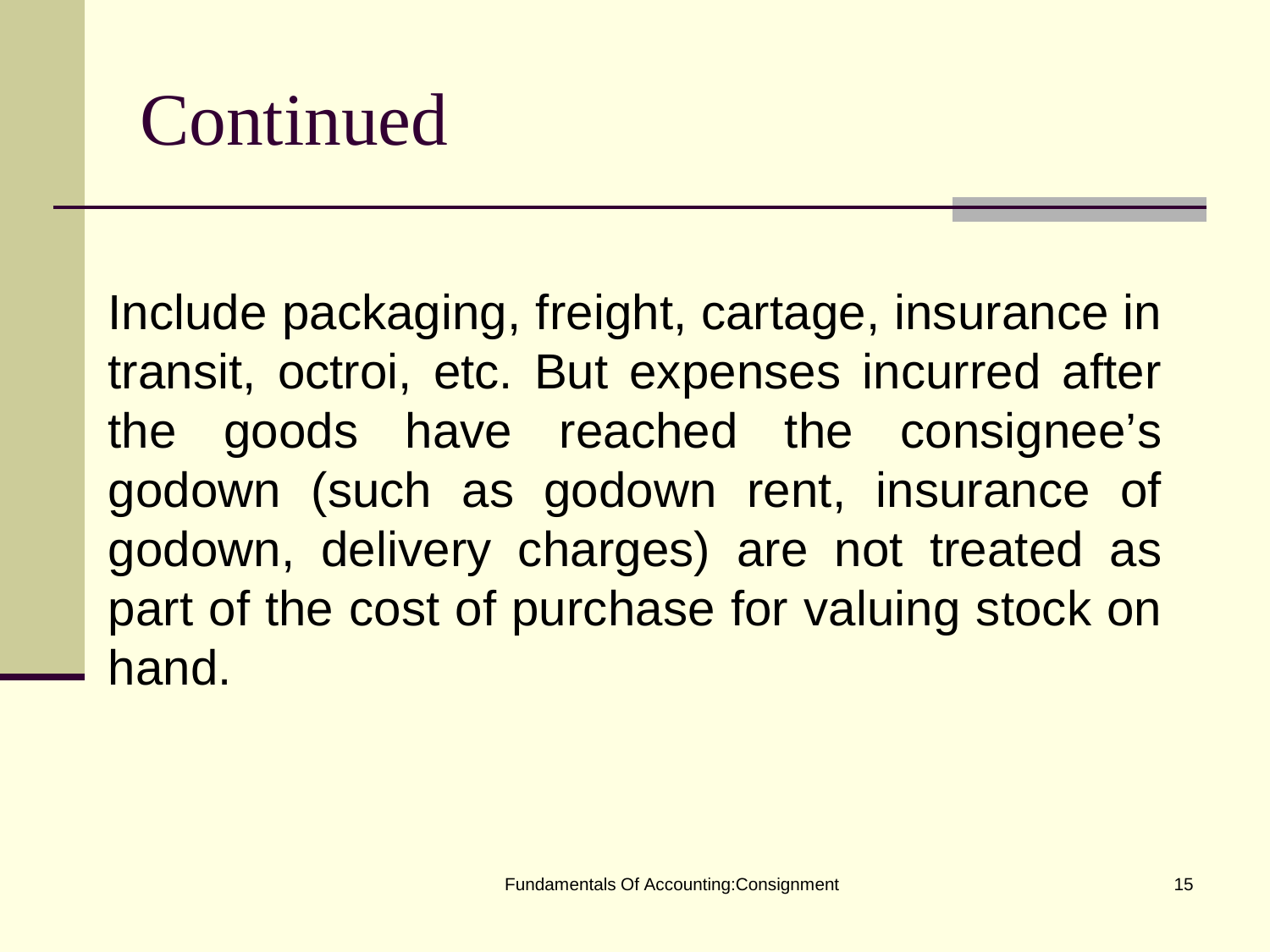### **COMMISSION**

Commission is the remuneration paid by the consignor to the consignee for the services rendered to the former for selling the consigned goods. Three types of commission can be provided by the consignor to the consignee, as per the agreement, either simultaneously or in isolation. They are: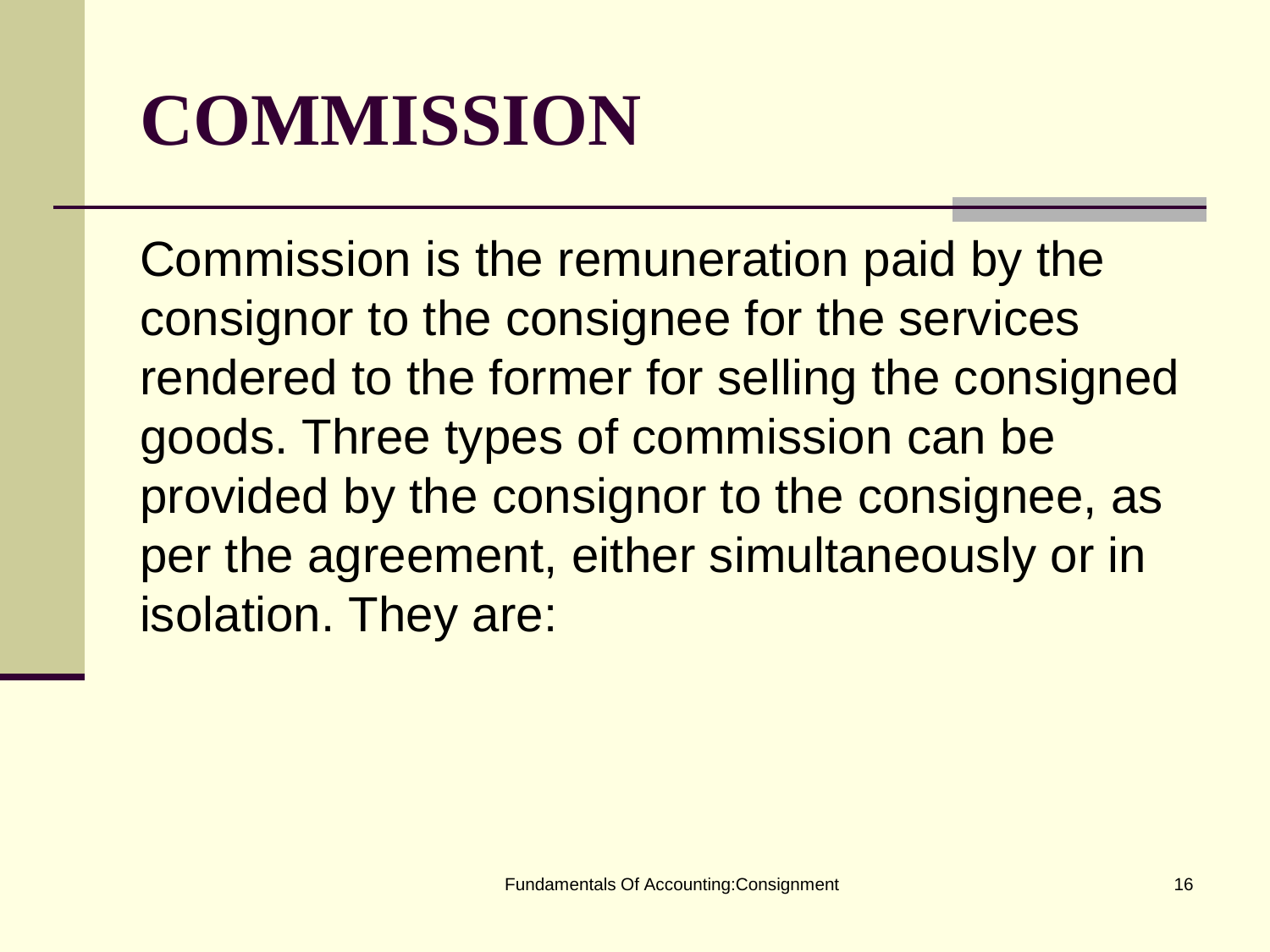#### **ORDINARY COMMISSION**

The term commission simply denotes ordinary commission. It is based on fixed percentage of the gross sales proceeds made by the consignee. It is given by the consignor regardless of whether the consignee is making credit sales or not. This type of commission does not give any protection to the consignor from bad debts and is provided on total sales.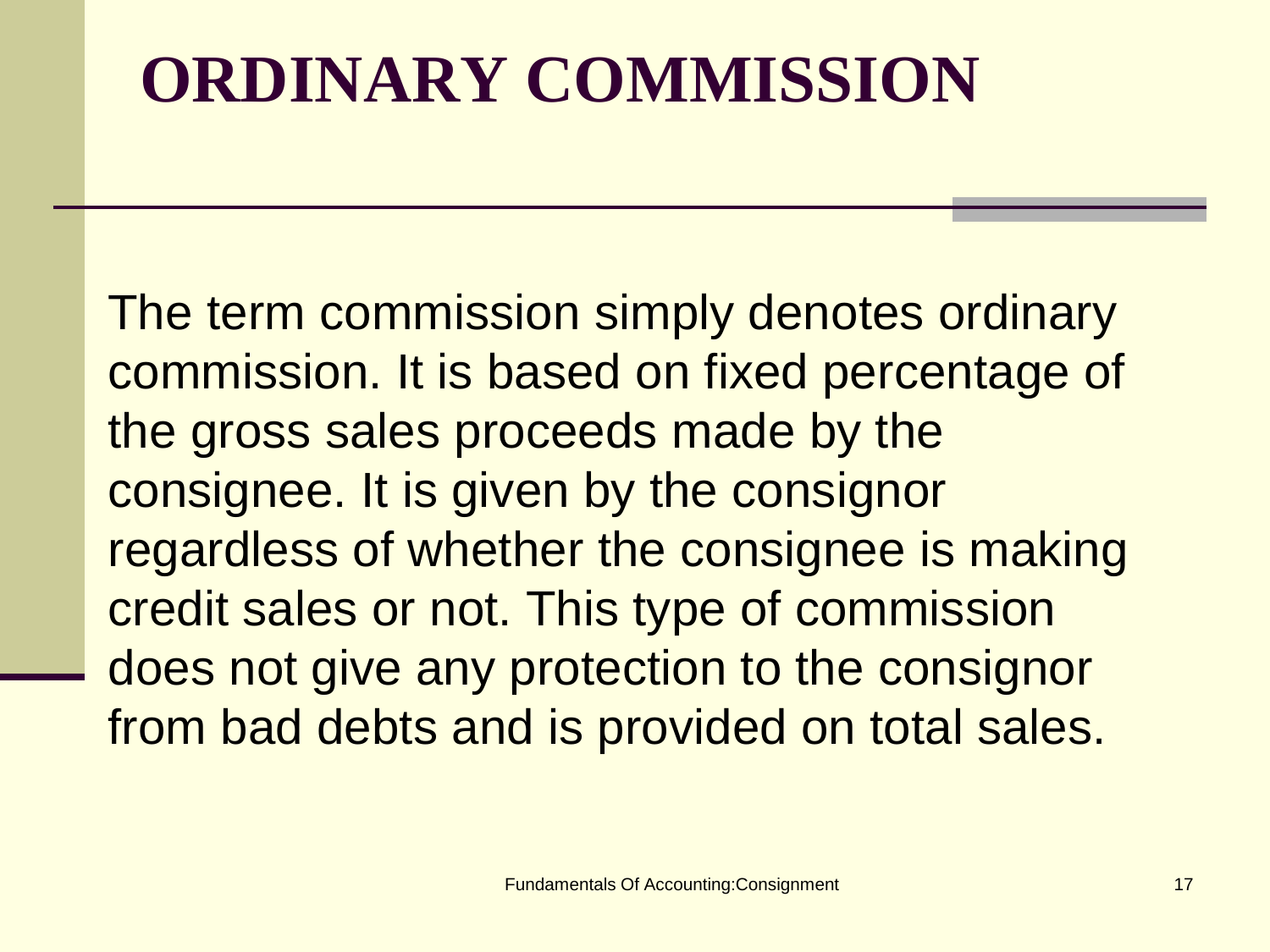#### **DEL-CREDERE Comm.**

Ī

to provide it on credit sales only. The constant  $\frac{18}{18}$ To increase the sale and to encourage the consignee to make credit sales, the consignor provides an additional commission generally known as del-credere commission. This additional commission when provided to the consignee gives a protection to the consignor against bad debts (i.e. bad debts is no more the loss of the consignor. It is calculated on total sales unless there is any agreement between the consignor and the consignee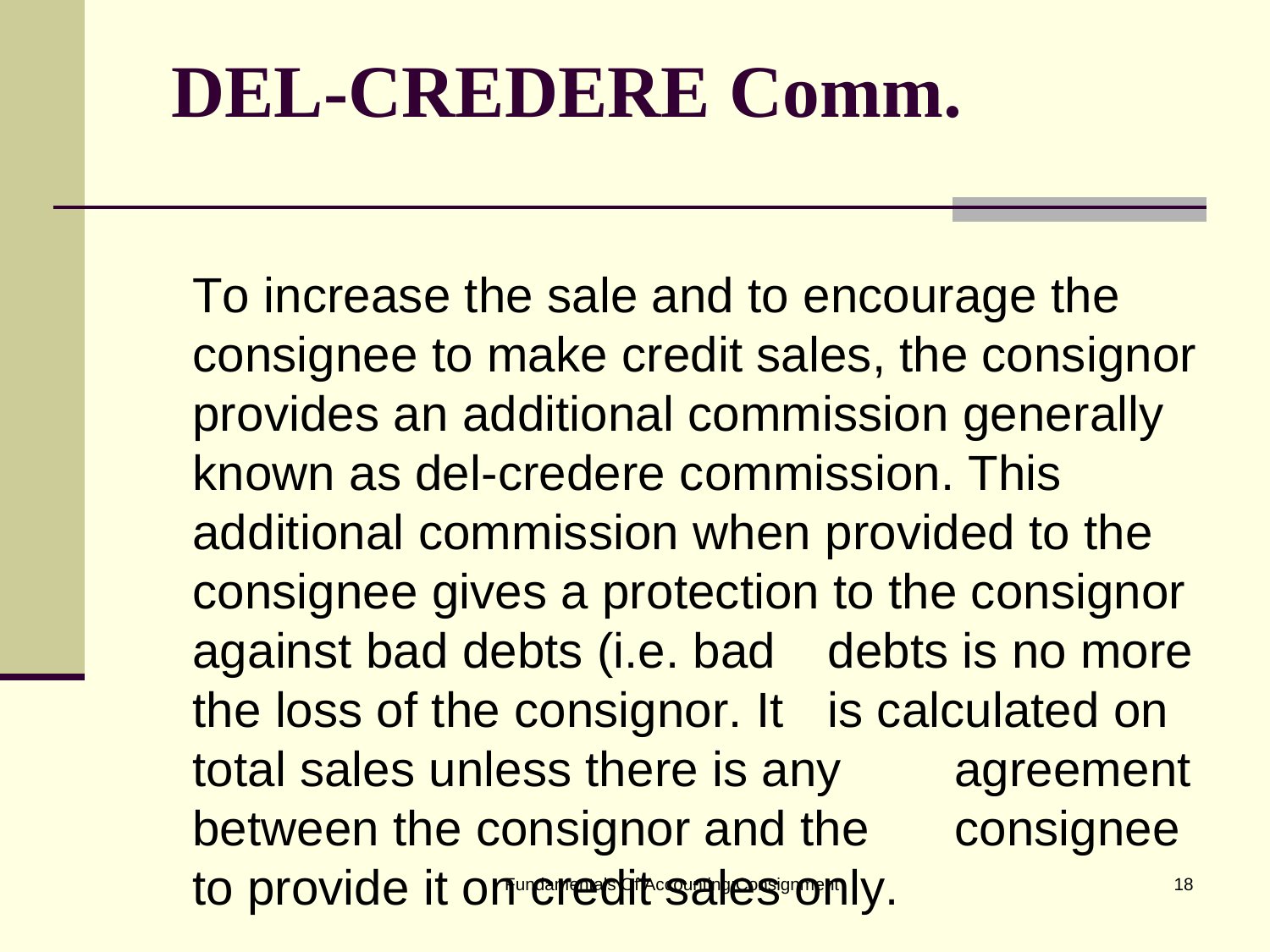### **OVER-RIDING COMMISSION**

It is an extra commission allowed by the consignor to the consignee to promote sales at higher price then specified or to encourage the consignee to put hard work in introducing new product in the market. Depending on the agreement it is calculated on total sales or on the difference between actual sales and sales at invoice price or any specified price.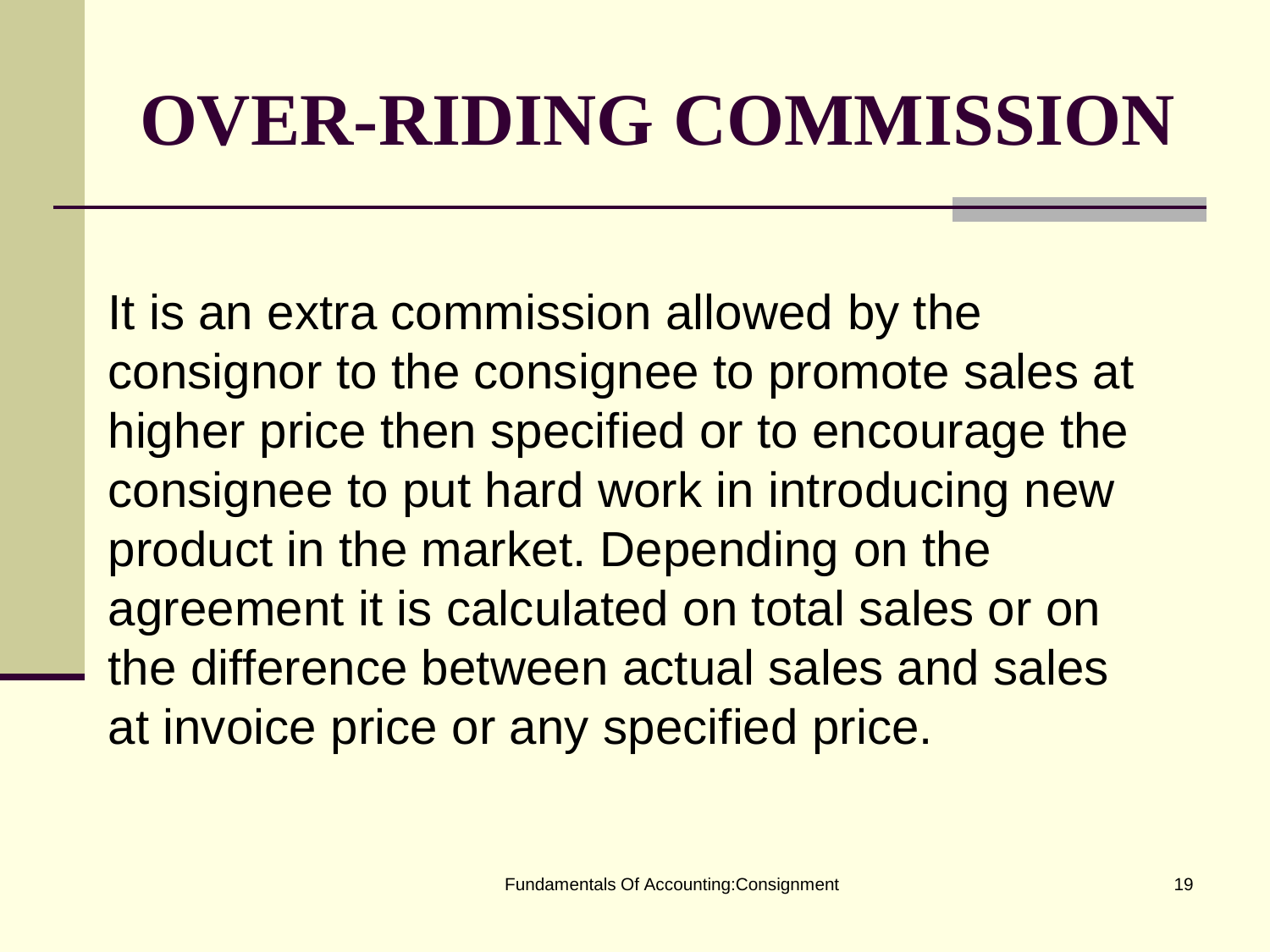# **ACCOUNT SALES**

An account sale is the periodical summary statement sent by the consignee to the consignor. It contains details regarding –

- (a) sales made,
- (b) expenses incurred on behalf of the consignor,
- (c) commission earned,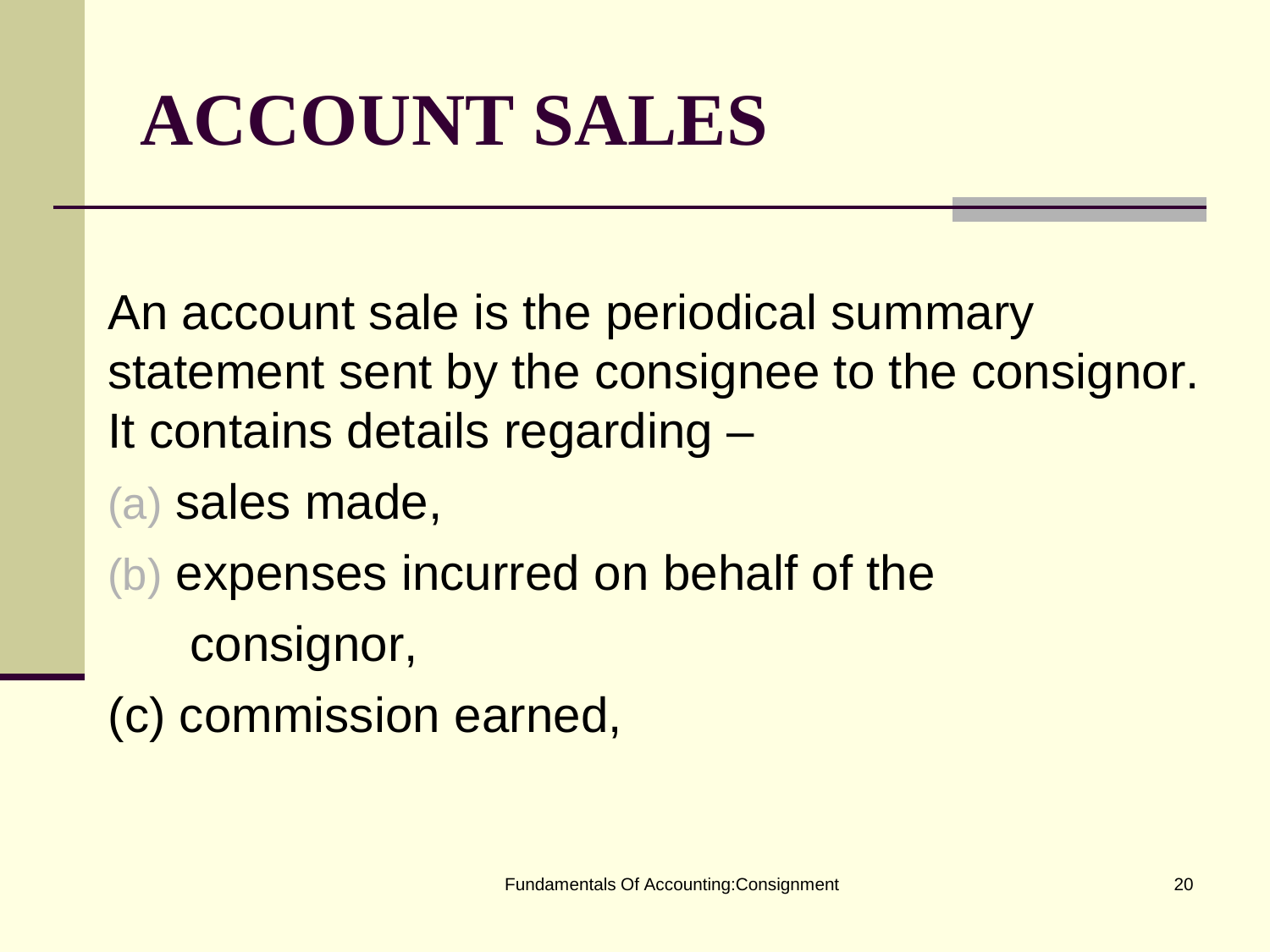(d) unsold stock left with the consignee,

- (e) advance payment or security deposited with the consignor and the extent to which it has been adjusted,
- balance payment due or remitted.
- It is a summary statement and is different from Sales Account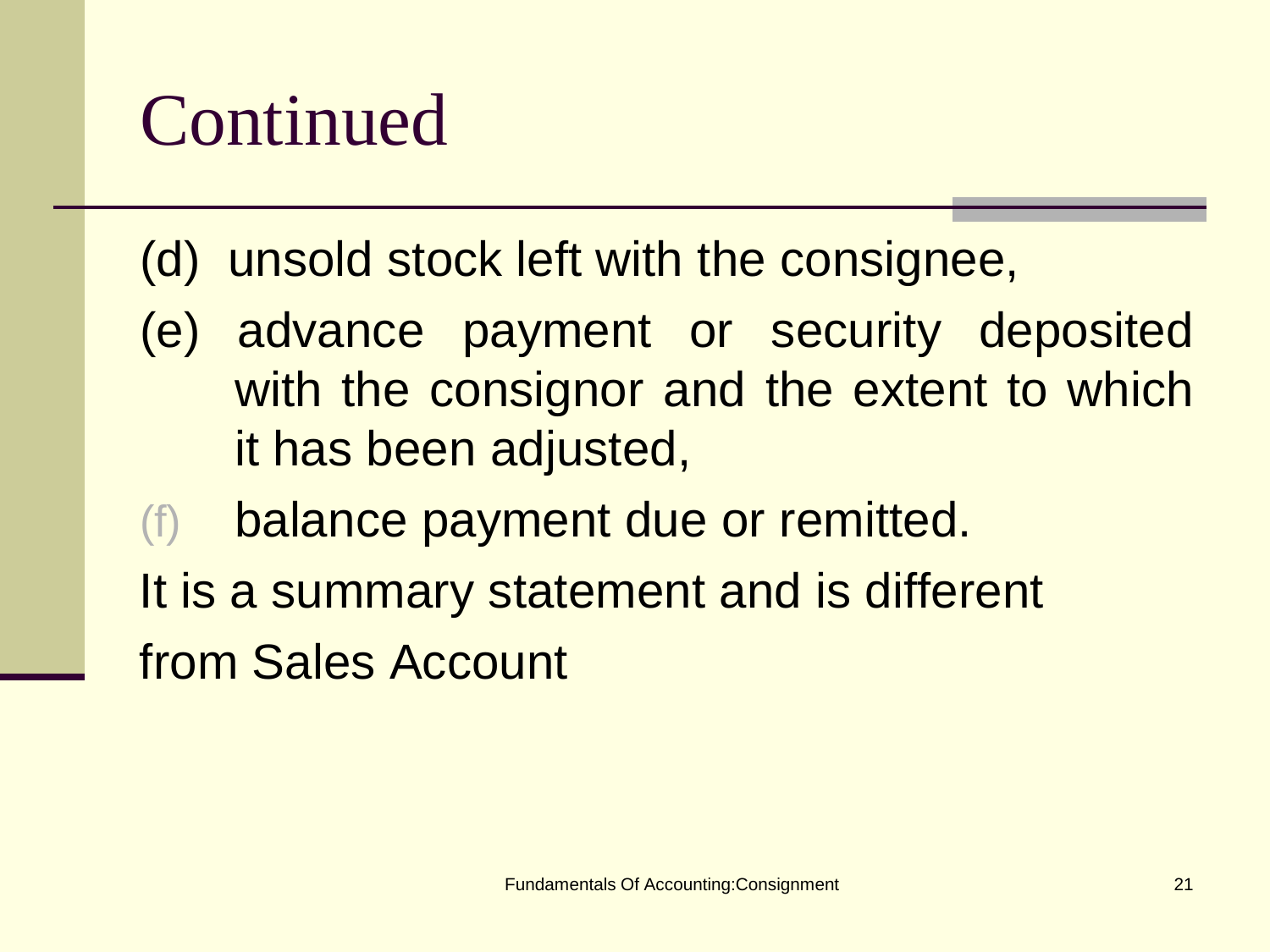#### ADVANCE BY CONSIGNEE vs SECURITY AGAINST CONSG.

Generally the consignor insist the consignee for some advance payment for the goods consigned at the time of delivery of goods. This advance payment is adjusted in full against the amount due by the consignee on account of the goods sold.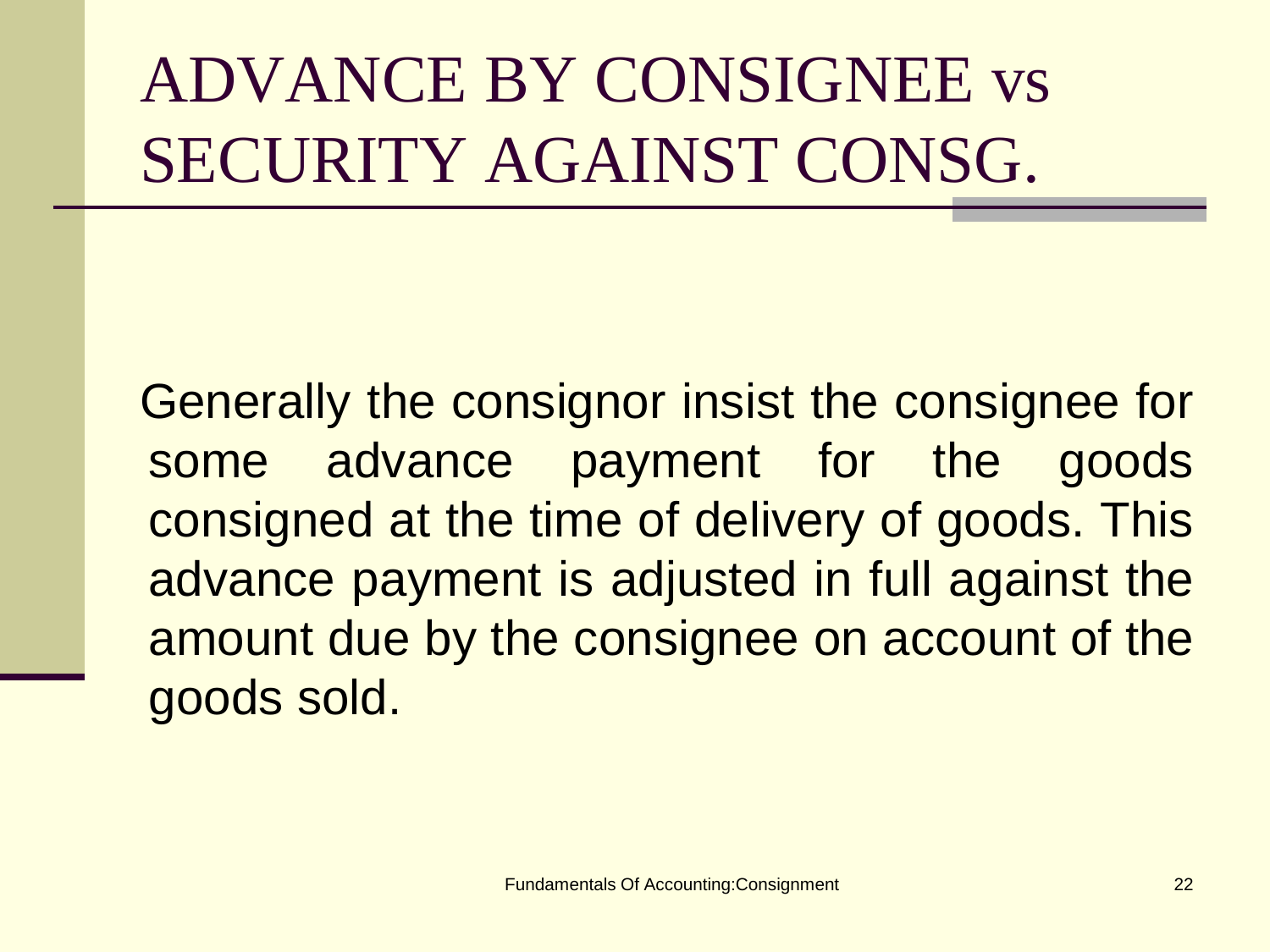But if the advance money deposited by the consignee is in the form of security against the goods consigned then the full amount is not adjusted against the amount due by the consignee to the consignor on account of goods sold in case, there is any unsold stock left with the consignee. In that case proportionate security in respect of unsold goods is carried forward till the time the respective goods held with the consignee are sold.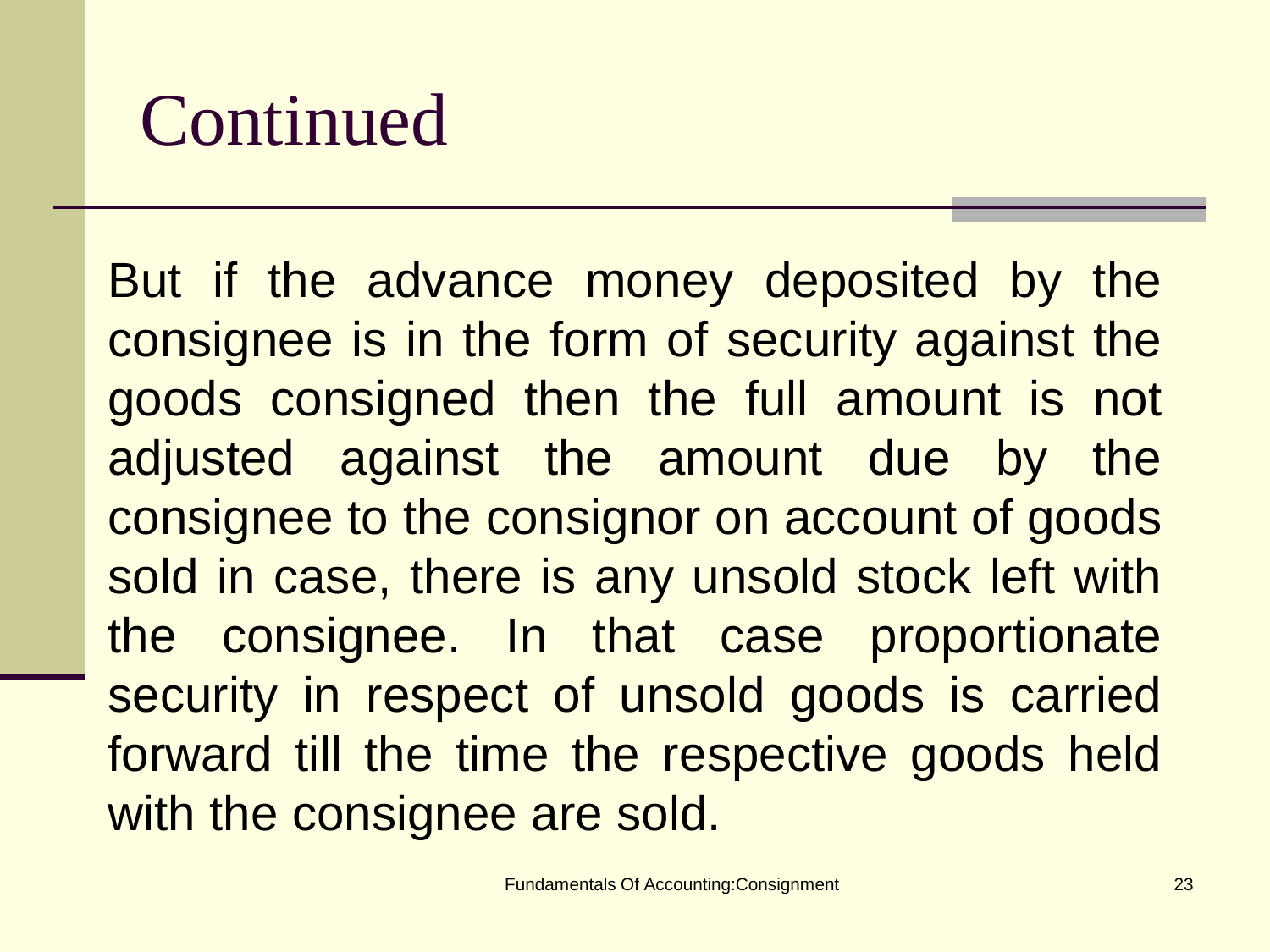#### **Illustration 1**

Exe sent on 1st July, 2006 to Wye goods casting Rs. 50,000 and spent Rs. 1,000 on packing etc. On 3rd July, 2006, Wye received the goods and sent his acceptance to Exe for Rs. 30,000 payable at 3 months. Wye spent Rs. 2,000 on freight and cartage, Rs. 500 on godown rent and Rs. 300 on insurance. On 31st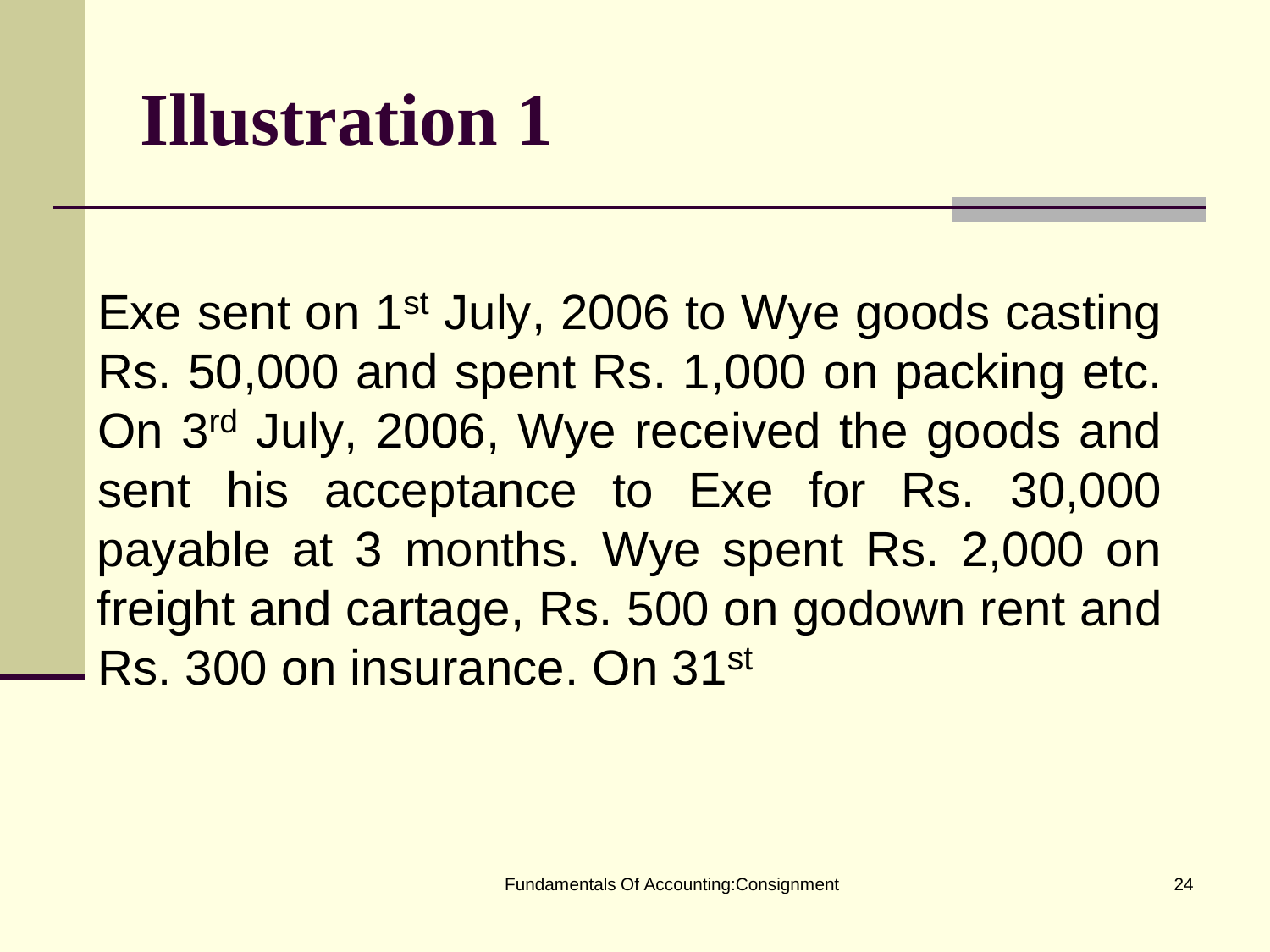December, 2006 he sent his Account Sales (alongwith the amont due to Exe) Showing that 4/5 of the goods had been sold for Rs. 55,000. Wye is entitled to a commission of 10%. One of the customers turned insolvent and could not pay Rs. 600 due from him. Show the necessary ledgers accounts.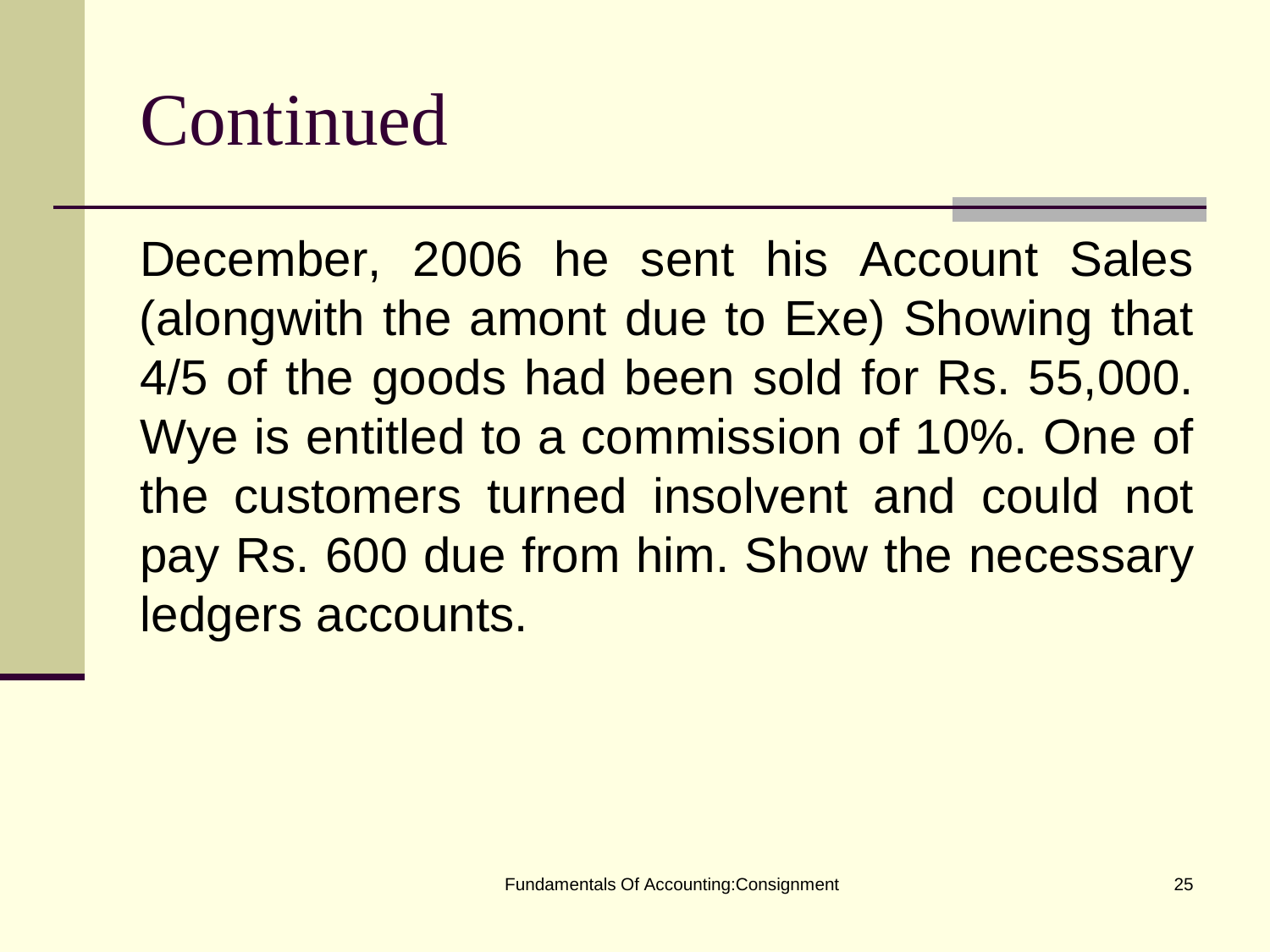### **Solution**

#### *Important Ledger Accounts*

#### **Consignment to Wye Account**

| 2006   |                                                                       | Rs.    | 2006    |                                                      | Rs.    |
|--------|-----------------------------------------------------------------------|--------|---------|------------------------------------------------------|--------|
| July 1 | To Goods sent on<br><b>Consignment A/c</b><br><b>To Bank expenses</b> | 50,000 | Dec. 31 | By Wye-sale<br><b>Proceeds</b><br><b>By Stock on</b> | 55,000 |
| July 1 |                                                                       | 1,000  |         | <b>Consignment</b><br><b>Account</b>                 | 10,600 |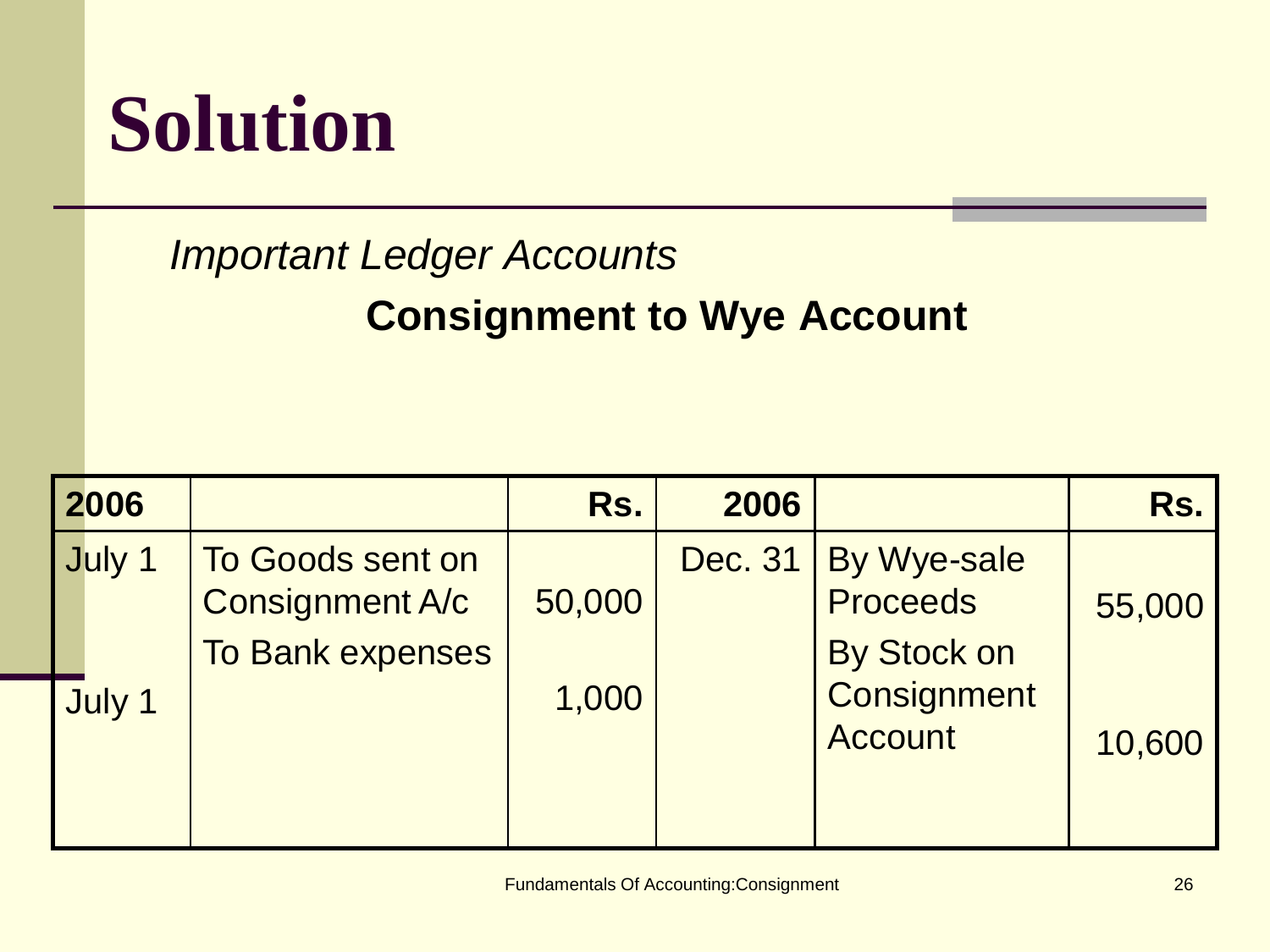| <b>Dec.31</b>  | To Wye-<br>expenses &<br>bad debt | 3,400  |  |        |
|----------------|-----------------------------------|--------|--|--------|
| Dec. 31        | To Wye-<br>commission             | 5,500  |  |        |
| <b>Dec. 31</b> | To P&L<br><b>Account-</b>         |        |  |        |
|                | transfer of profit                | 5,700  |  |        |
|                |                                   | 65,600 |  | 65,600 |
|                |                                   |        |  |        |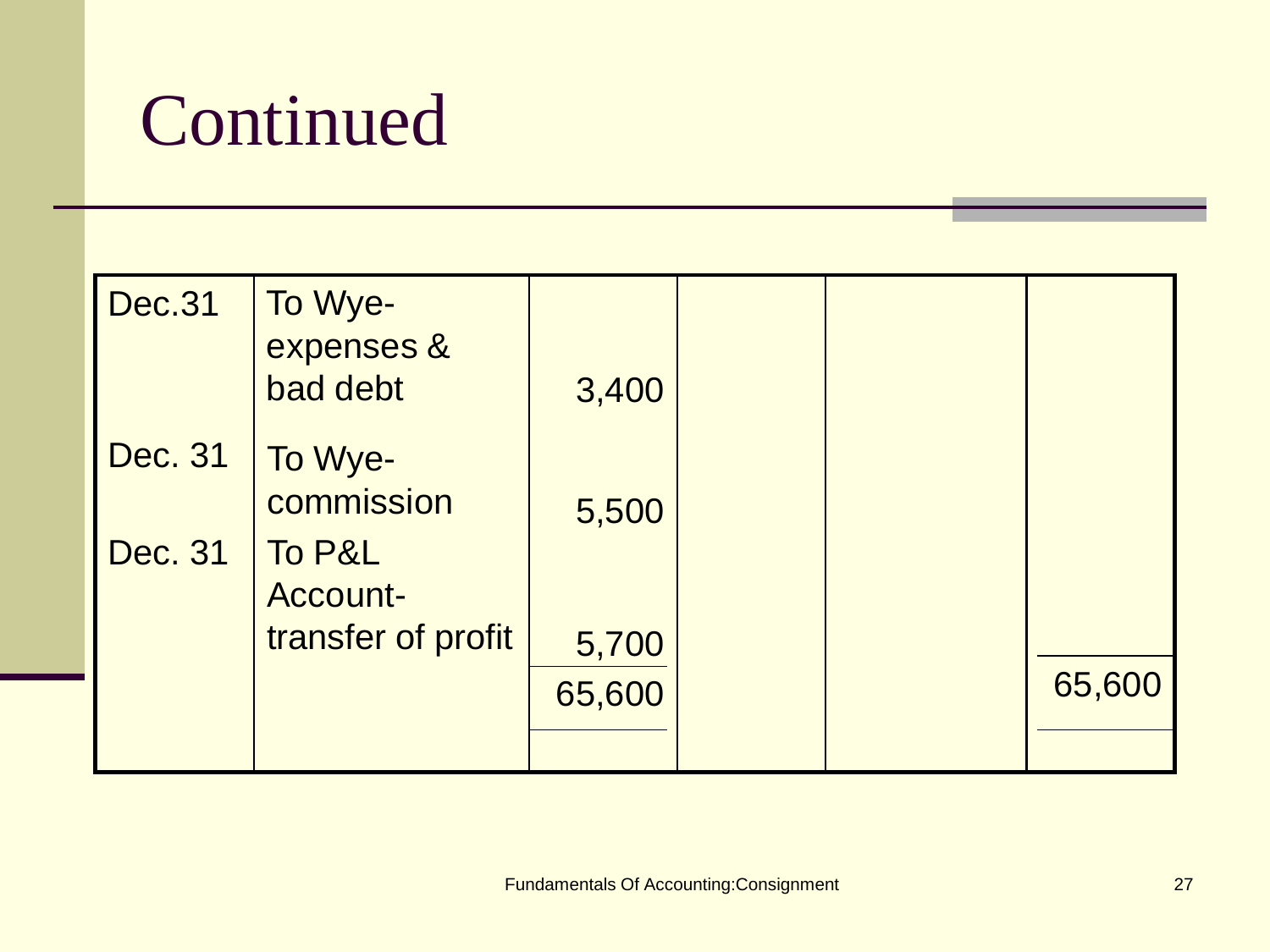#### **Goods sent on consignment account**

| 2006 |                                   | Rs.    | 2006 |                          | Rs.    |
|------|-----------------------------------|--------|------|--------------------------|--------|
|      | Dec.31   To Trading<br><b>A/c</b> | 50,000 |      | July 1 By consignment to | 50,000 |
|      |                                   |        |      |                          |        |

#### **Stock on consignment account**

| 2006                  |                    | Rs.    | 2006                                           |                       | Rs.    |
|-----------------------|--------------------|--------|------------------------------------------------|-----------------------|--------|
| <b>Dec.31</b><br>2007 | ĪΟ                 |        | Dec.31                                         | <b>By Balance c/d</b> | 10,600 |
|                       | <b>Consignment</b> | 10,600 |                                                |                       |        |
| Jan.1                 | To Balance b/d     | 10,600 | <b>Fundamentals Of Accounting Constignment</b> |                       | 28     |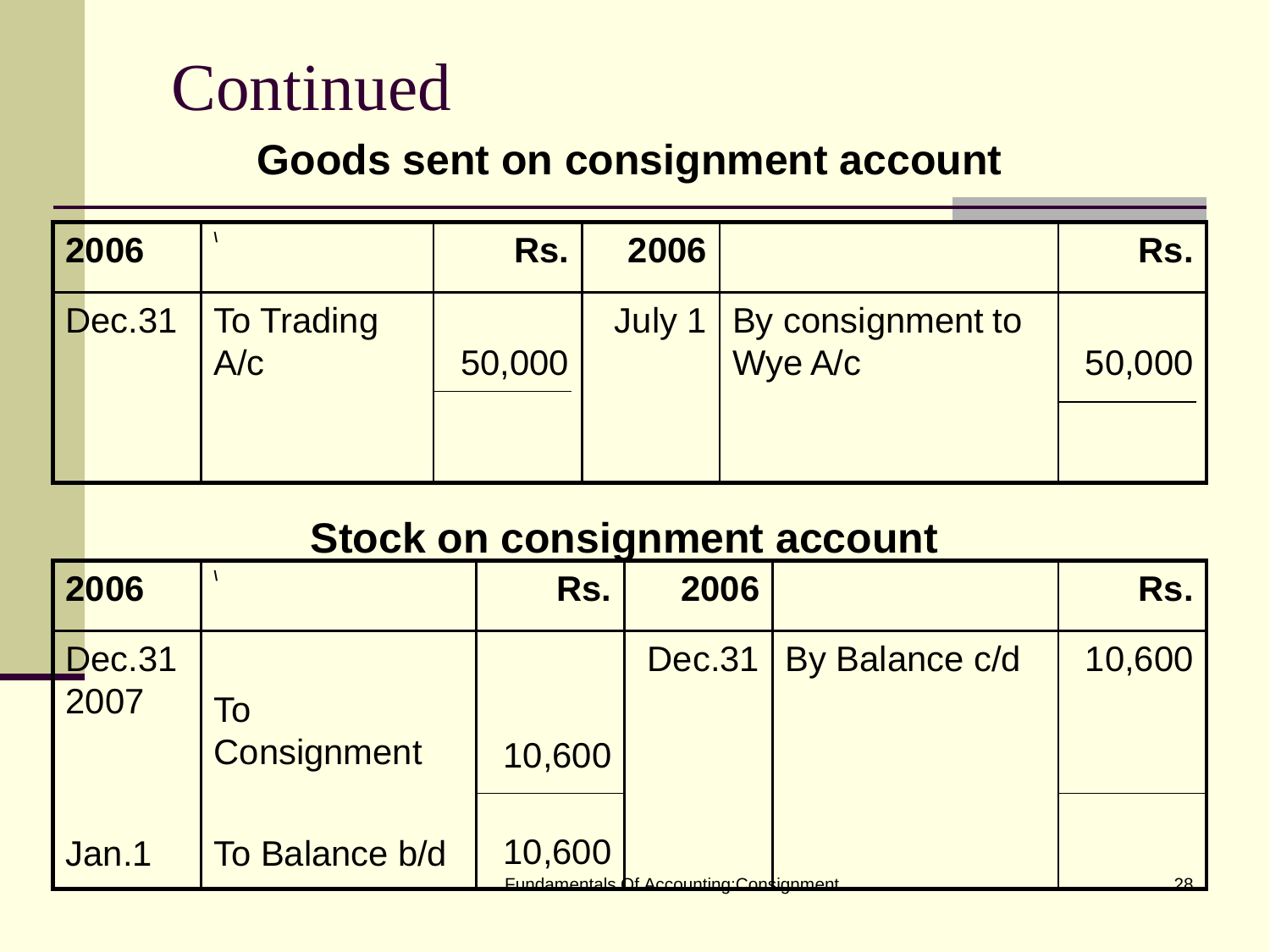#### **Wye's account**

| 2006          |                                            | Rs.    | 2006   |                                                                                                                                                                      | Rs.                                |
|---------------|--------------------------------------------|--------|--------|----------------------------------------------------------------------------------------------------------------------------------------------------------------------|------------------------------------|
| <b>Dec.31</b> | <b>To</b><br><b>Consignment</b><br>Wye A/c | 55,000 | July 3 | <b>By Bills Receivable</b><br>Account<br>By Consignment to<br>Wye $A/c -$<br><b>Expenses &amp; bad</b><br>dept<br>Commission<br><b>By Bank</b><br>(balance Received) | 30,000<br>3,400<br>5,500<br>16,100 |
|               |                                            | 55,000 |        |                                                                                                                                                                      | 55,000                             |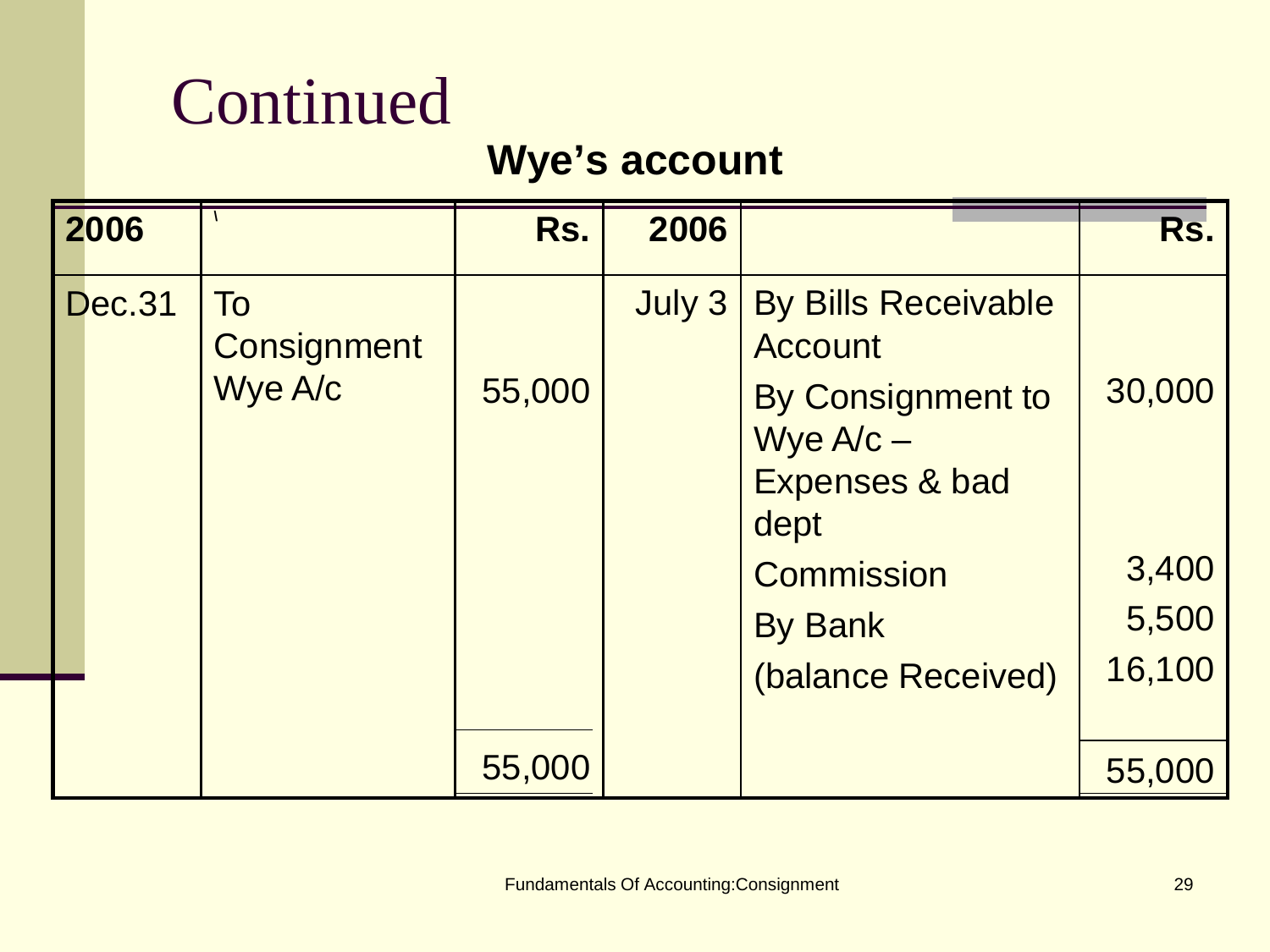#### **Illustration 2**

Miss Rakhi consigned 1,000 radio sets costing Rs. 900 each to Miss Geeta, her agent on 1st July, 2006. Miss Rakhi incurred the following expenditure on sending the consignment.

| Freight          | Rs. 7,650 |
|------------------|-----------|
| <b>Insurance</b> | Rs. 3,250 |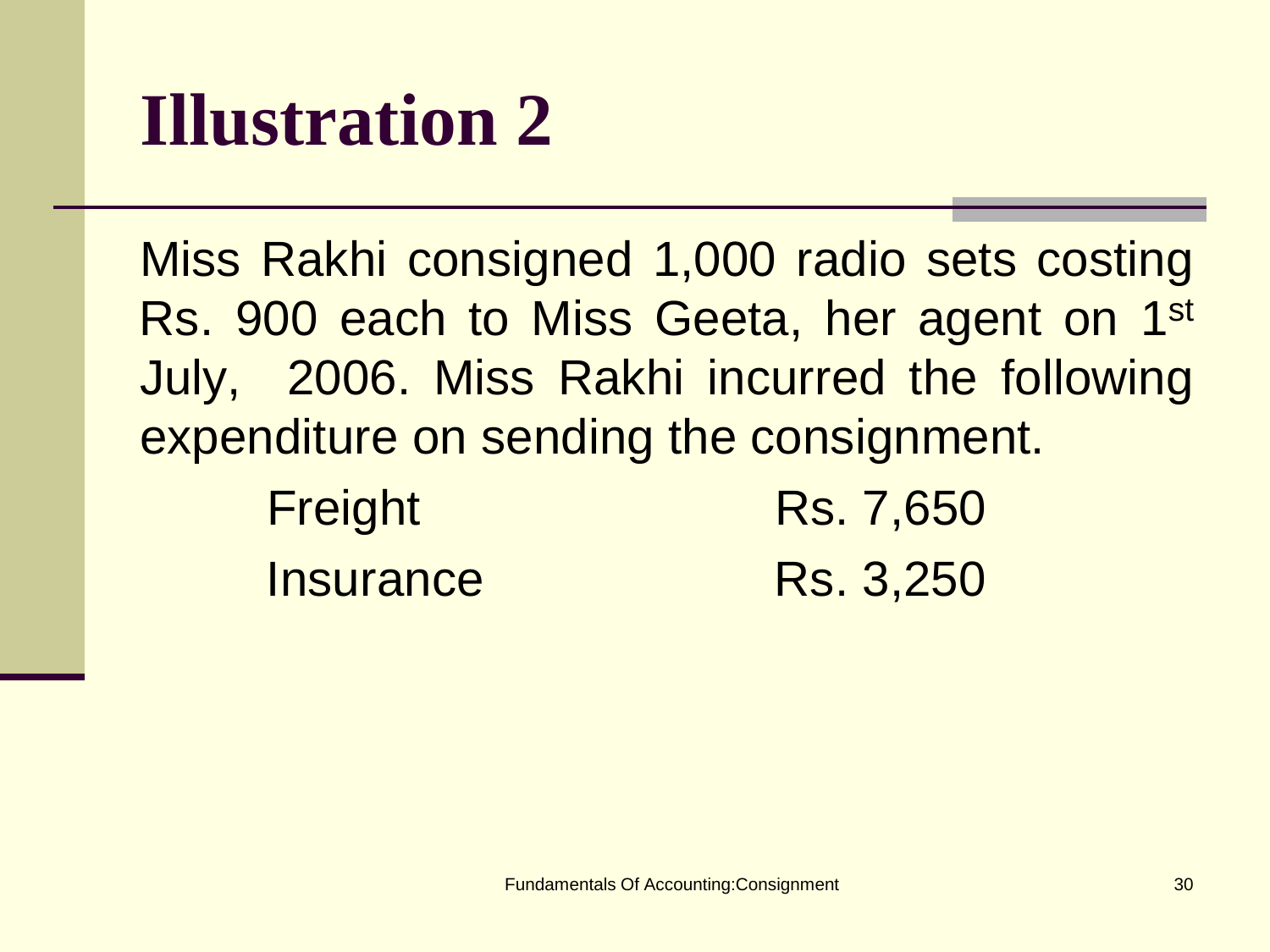Miss Geeta received the delivery of 950 radio sets. An account sale dated 30<sup>th</sup> November, 2006 showed that 750 sets were sold for Rs. 9,00,000 and Miss Geeta incurred Rs. 10,500 for carriage.

Miss Geeta was entitled to commission 6% on the sales effected by her. She incurred expenses amounting to Rs. 2,500 for repairing the damaged radio sets remaining in the stock.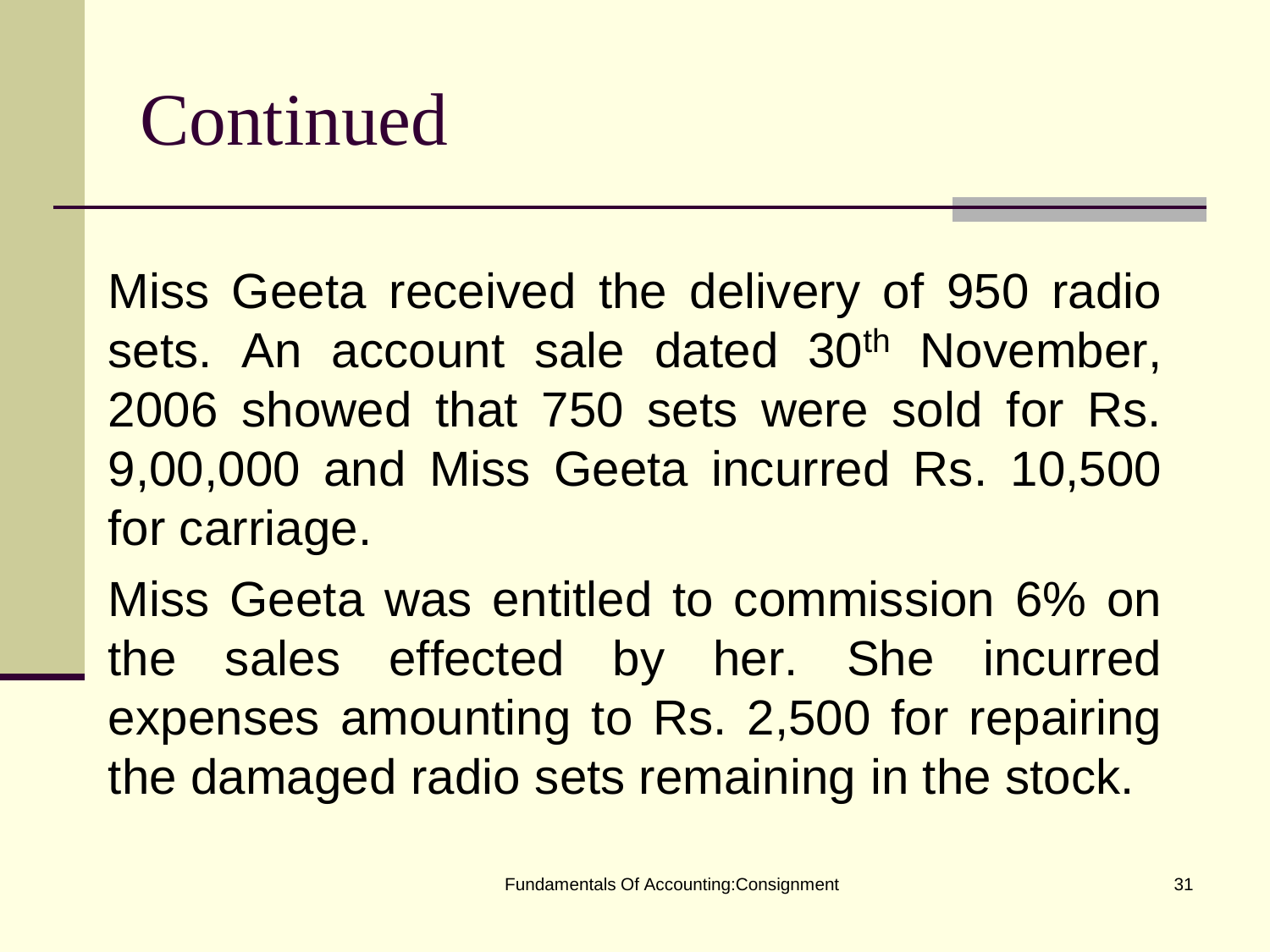Miss Rakhi lodged a claim with the insurance company which was admitted at Rs. 35,000. Show the Consignment Account and Miss Geeta's Account in the books of Miss Rakhi.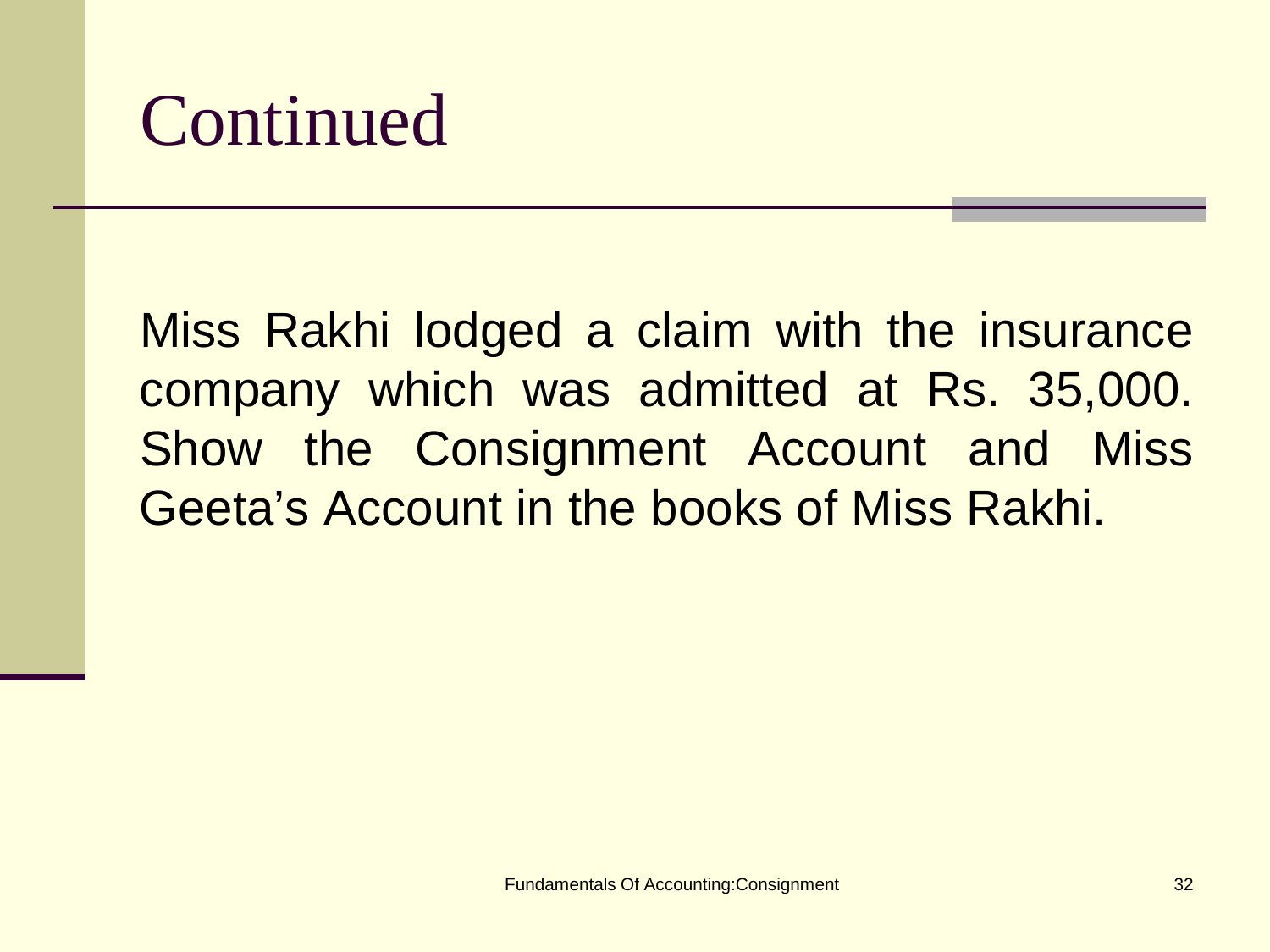

#### **In the books of Miss Rakhi**

#### **Consignment Account**

|                                                     | Rs.            | Rs.      |                             | Rs.      |
|-----------------------------------------------------|----------------|----------|-----------------------------|----------|
| To goods sent on                                    |                |          | <b>By Miss Geeta</b>        | 9,00,000 |
| <b>Consignment</b><br>A/c                           |                | 9,00,000 | <b>By Insurance</b><br>Co.  | 35,000   |
| <b>To Cash</b>                                      |                |          | <b>By Profit &amp; Loss</b> |          |
| Freight<br><b>Insurance</b><br><b>To Miss Geeta</b> | 7,650<br>3,250 | 10,900   | A/c abnormal<br>loss        | 10,545   |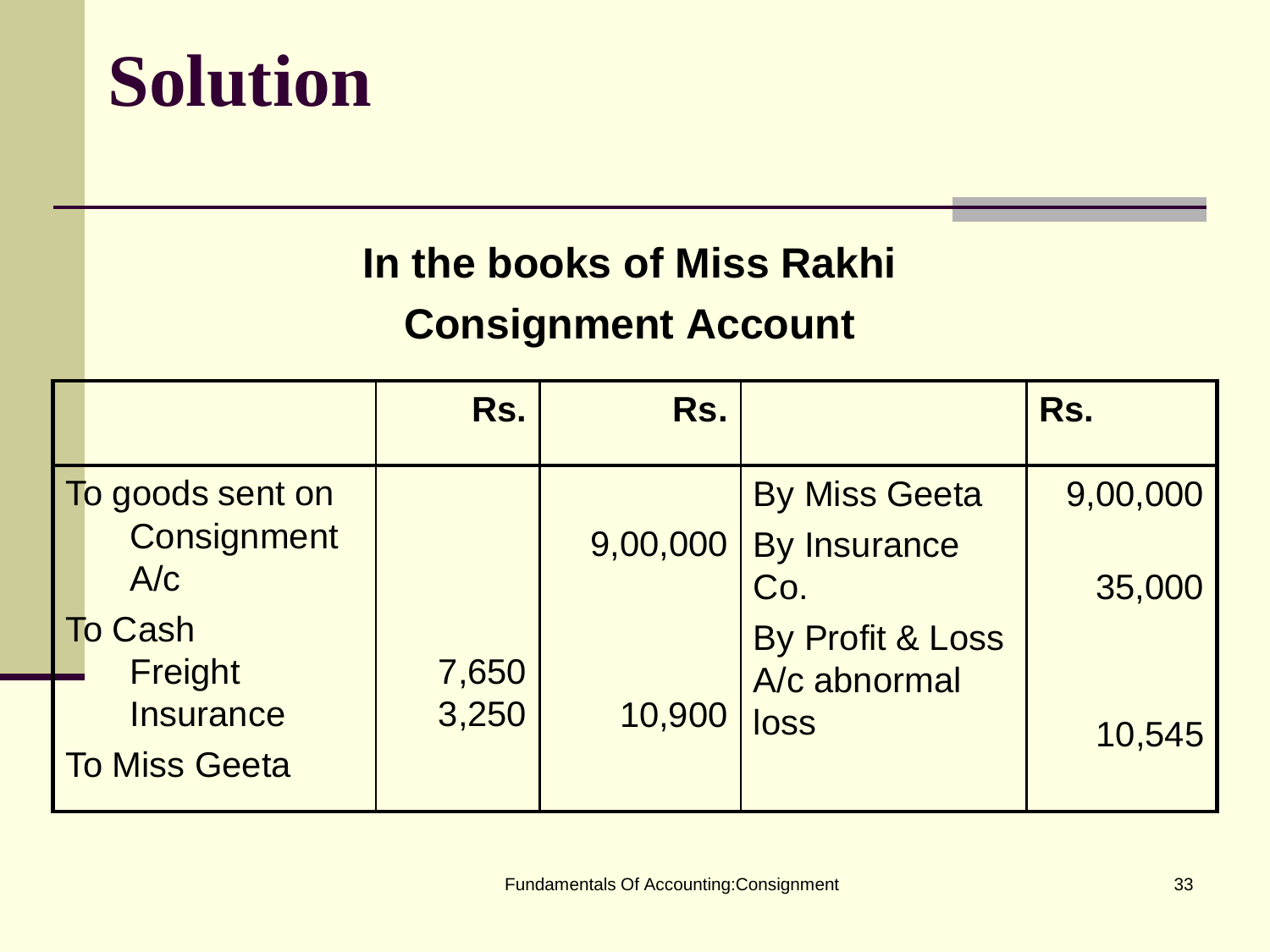| Carriage          | 10,500 |           | $B_1$              |           |
|-------------------|--------|-----------|--------------------|-----------|
| <b>Repairs</b>    | 2,500  |           | <b>Consignment</b> |           |
| <b>Commission</b> | 54,000 | 67,000    | <b>Stock</b>       | 1,84,391  |
| To Profit & Loss  |        | 1,52,036  |                    |           |
| A/c               |        | 11,29,936 |                    | 11,29,936 |
|                   |        |           |                    |           |
|                   |        |           |                    |           |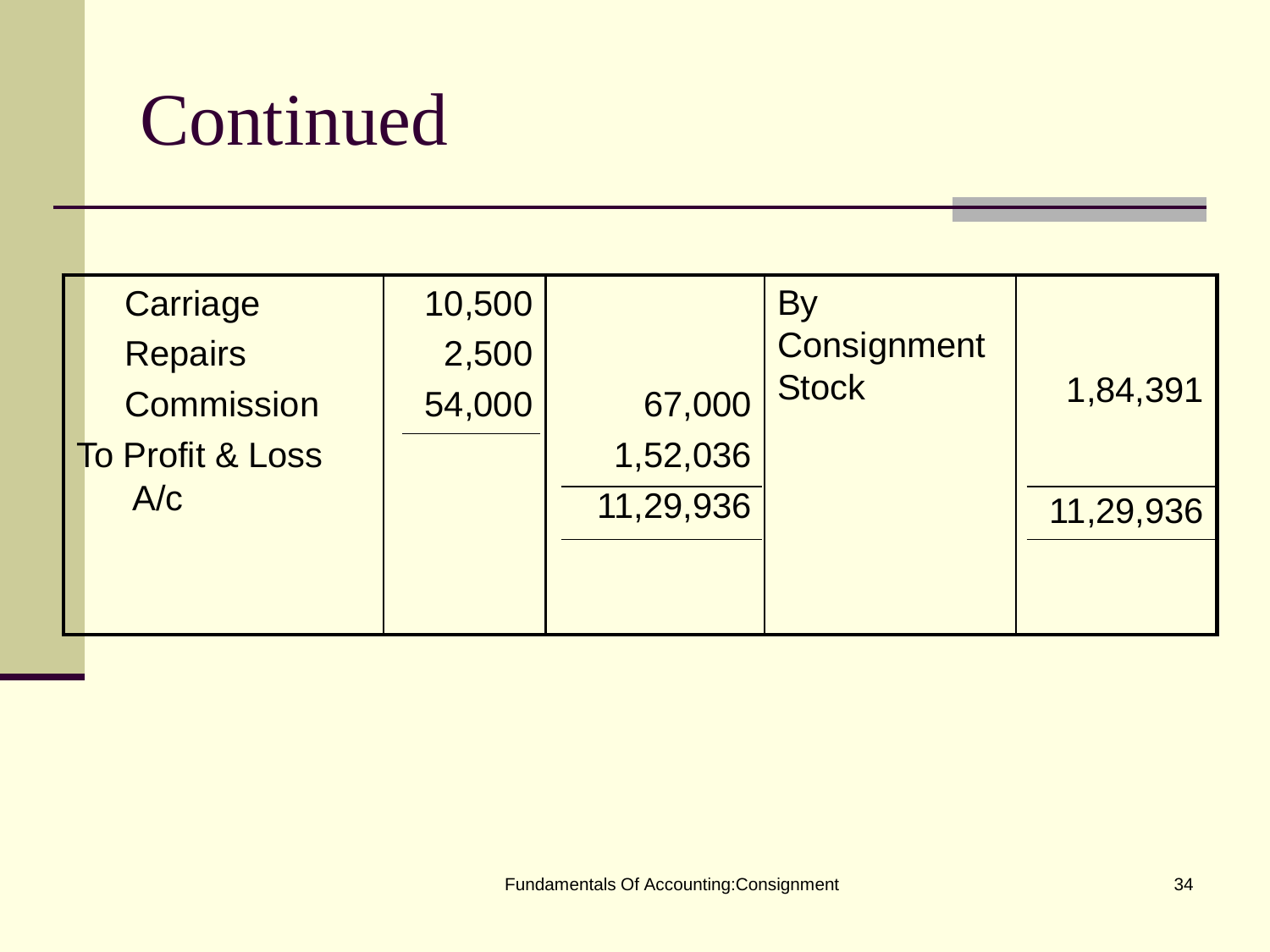#### **Miss Geeta's Account**

|                               | Rs.      | Rs.                                                                                                                                        | Rs.                |
|-------------------------------|----------|--------------------------------------------------------------------------------------------------------------------------------------------|--------------------|
| To consignment<br>A/c (Sales) |          | 9,00,000 By Consignment A/c<br>Expenses:<br>Carriage<br>10,500<br><b>Repairs</b><br>2,500<br><b>Commission</b><br>54,000<br><b>By Bank</b> | 67,000<br>8,33,000 |
|                               | 9,00,000 |                                                                                                                                            | 9,00,000           |

**Fundamentals Of Accounting:Consignment** 35 **Note:** It is assumed that the agent has remitted the amount due from her.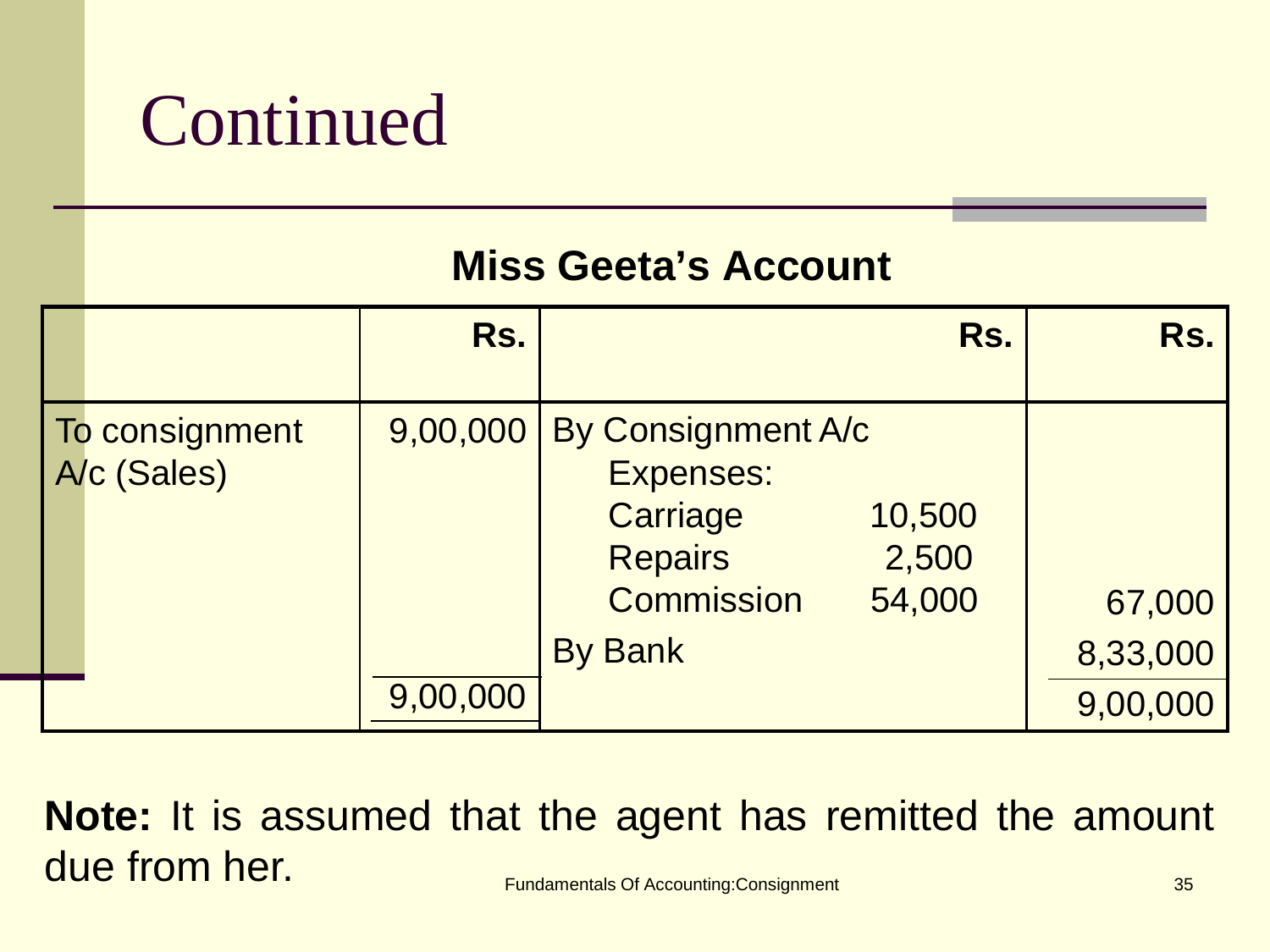### **Working Notes**

| 1. Abnormal loss:              |            |        |
|--------------------------------|------------|--------|
| Cost to the consignor: 50 sets |            |        |
| @ Rs. 900                      |            | 45,000 |
| Add: Proportionate expenses    | 50 x10,900 |        |
| incurred by the consignor      | 1,000      | 545    |
| Less: Insurance claim          |            | 45,545 |
|                                |            | 35,000 |

10,545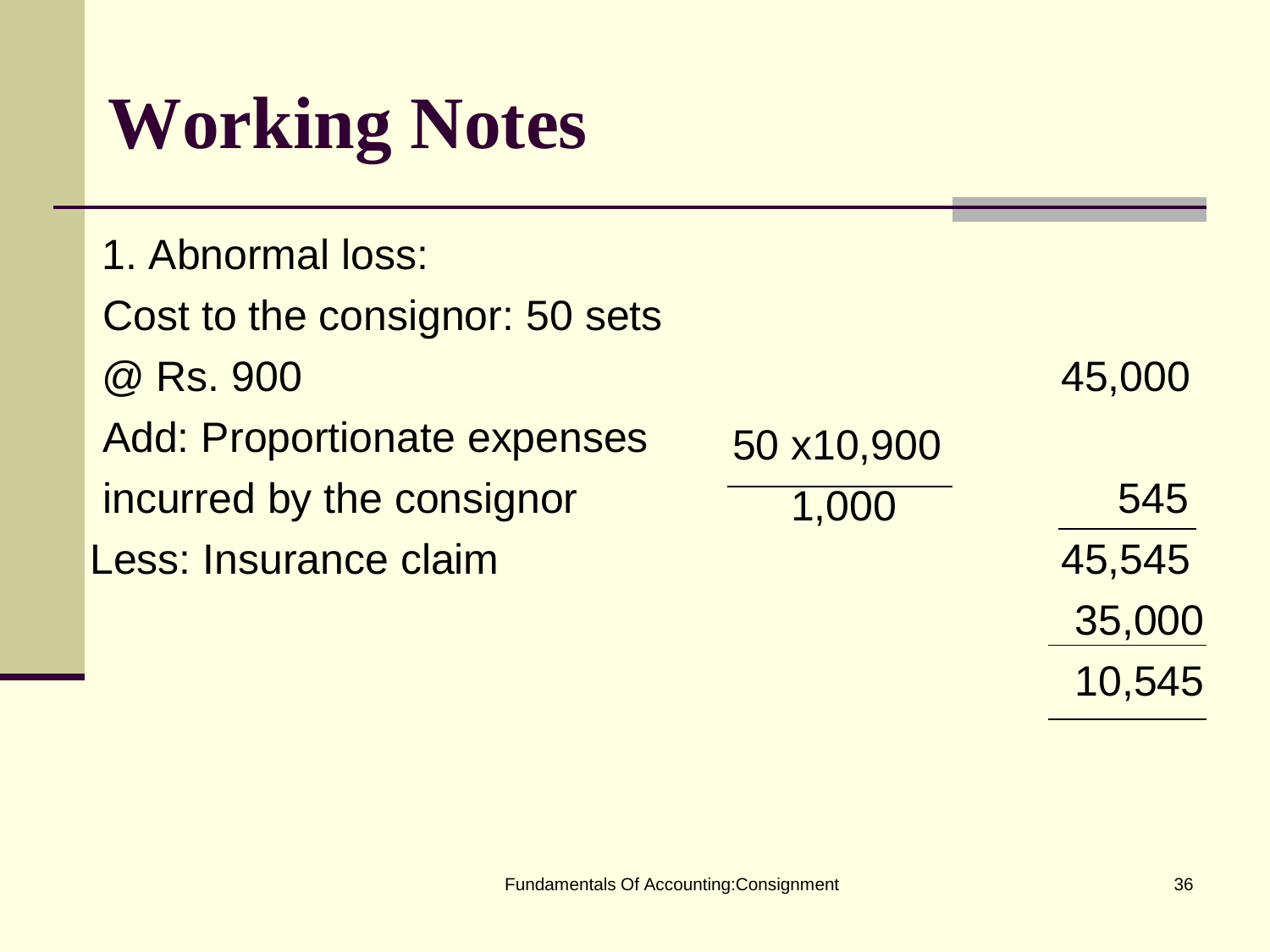#### Working Notes

 2. Valuation of Stock 200 sets @ Rs. 900 1,80,000 *Add:* Proportionate expenses of the consignor  $200 \times 10,900$   $2,180$  Carriage and customs duty By the consignee  $200 \times 10,500$   $2,211$ 1,84,391 200 x10,900 1,000 200 x10,500 950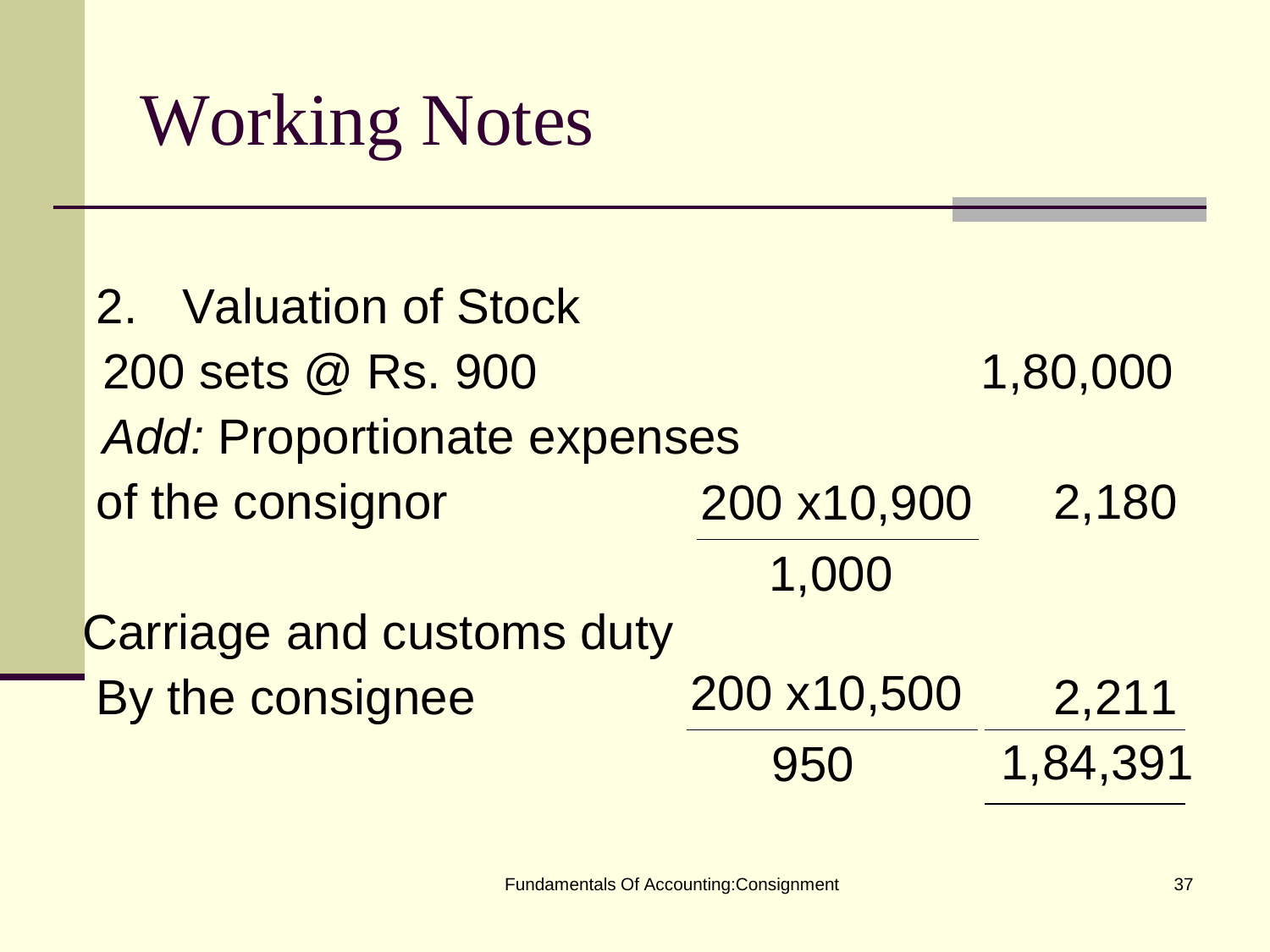#### **Illustration 3**

Vandana Traders of Delhi purchased 10,000 pieces of Sarees @ Rs. 100 per Saree. Out of these Sarees, 6,000 Sarees were sent on consignment to Vastralaya of Jabalpur at the selling price of Rs. 120 per Saree. The consignors paid Rs. 3,000 for packaging and freight.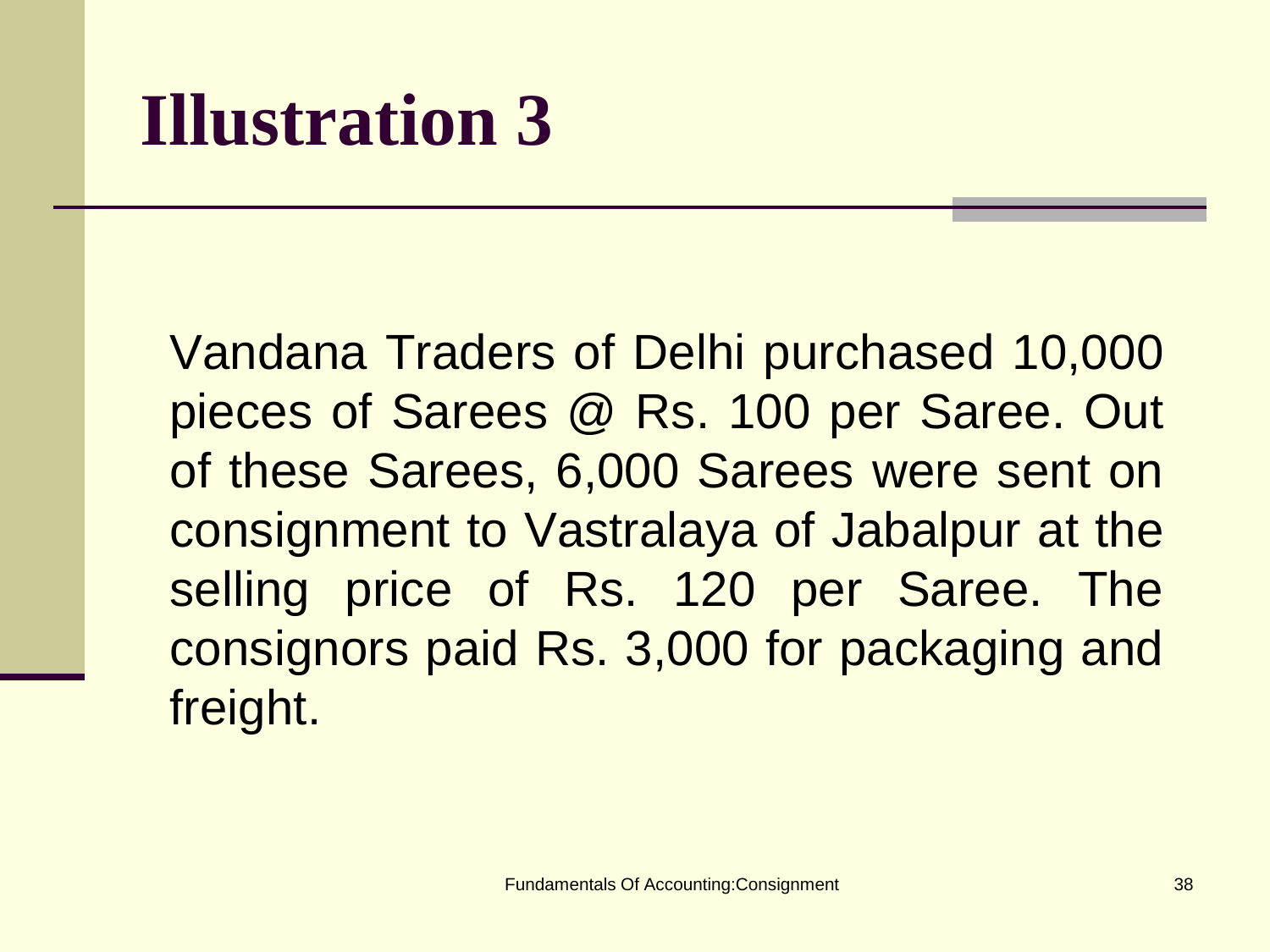Vastralaya sold 5,000 Sarees at Rs. 125 per Saree and incurred Rs. 1,000 for selling expenses and remitted Rs. 5,00,000 to Delhi on account. They are entitled to a commission of 5% on total sales plus a further 20% commission on any surplus price realised over Rs. 120 per Saree.

3,000 Sarees were sold at Rs. 110 per Saree.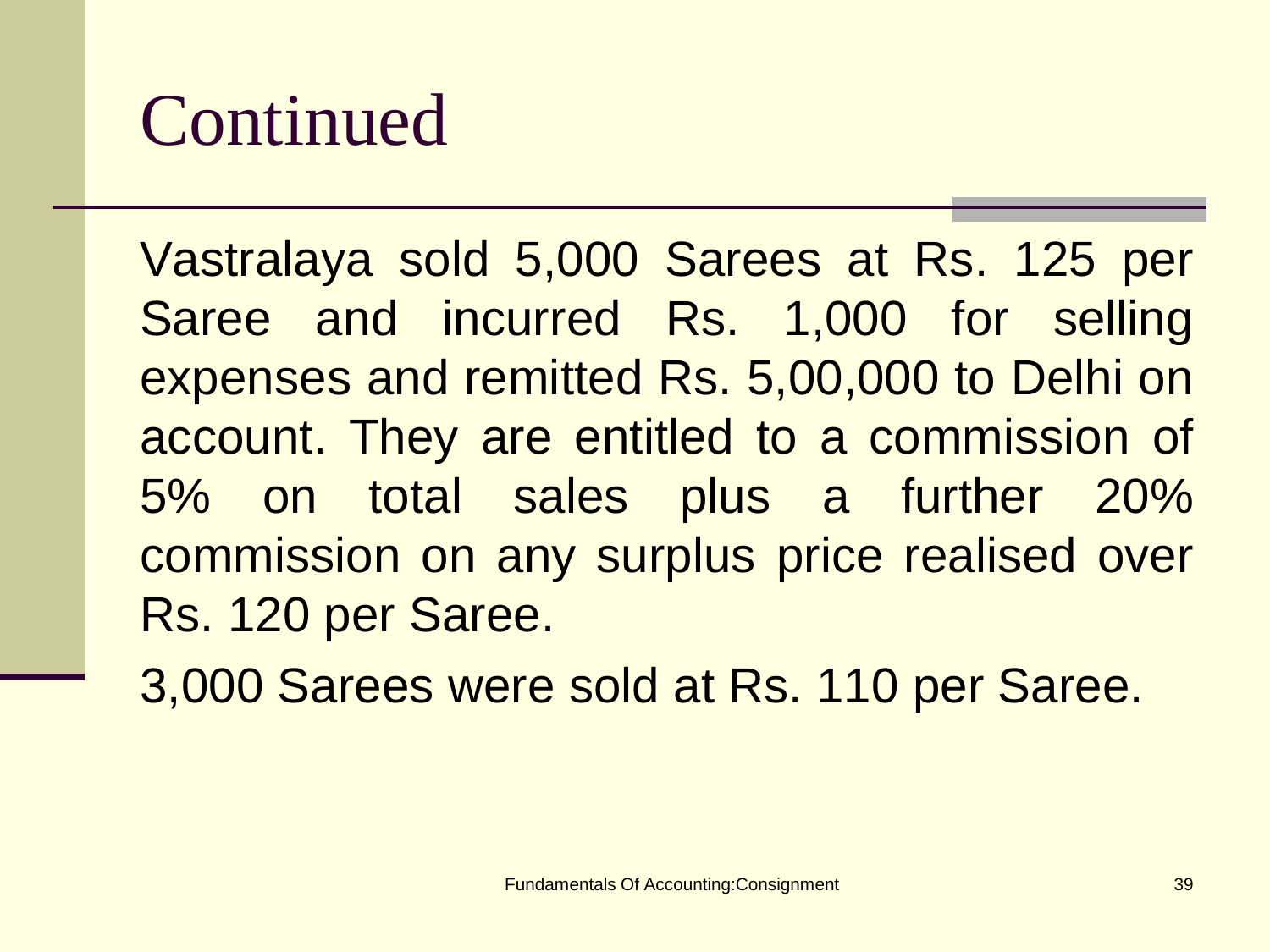Owing to fall in market price, the value of the stock of Sarees in hand is to be reduced by 10%.

Prepare the Consignment Account and Trading Account in the books of Vandana Traders and their account in the books of the agent Messrs Vastralaya of Jabalpur.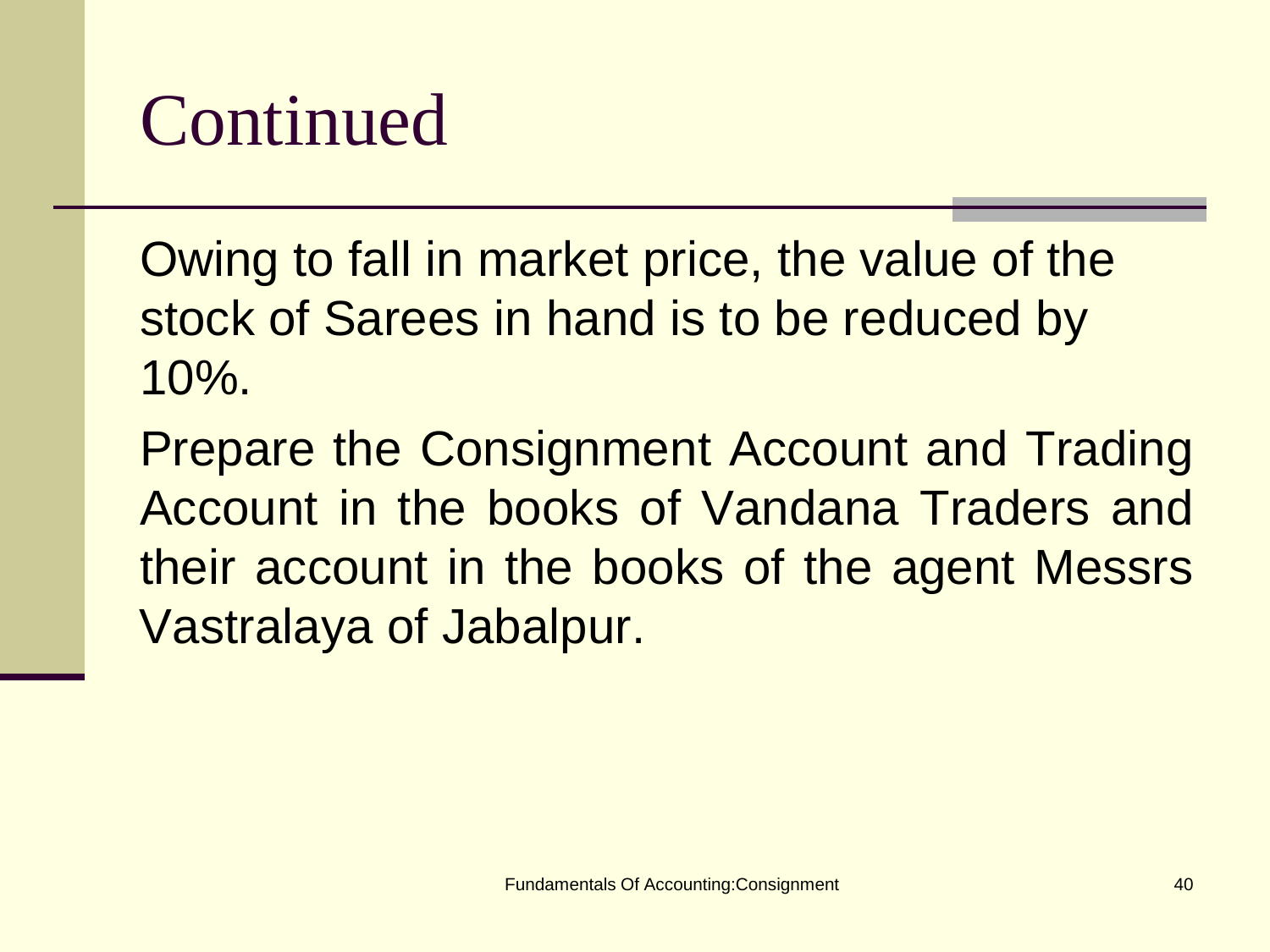# **Solution Vandana Traders, Delhi**

#### **Consignment Account**

|                         |                           | Rs.      |                              | Rs.      |
|-------------------------|---------------------------|----------|------------------------------|----------|
|                         | <b>To Goods sent on</b>   |          | <b>By Vastrayala (Sales)</b> | 6,25,000 |
|                         | <b>Consignment</b>        | 7,20,000 | By Goods Sent on             |          |
|                         | <b>To Bank (expenses)</b> | 3,000    | <b>Consignment</b>           |          |
|                         | To Vastrayala -           |          | (loading)                    | 1,20,000 |
|                         | <b>Expenses</b>           | 1,000    | By Stock out on              |          |
|                         | <b>Comission</b>          | 36,250   | <b>Consignment</b>           | 1,08,450 |
| <b>To Stock Reserve</b> |                           | 18,000   |                              |          |
| <b>To Net Profit</b>    |                           | 75,200   |                              |          |
|                         |                           | 8,53,450 |                              | 8,53,450 |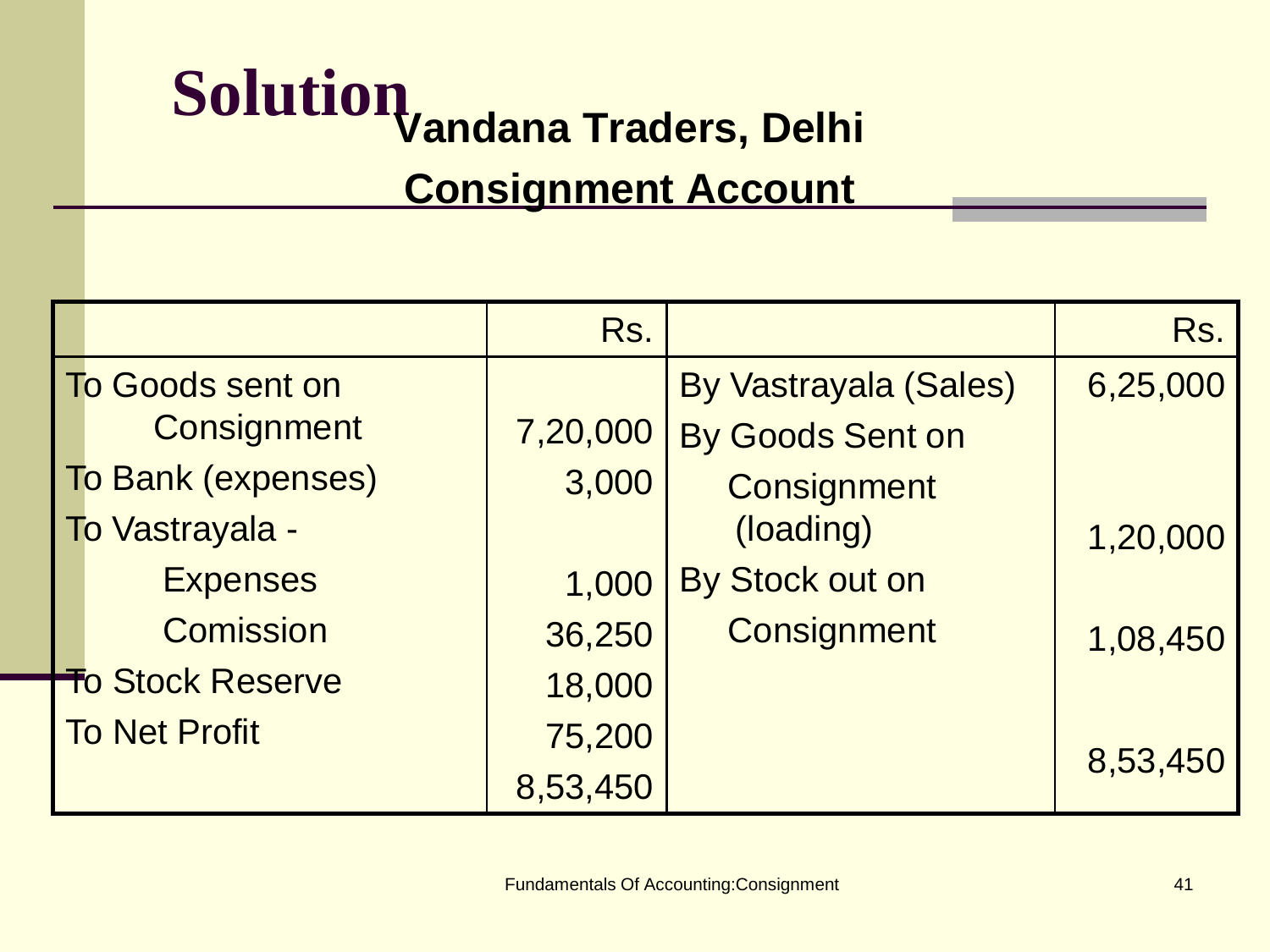#### **Trading Account for the period ending….**

|                                | Rs.      |                         | Rs.      |
|--------------------------------|----------|-------------------------|----------|
| To Purchases 10,00,000         |          | <b>By Sales</b>         | 3,30,000 |
| Less: Goods on                 |          | <b>By Closing Stock</b> | 90,000   |
| <b>Consignment</b><br>6,00,000 |          | 4,00,000 By Profit on   |          |
| <b>To Net Profit</b>           |          | 95,200 Consignment      | 75,200   |
|                                | 4,95,200 |                         | 4,95,200 |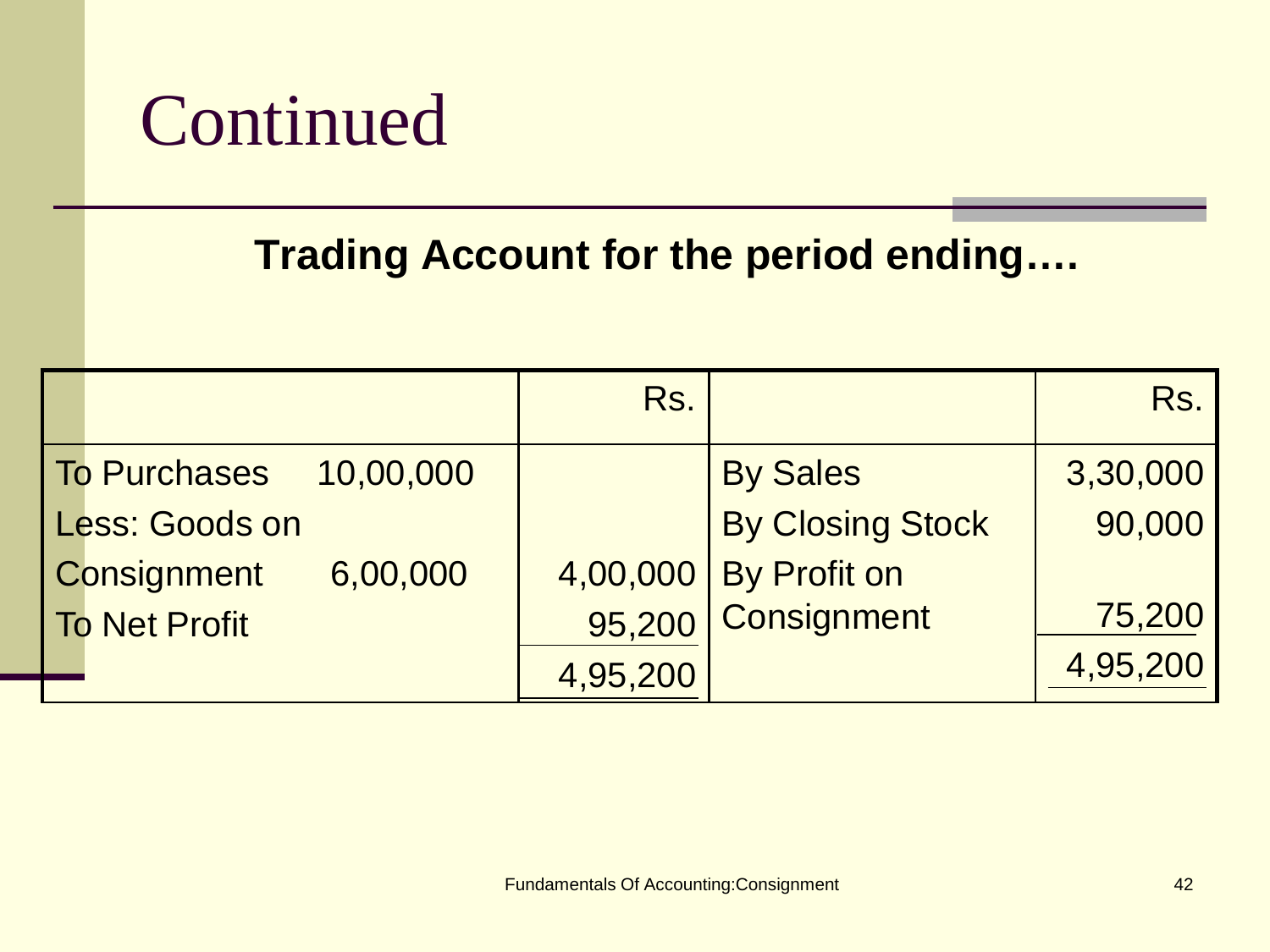#### **Vastralaya, Jabalpur Vandana Traders (Delhi) Account**

|                           | Rs.      |                              | Rs.      |
|---------------------------|----------|------------------------------|----------|
| <b>To Bank (Expenses)</b> |          | 1,000 By Bank/Sundry Debtors | 6,25,000 |
| To Commission             | 36,250   |                              |          |
| <b>To Bank</b>            | 5,00,000 |                              |          |
| To Balance c/d            | 87,750   |                              |          |
|                           | 6,25,000 |                              | 6,25,000 |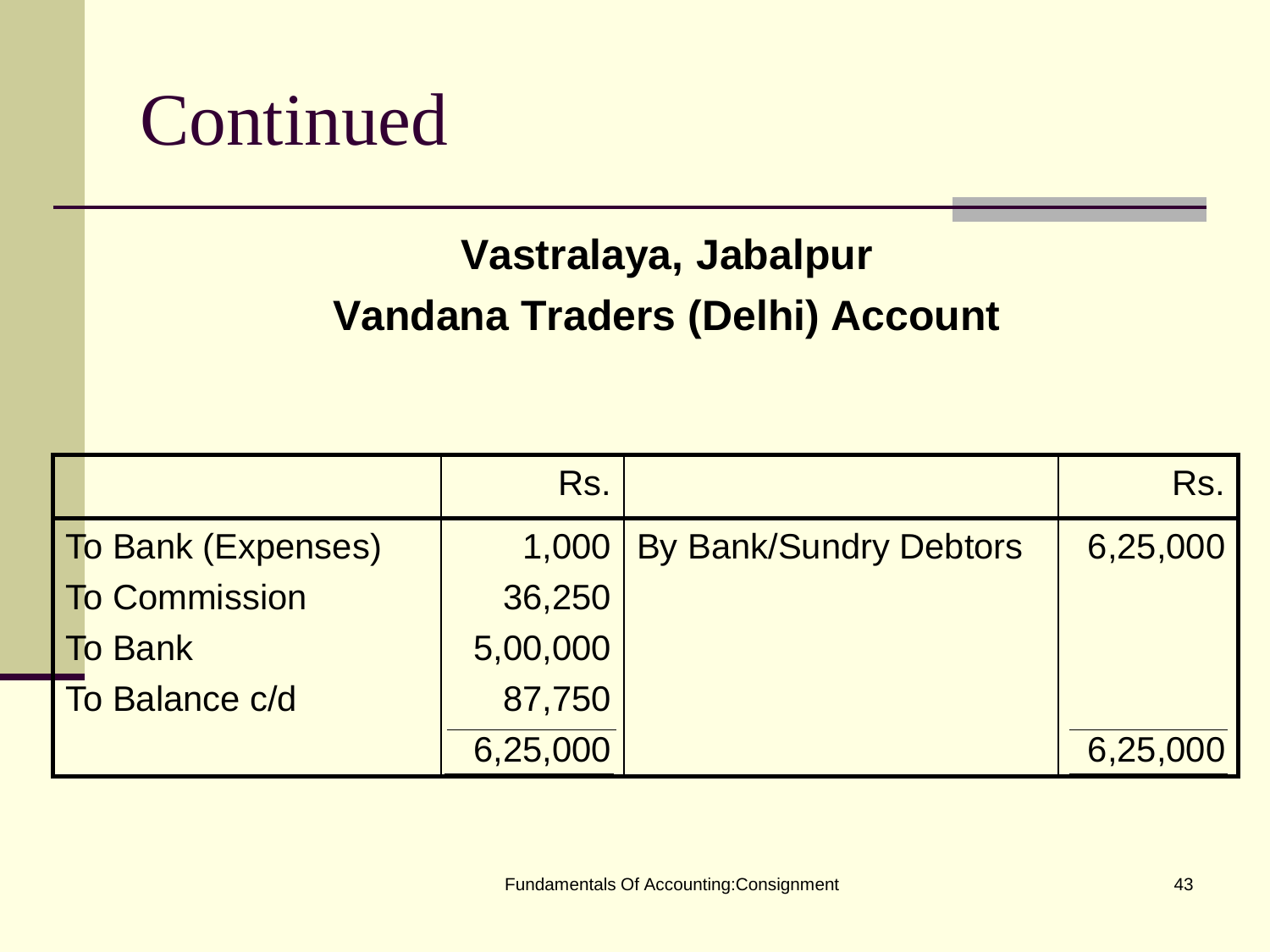### **Working Notes**

(1) Commission payable 5% on Rs. 6,25,000 31,250 20% on Rs. 25,000 5,000

 **Rs.**

36,250

#### (2) The closing stock will be 1,000 Sarees  $\textcircled{2}$  Rs. 120 = 1,20,000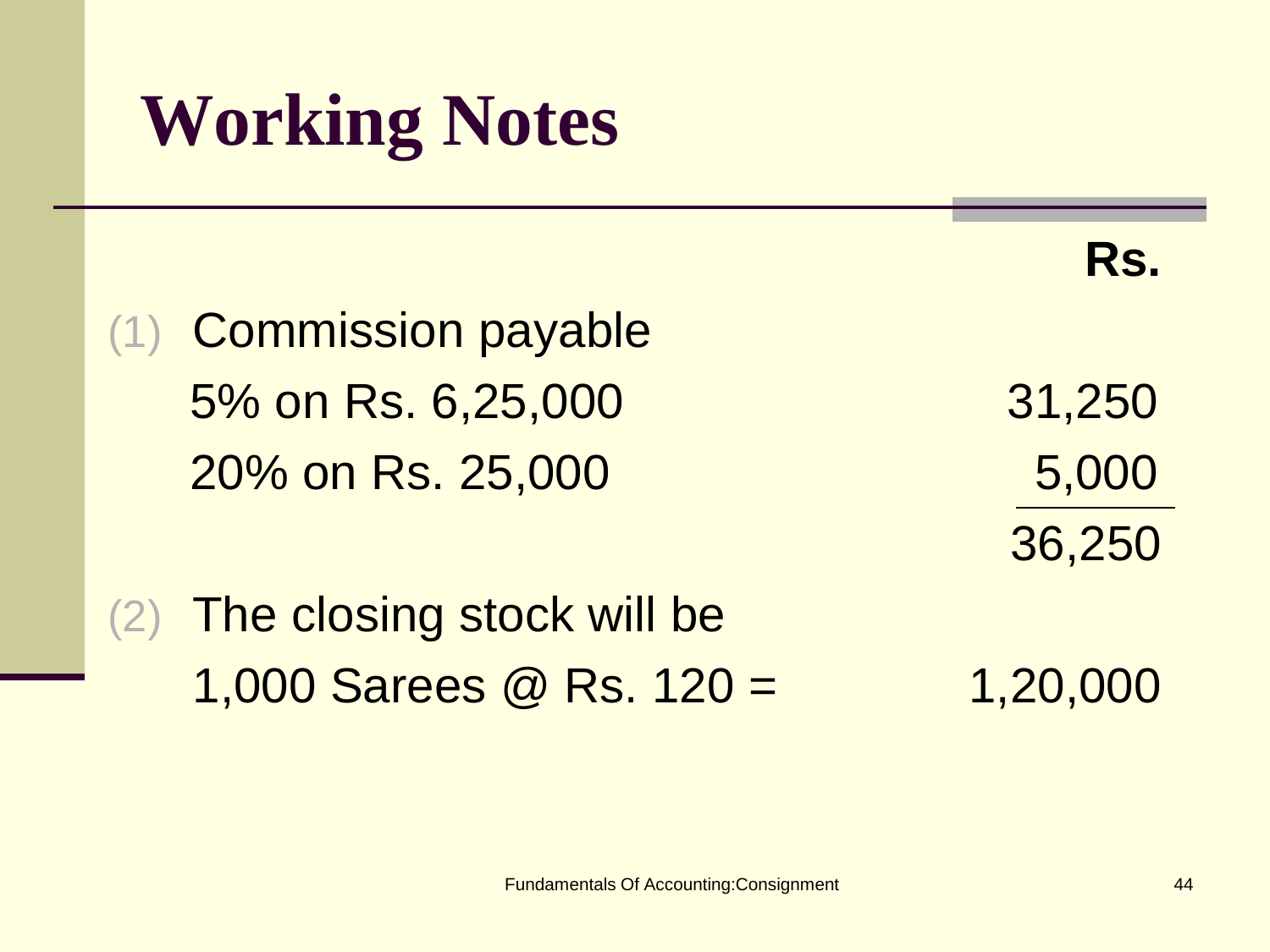#### Working Notes

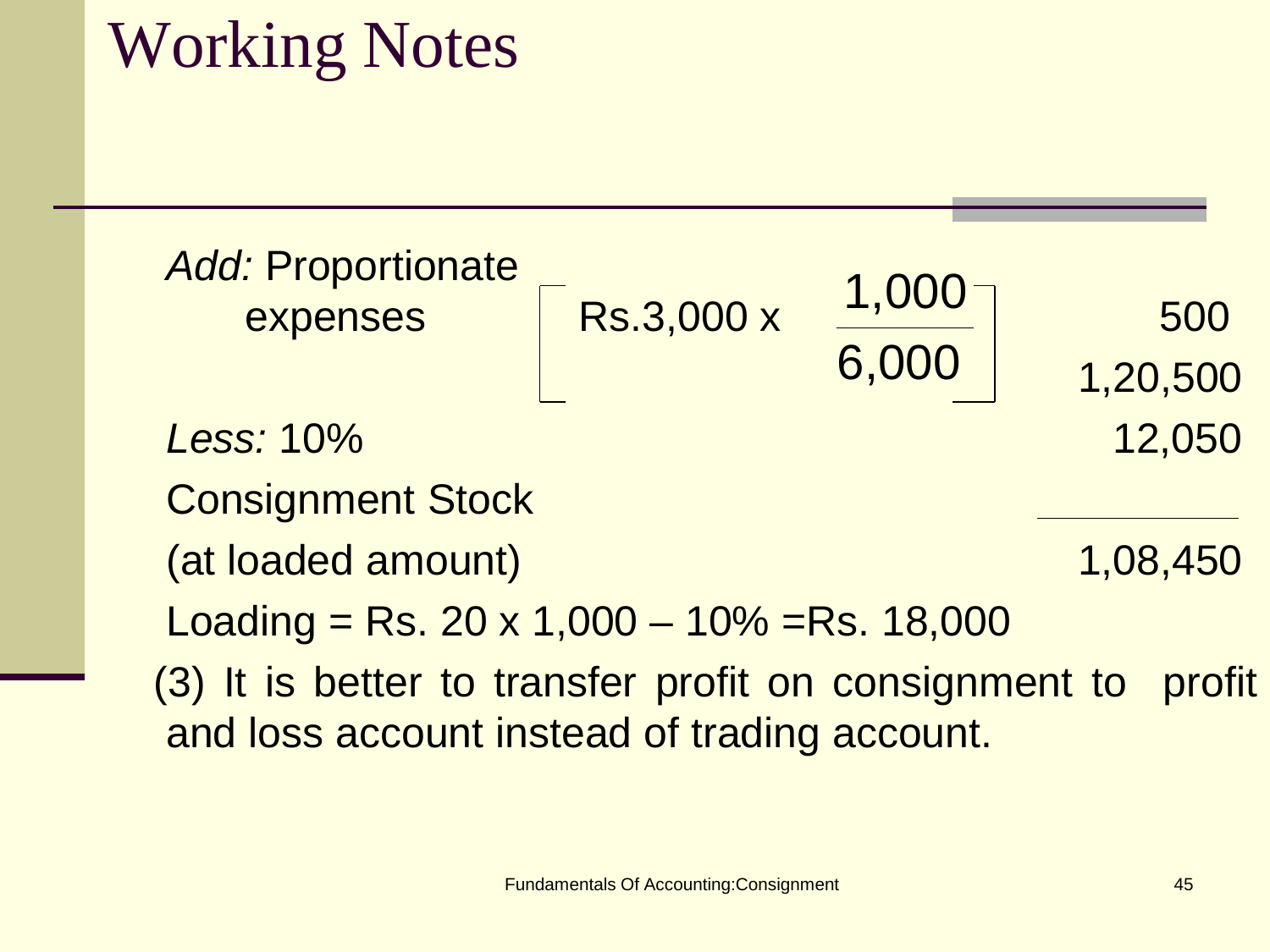#### **Illustration 4**

Shri Mehta of Bombay consigns 1,000 cases of goods costing Rs. 100 each to Shri Sundaram of Madras.

Shri Mehta Pays the following expenses in connection with consignment:

Carriage 1,000 Freight 3,000 Loading charges 1,000

**Rs.**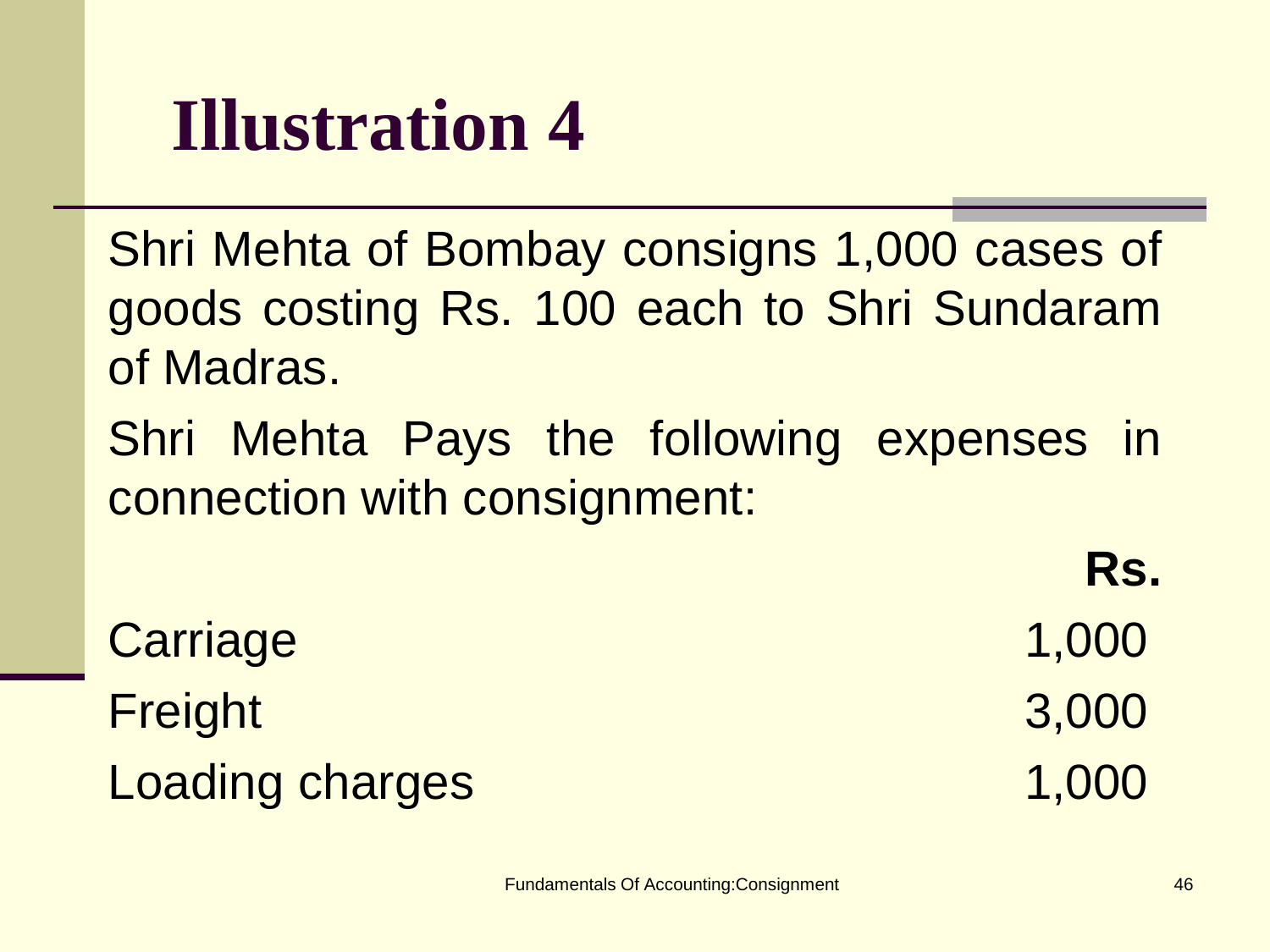Shri Sundaram sells 700 cases at Rs. 140 per case and incurs the following expenses: Clearing charges 850 Warehousing and storage 1,700 Packing and selling expenses 600 It is found that 50 cases have been lost in transit and 100 cases are still in transit. Shri Sundaram is entitled to a commission of 10% on gross sales. Draw up the Consignment Account and Sundaram's Account in the books of Shri Mehta.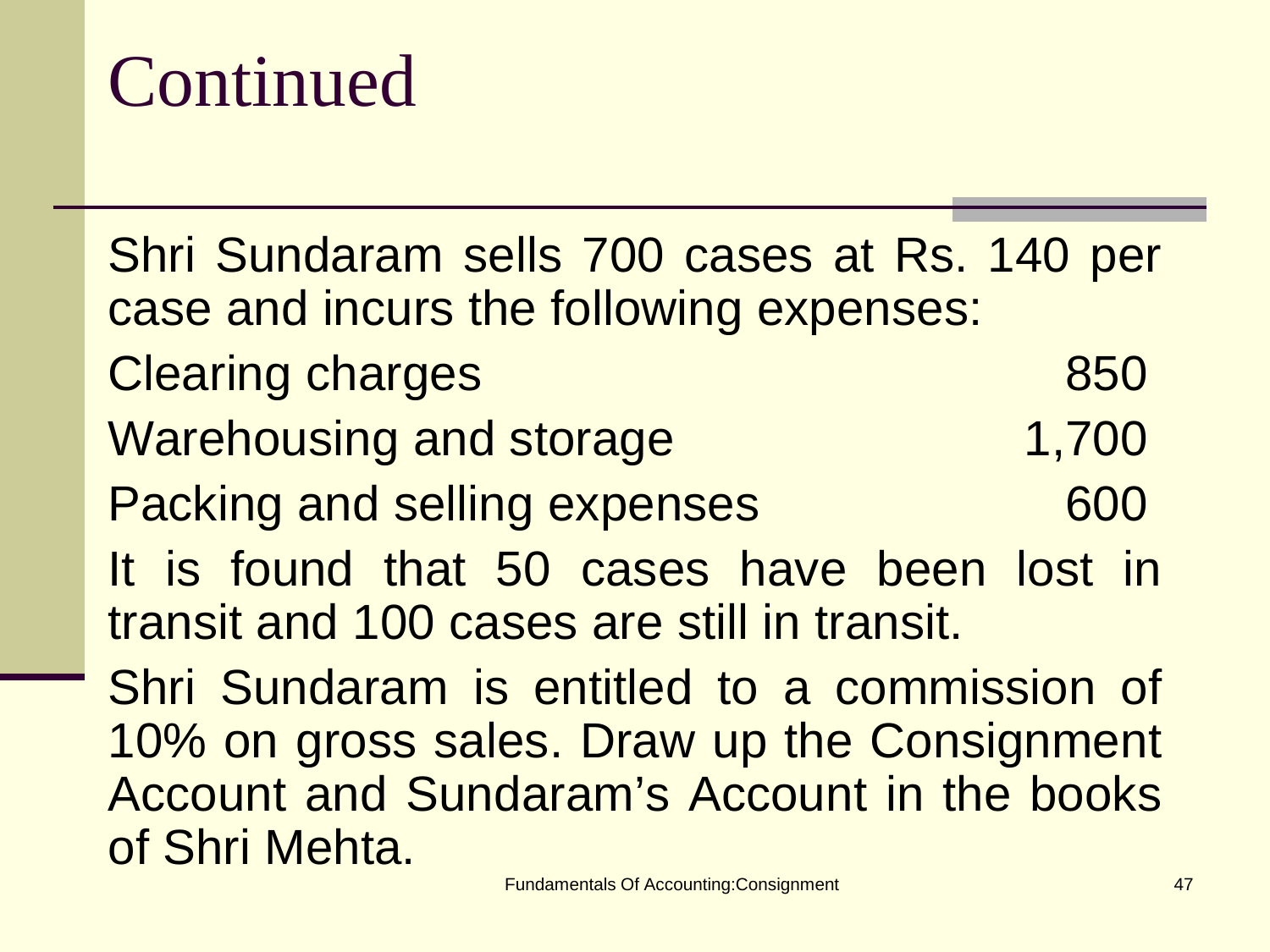#### **Solution**

#### **In the books of Shri Mehta**

#### **Consignment of Madras Account**

| Dr.                       | Rs.      |                             | Cr.<br>Rs. |
|---------------------------|----------|-----------------------------|------------|
|                           |          |                             |            |
| <b>To Goods sent on</b>   |          | <b>By Sundaram (Sales)</b>  | 98,000     |
| <b>Consignment</b>        | 1,00,000 | By Loss in Transit          |            |
| <b>To Bank (Expenses)</b> | 5,000    | 50 cases @ Rs.105           | 5,250      |
| <b>To Sundaram</b>        |          | each                        |            |
| (Expenses)                | 3,150    |                             |            |
| <b>To Sundaram</b>        |          |                             |            |
| (Commission)              | 9,800    | <b>By Consignment Stock</b> |            |
|                           |          |                             |            |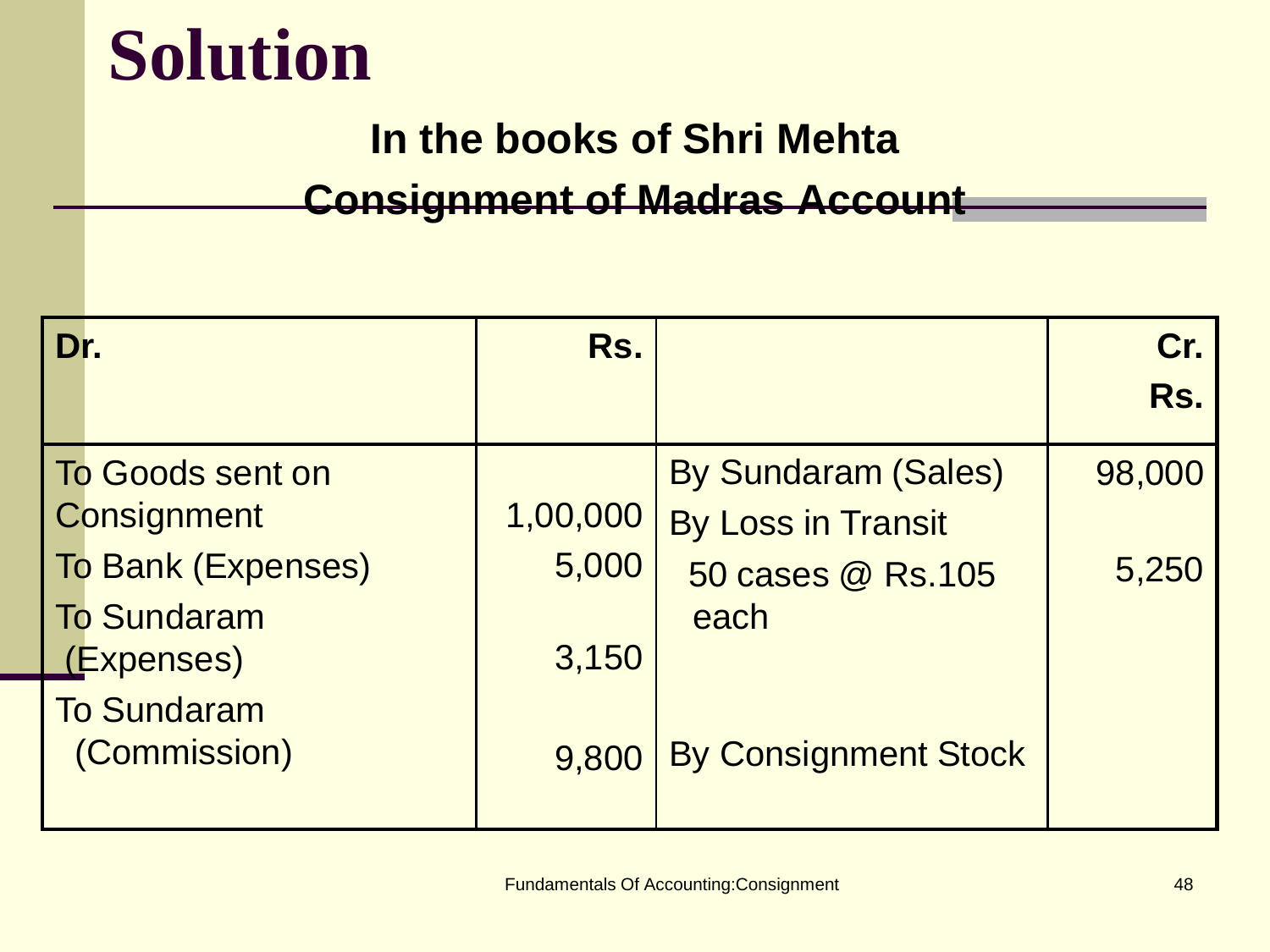| <b>To Profit on</b><br><b>Consignment to Profit</b><br>& Loss A/c | 11,700   | In hand 150 @<br>Rs. 106 each 15,900<br>In transit 100<br>@ Rs. 105 |        |                    |
|-------------------------------------------------------------------|----------|---------------------------------------------------------------------|--------|--------------------|
|                                                                   | 1,29,650 | each                                                                | 10,500 | 26,400<br>1,29,650 |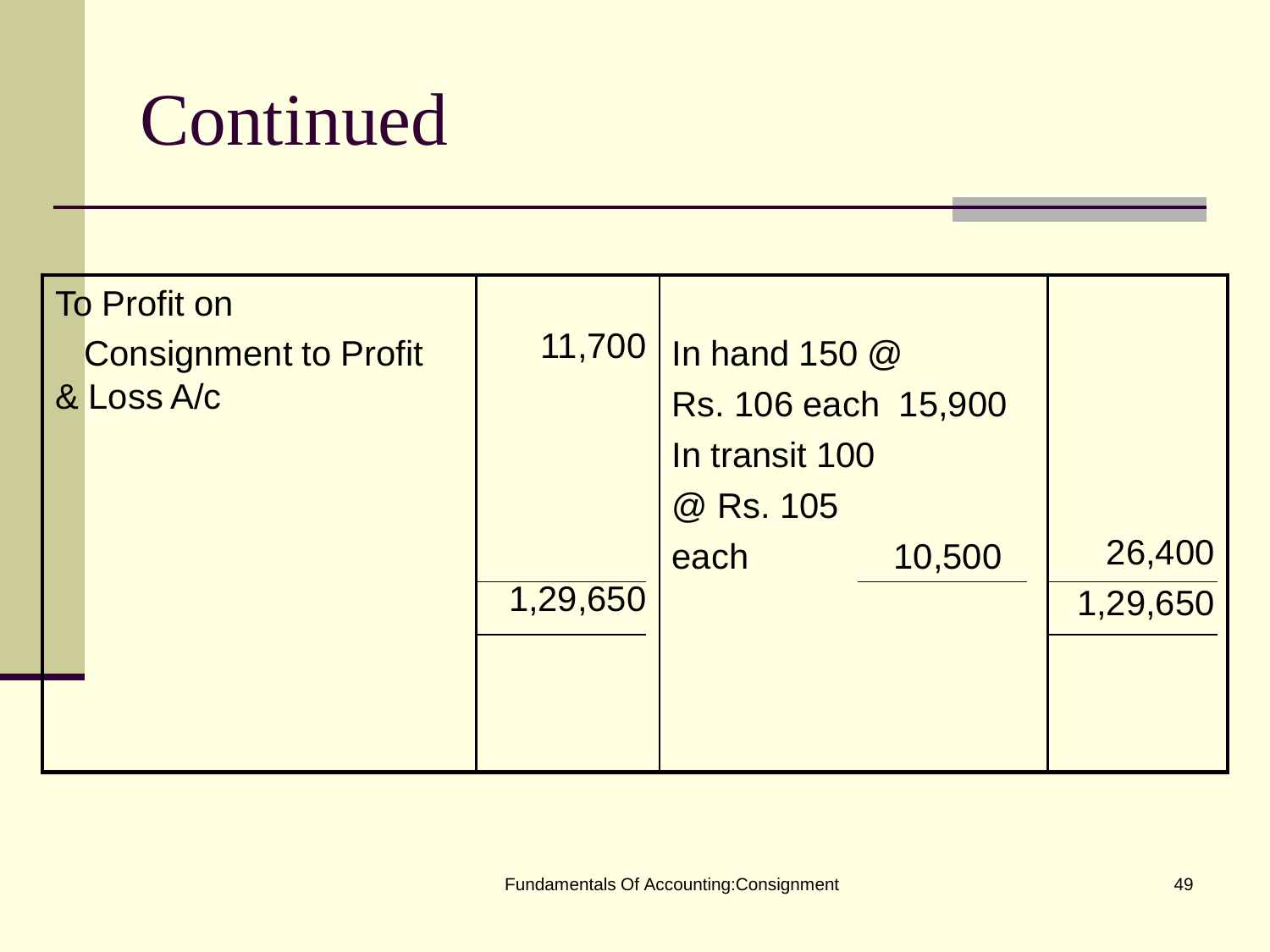#### **Sundaram's Account**

|                                        | Rs.    |                                                                                          | $\mathbf{Cr}$            |
|----------------------------------------|--------|------------------------------------------------------------------------------------------|--------------------------|
| <b>To Consignment to</b><br>Madras A/c | 98,000 | By Consignment A/c<br>(Expenses)<br>By Consignment A/c<br>(Commission)<br>By Balance c/d | 3,150<br>9,800<br>85,050 |
|                                        | 98,000 |                                                                                          | 98,000                   |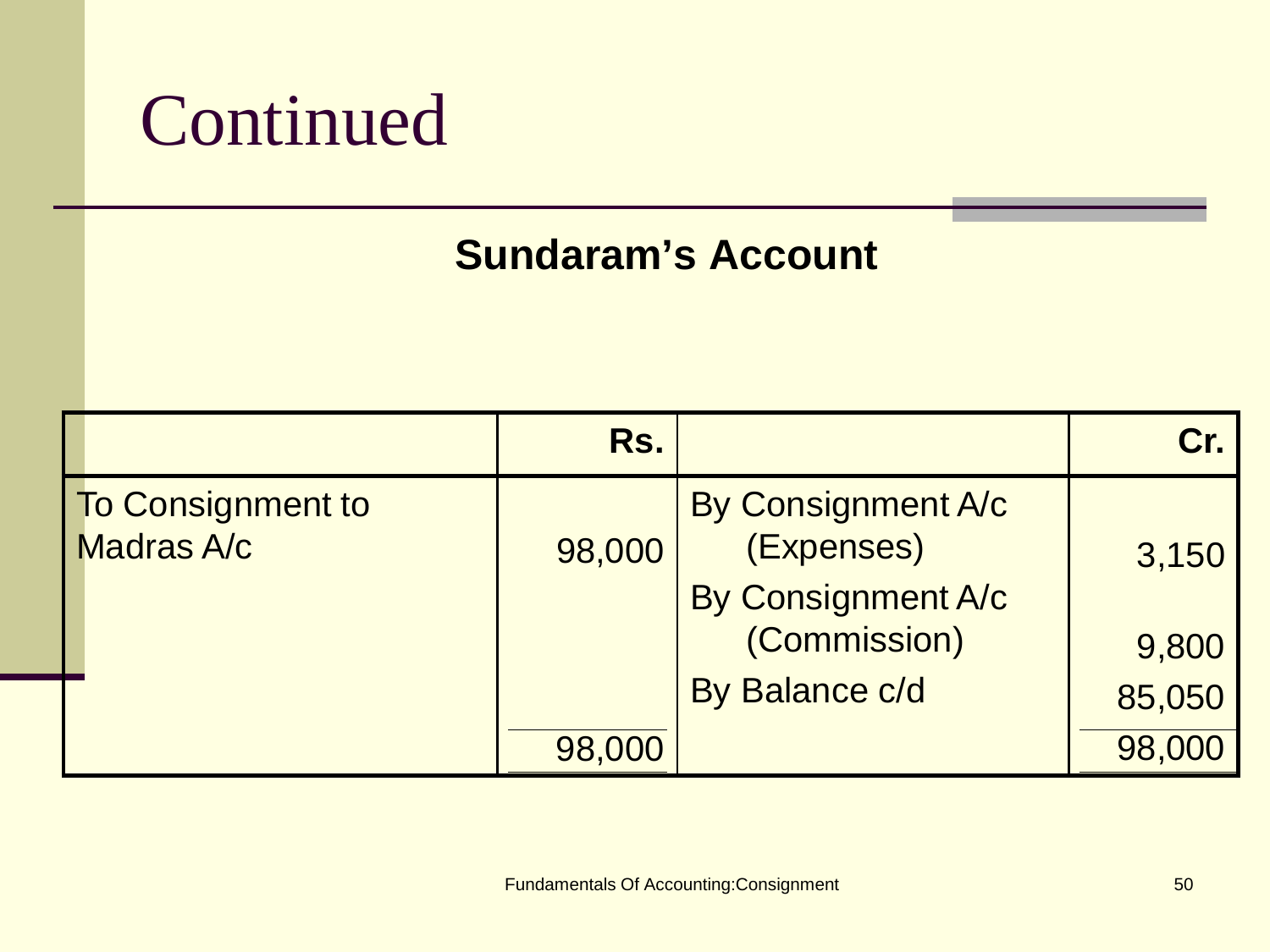### **Working Notes**

- (i) Consignor's expenses on 1,000 cases amounts to Rs. 5,000; it comes to Rs. 5 per case. The cost of cases lost will be computed at Rs. 105 per case.
- (ii) Sundaram has incurred Rs. 850 on clearing 850 cases, i.e., Re. 1 per case; while valuing closing stock with the agent Re. 1 per case has been added to cases in hand with the agent.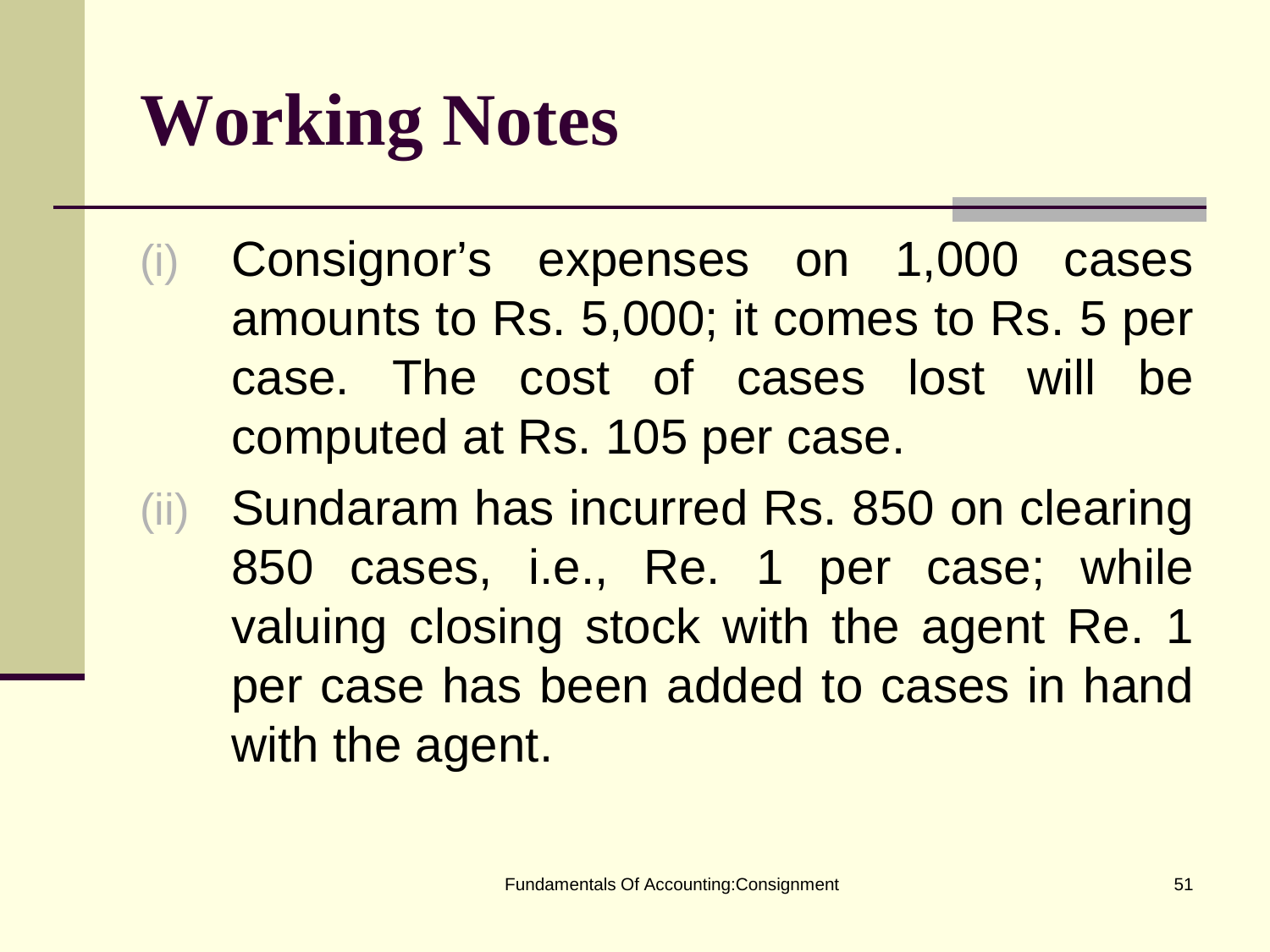P of Delhi sends out boxes of toothpaste costing Rs. 200 each. Each boxes consist of 12 packets. 60 boxes were sold by consignee at Rs. 20 per packet. Amount of sale value will be:

(a) Rs. 14400 (b) Rs. 12000 (c) Rs. 13200 (d) Rs. 14200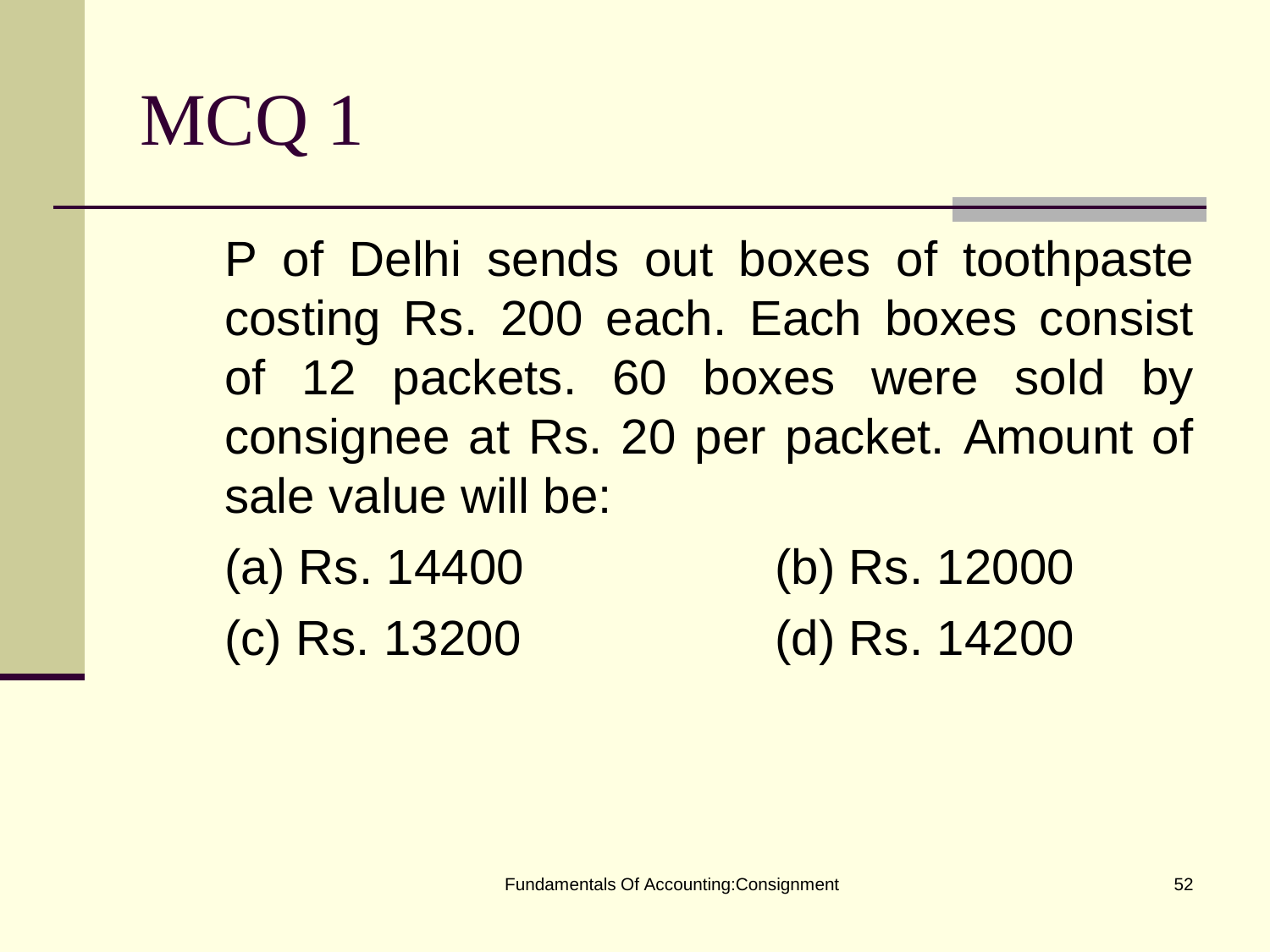

Goods costing Rs 2,00,000 sent out to consignee at Cost + 25%. Invoice value of the goods will be: (a) Rs. 250,000 (b) Rs. 2,40,000 (c) Rs. 300,000 (d) Rs. None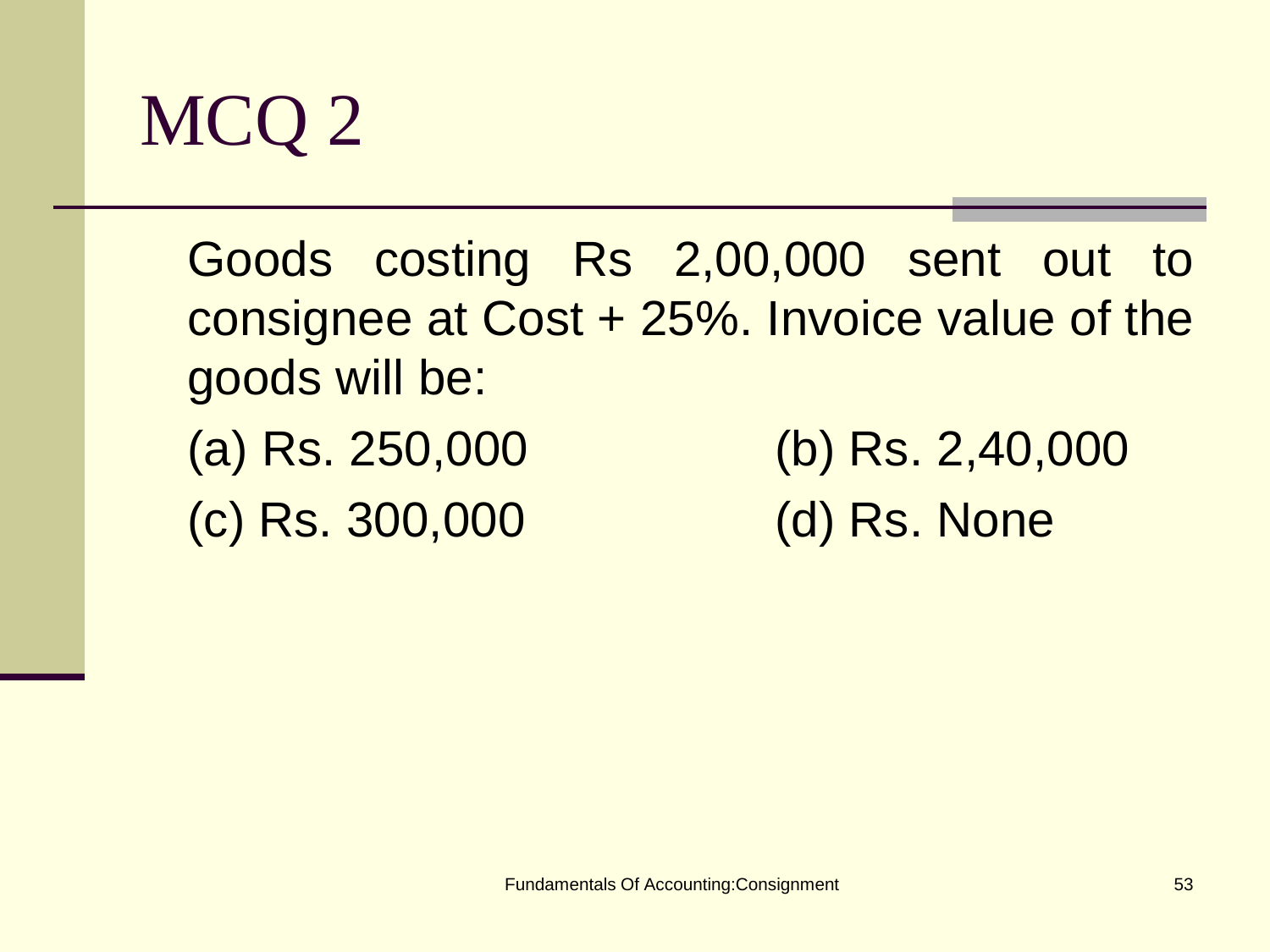

Goods costing Rs 1,80,000 sent out to consignee to show a profit of 20% on Invoice Price. Invoice price of the goods will be: (a) Rs. 2,16,000 (b) Rs. 2,25,000 (c) Rs. 2,10,000 (d) None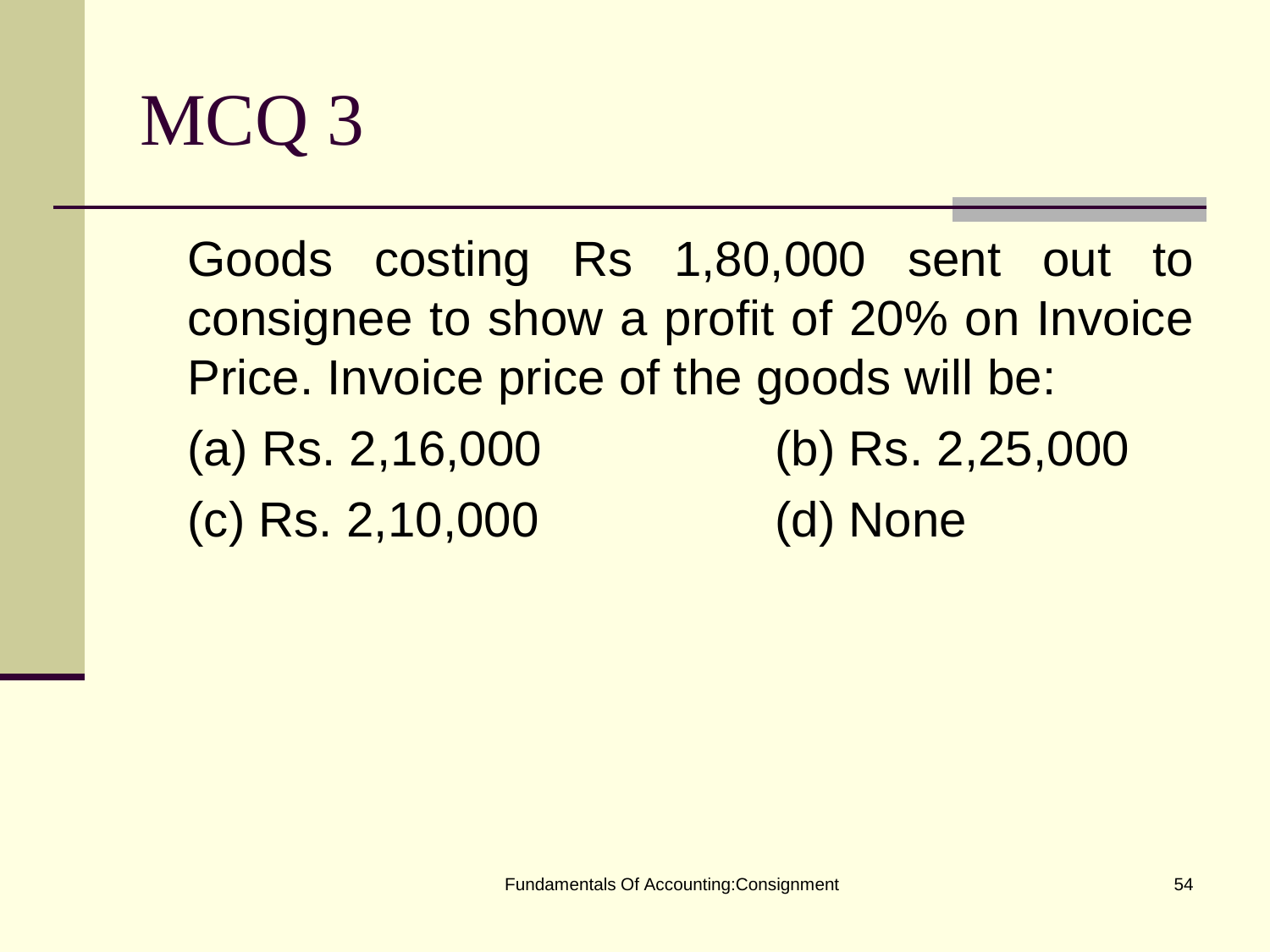

Goods of the Invoice value Rs 2,40,000 sent out to consignee at 20% profit on cost. The loading amount will be:

- (c) Rs. 50,000 (d) None
- (a) Rs. 40,000 (b) Rs. 48,000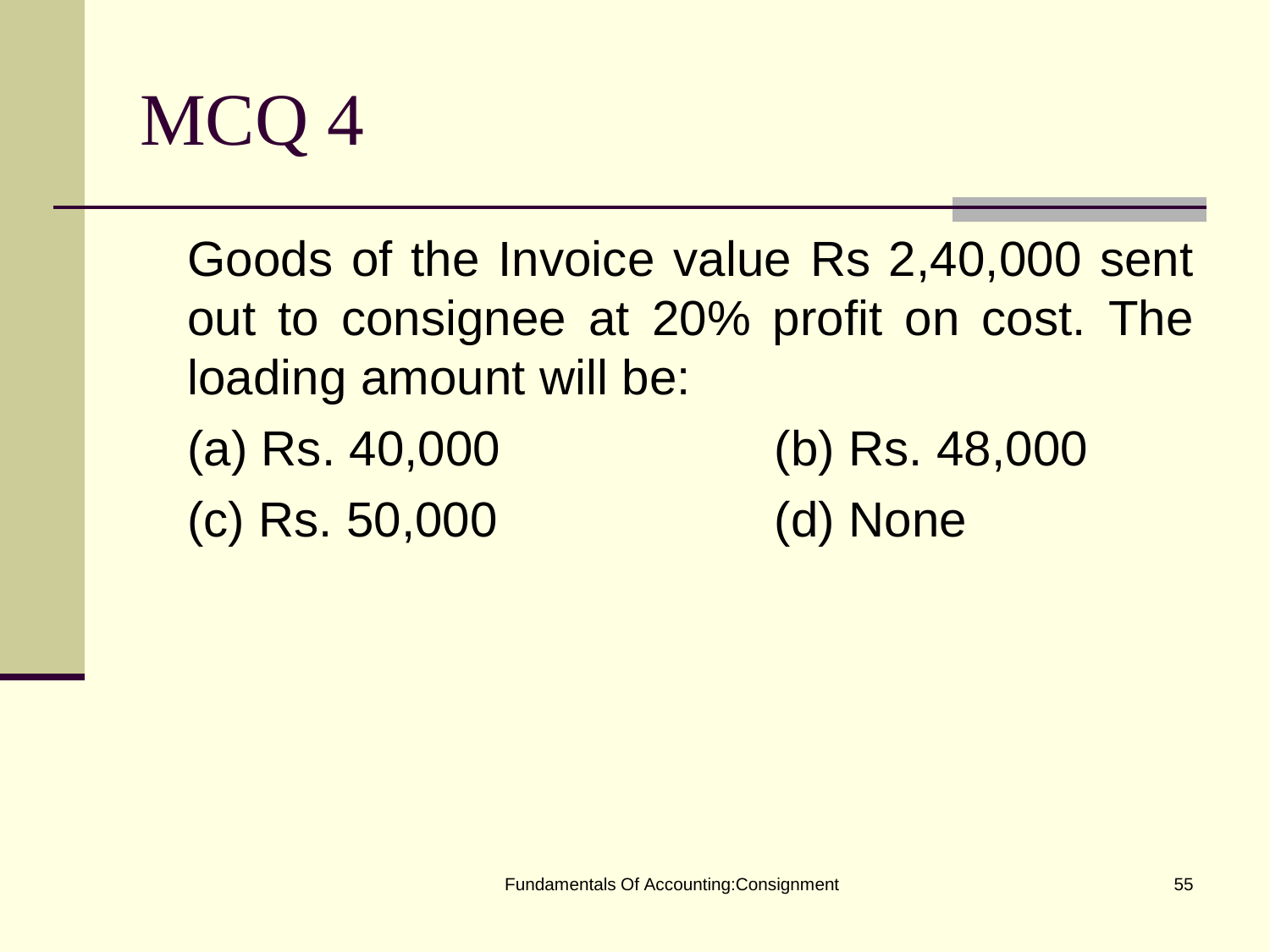

 X sent out certain goods to Y of Delhi. 1/10 of the goods were lost in transit. Invoice value of goods lost Rs 12,500. Invoice value of goods sent out on consignment will be:

(a) Rs. 120,000 (b) Rs. 125,000 (c) Rs. 140,000 (d) Rs. 100,000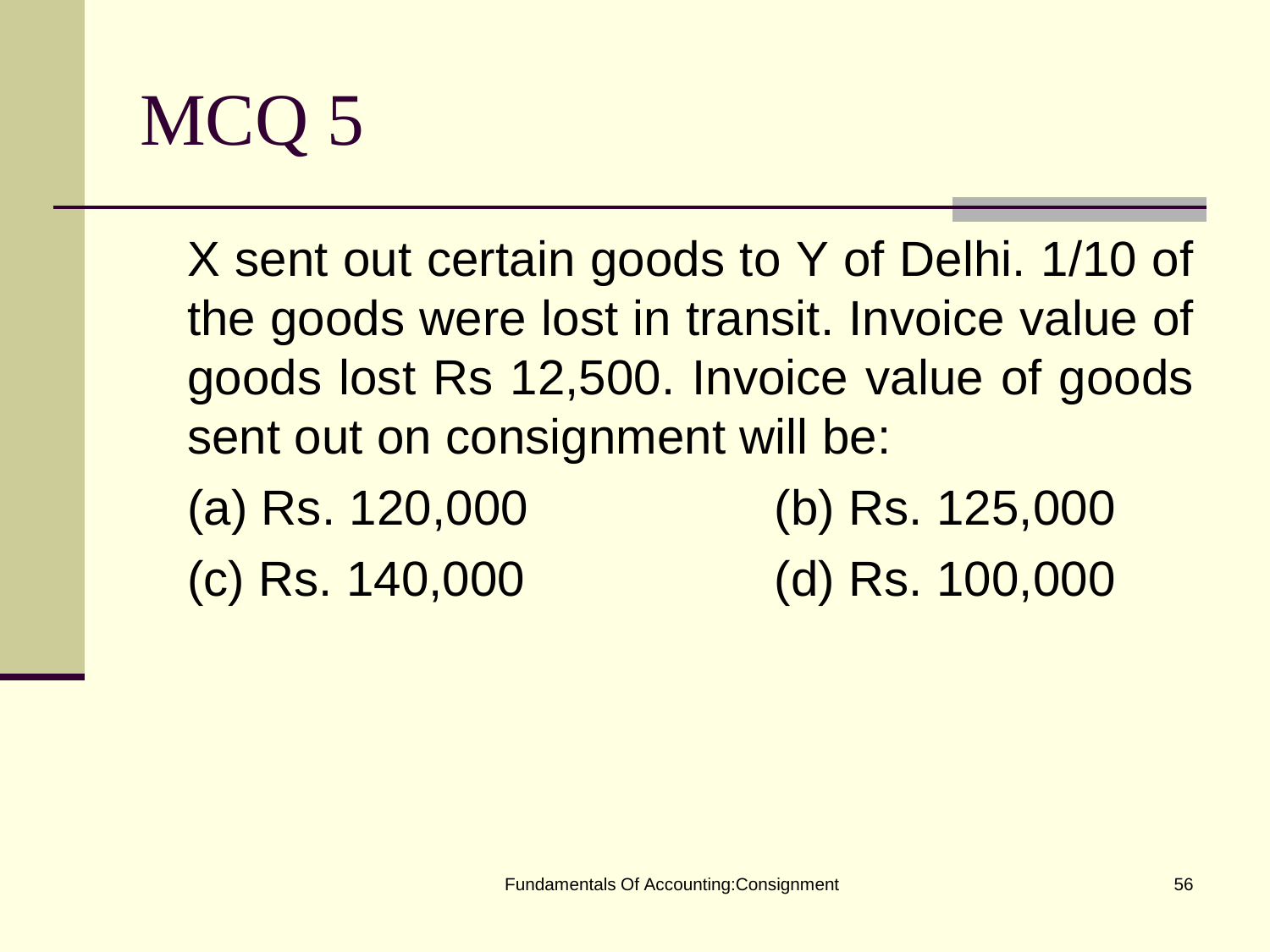Rabin consigned goods for the value of Rs 8,250 to Raj of Kanpur paid freight etc. of Rs. 650 and insurance Rs 400. Drew a bill on Raj at 3 months after date for Rs 3,000 as an advance against consignment, and discounted the bill for Rs 2960. Received Account Sales from Raj showing that part of the goods had realized gross Rs 8,350 and that his expenses and commission amounted to Rs 870.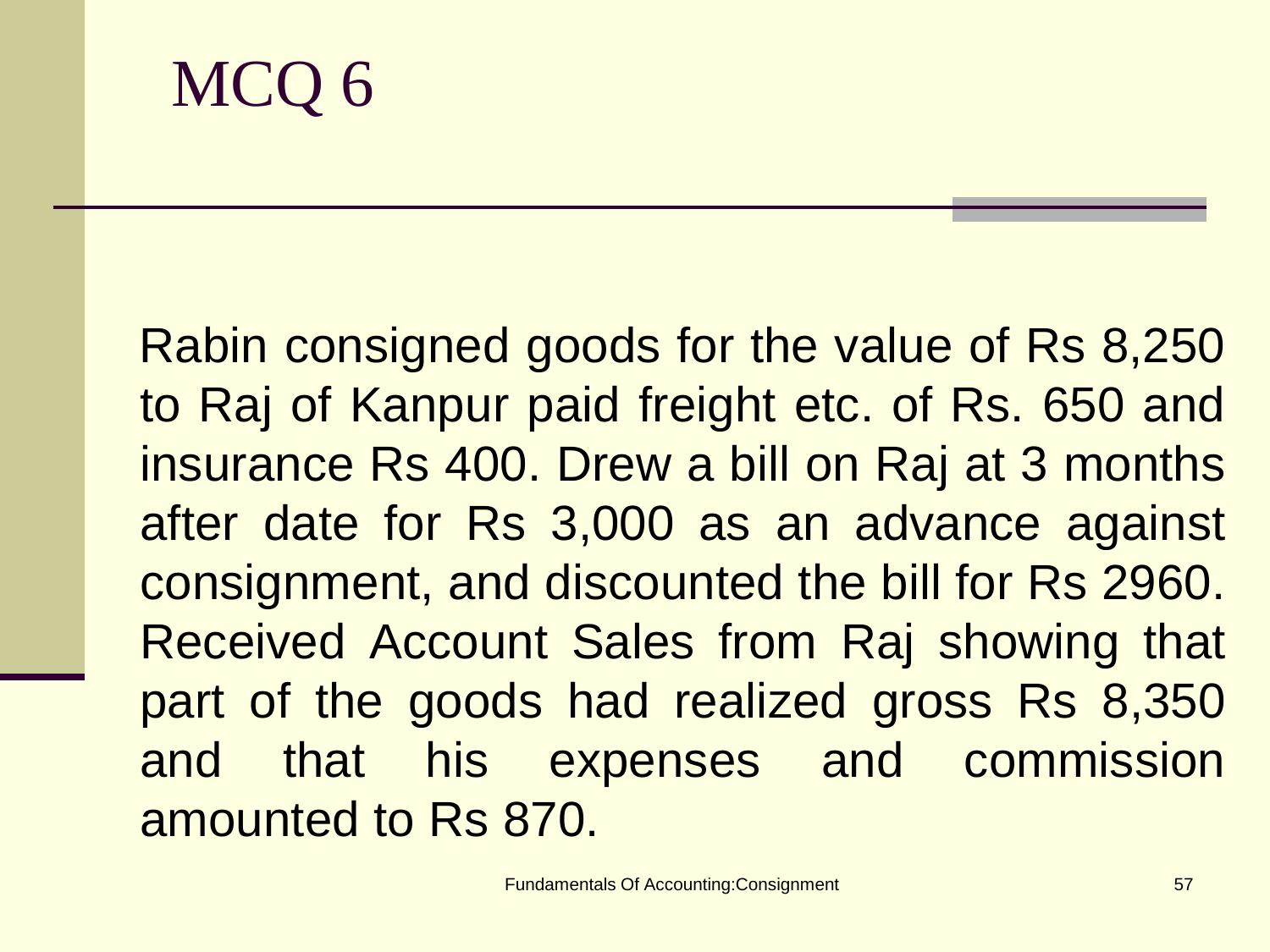#### MCQ 6 continued

The stock unsold was valued at Rs 2750. Consignee wants to remit a draft for the amount due. The amount of draft will be: (a) Rs. 2130 (b) Rs. 4480 (c) Rs. 5130 (d) Rs. 5090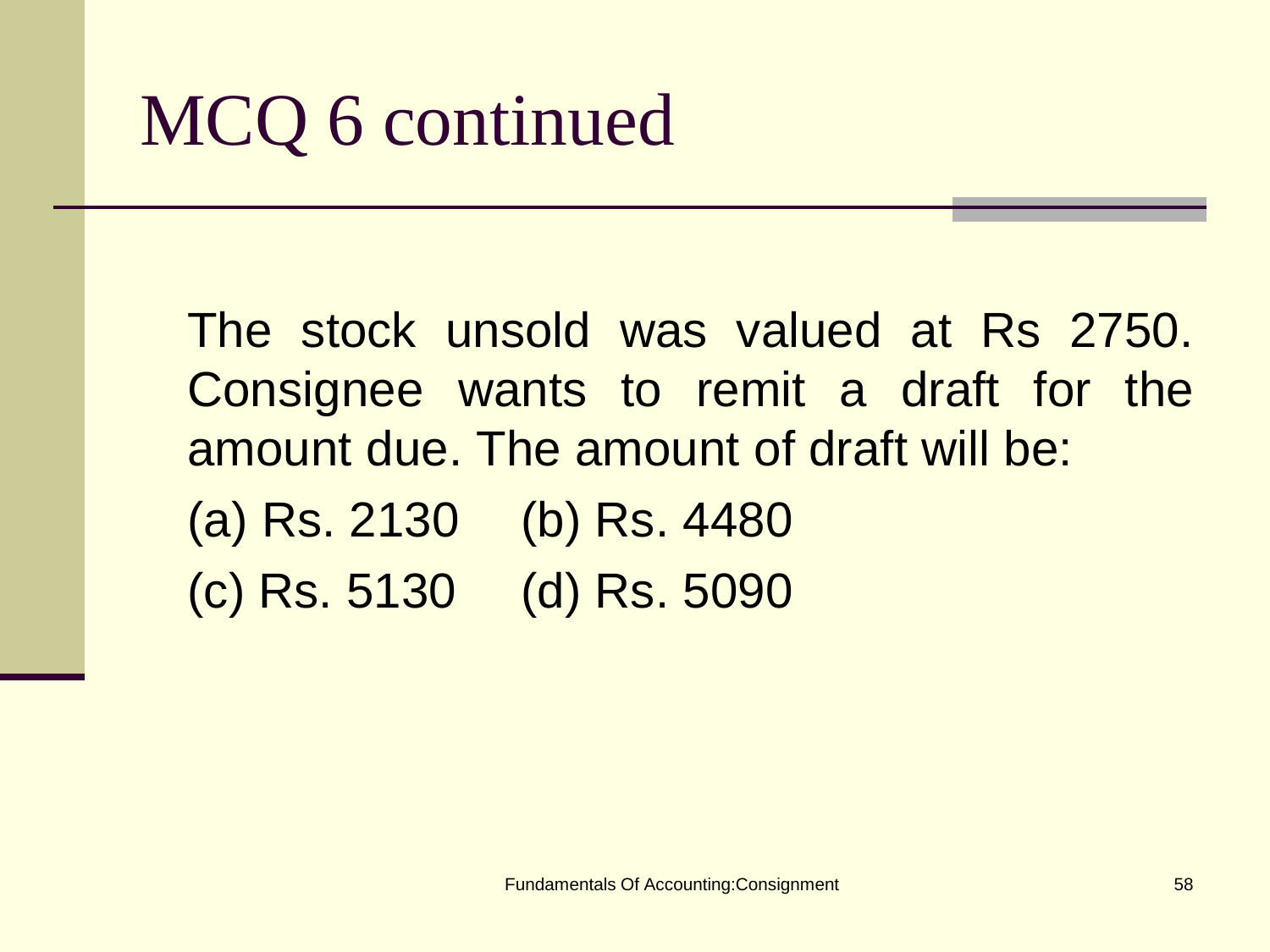X of Kolkata send out 1000 bag to Y of Delhi costing Rs 200 each. Consignor's expenses Rs 2000. Y's expenses non-selling Rs 1000, selling Rs 2000. 100 bags were lost in transit. Value of lost in transit will be: (a) Rs. 20,200 (b) Rs. 20,300

(c) Rs. 20,000 (d) Rs. 23,000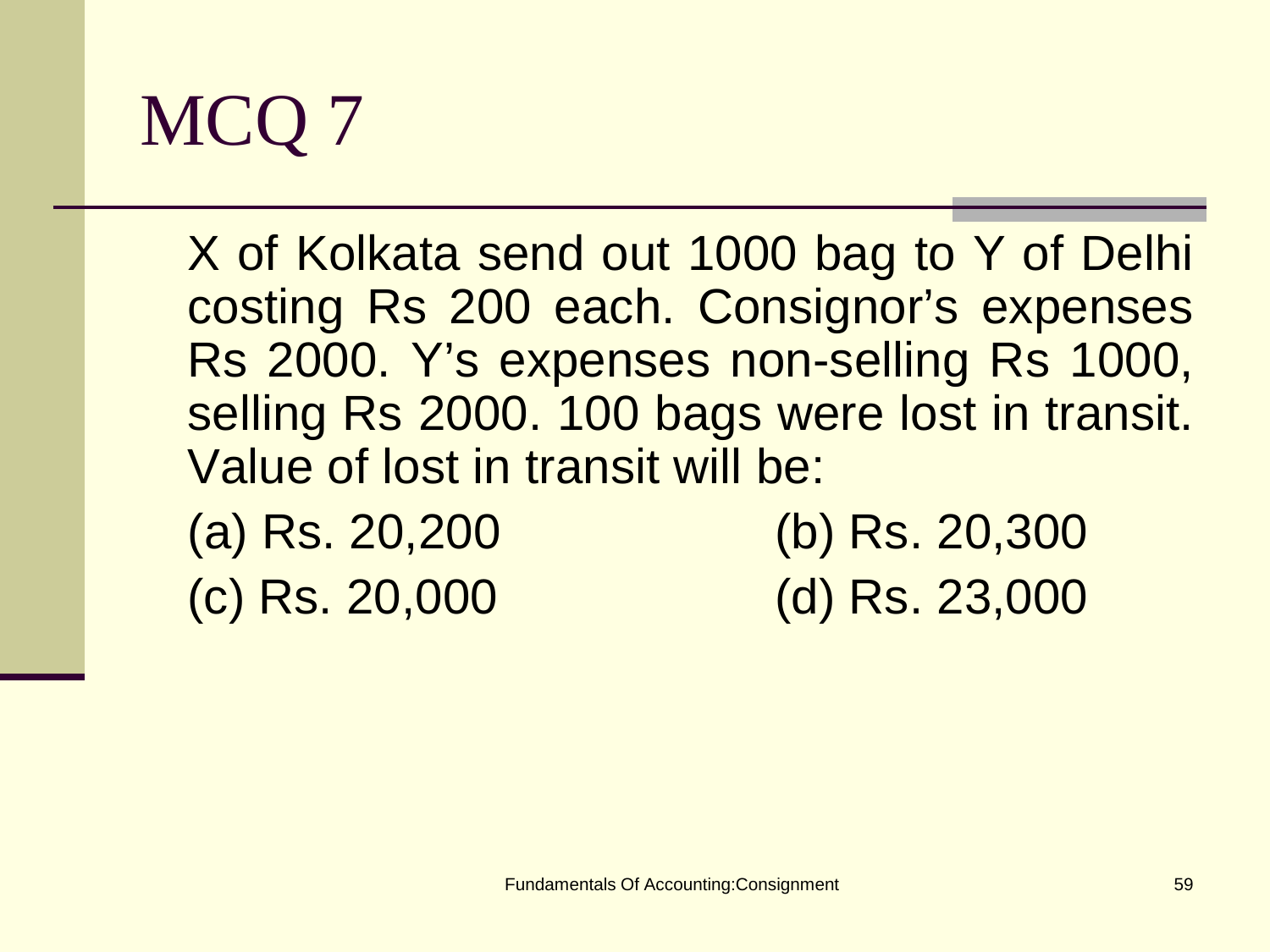

X of Kolkata sends out 1000 bags to Y on Delhi costing Rs 2000 each. 600 bags were sold at 10% above cost price. Sale value will be:

(a) Rs. 13,20,000 (b) Rs. 13,00,000 (c) Rs. 12,00,000 (d) Rs. 13,50,000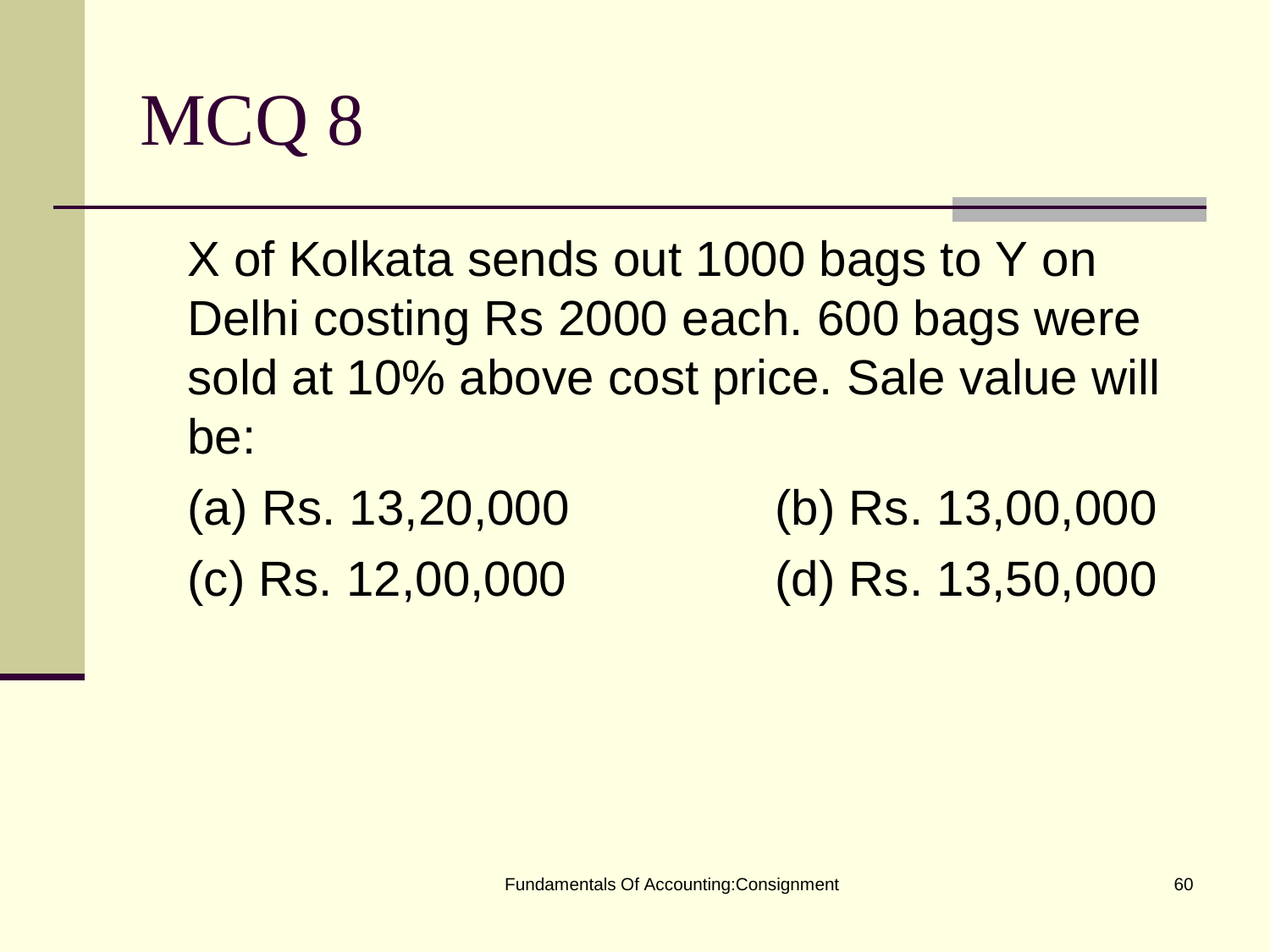I

#### Which of the following statement is not true:

- (a) If del-creder's commission is allowed, bad debt will not be recorded in the books of consignor
- (b) If del-creder's commission is allowed, bad debt will be debited in consignment account
- (c) Del-creder's commission is allowed by consignor to consignee
- relevant for Credit sales of the Constant of the Constant of the Constant of the Constant of the Constant of the Constant of the Constant of the Constant of the Constant of the Constant of the Constant of the Constant of t (d) Del-creder's commission is generally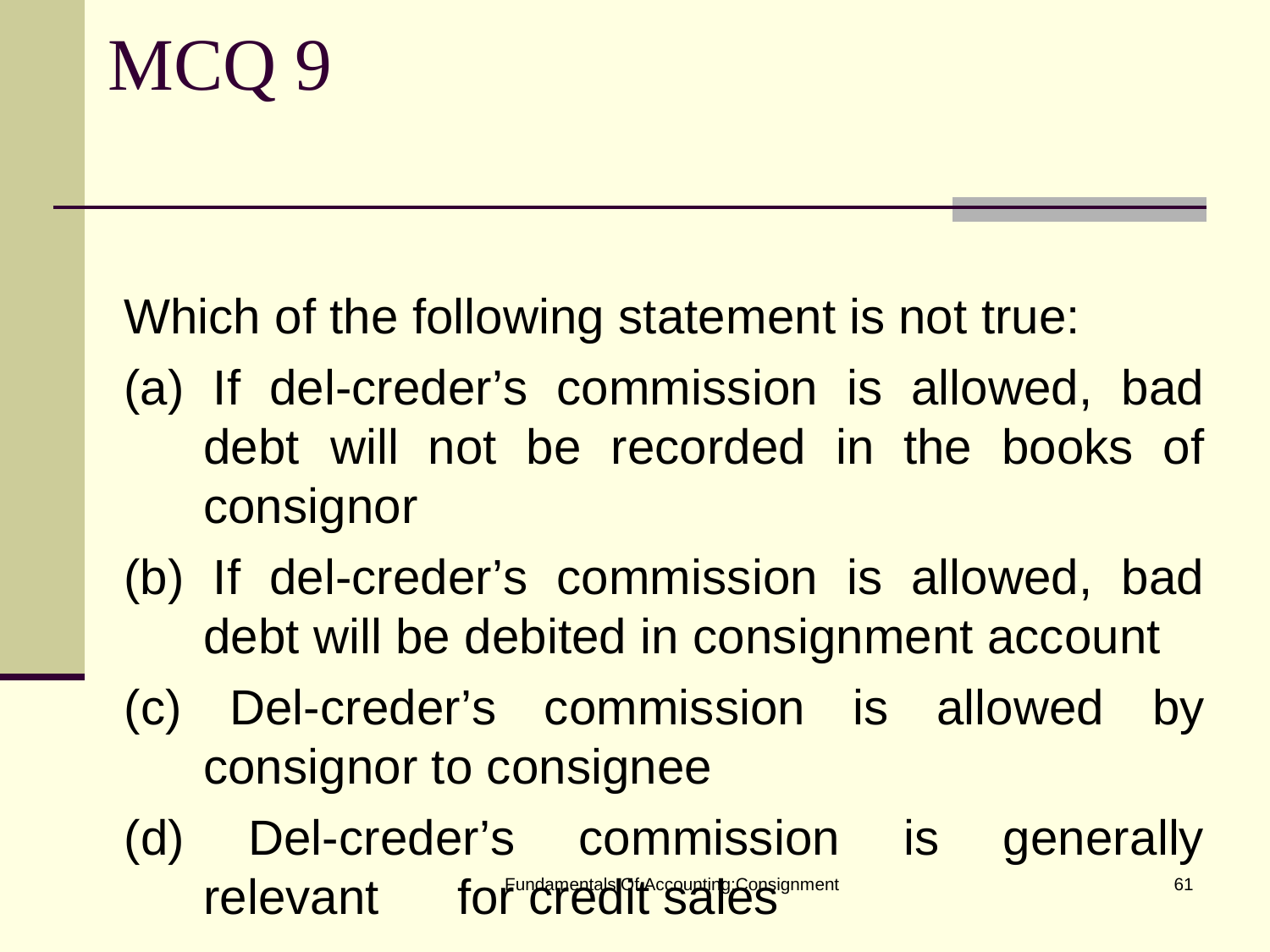X of Kolkata sends out 400 bags to Y on Delhi costing Rs 200 each. Consignor expenses Rs 2000. Y expenses non selling Rs 2000, selling 1000. 300 bags were sold by &. Value of consignment stock will be: (a) Rs. 20,400 (b) Rs. 20,200

(c) Rs. 20,000 (d) Rs. 21,000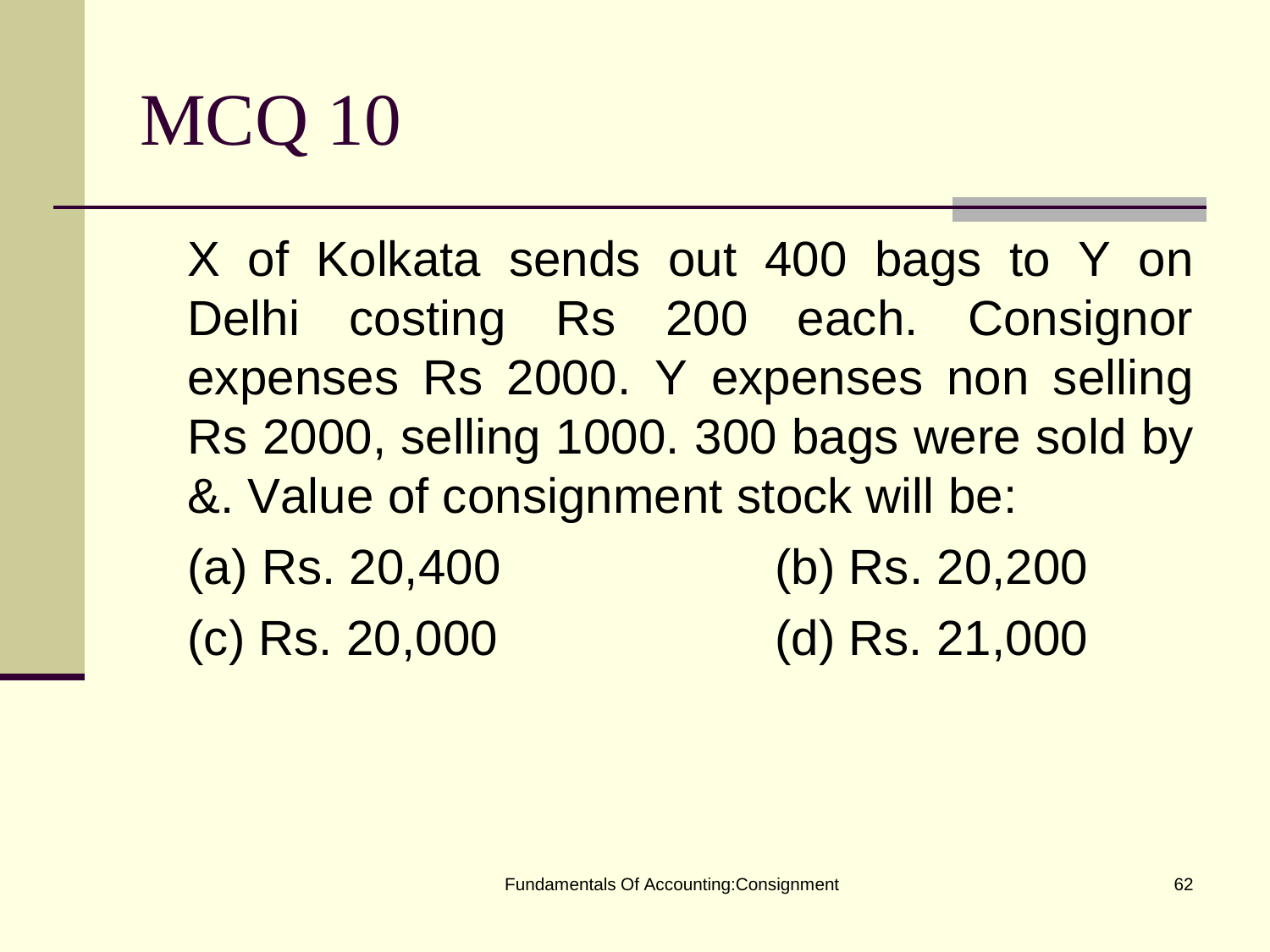X of Kolkata sent out 2000 boxes costing 100 each with the instruction that sales are to be made at cost + 45%. X draws a bill on Y for an amount equivalent to 60% of sales value. The amount of bill will be: (a) Rs. 1,74,000 (b) Rs. 2,00,000

(c) Rs. 2,90,000 (d) Rs. 1,20,000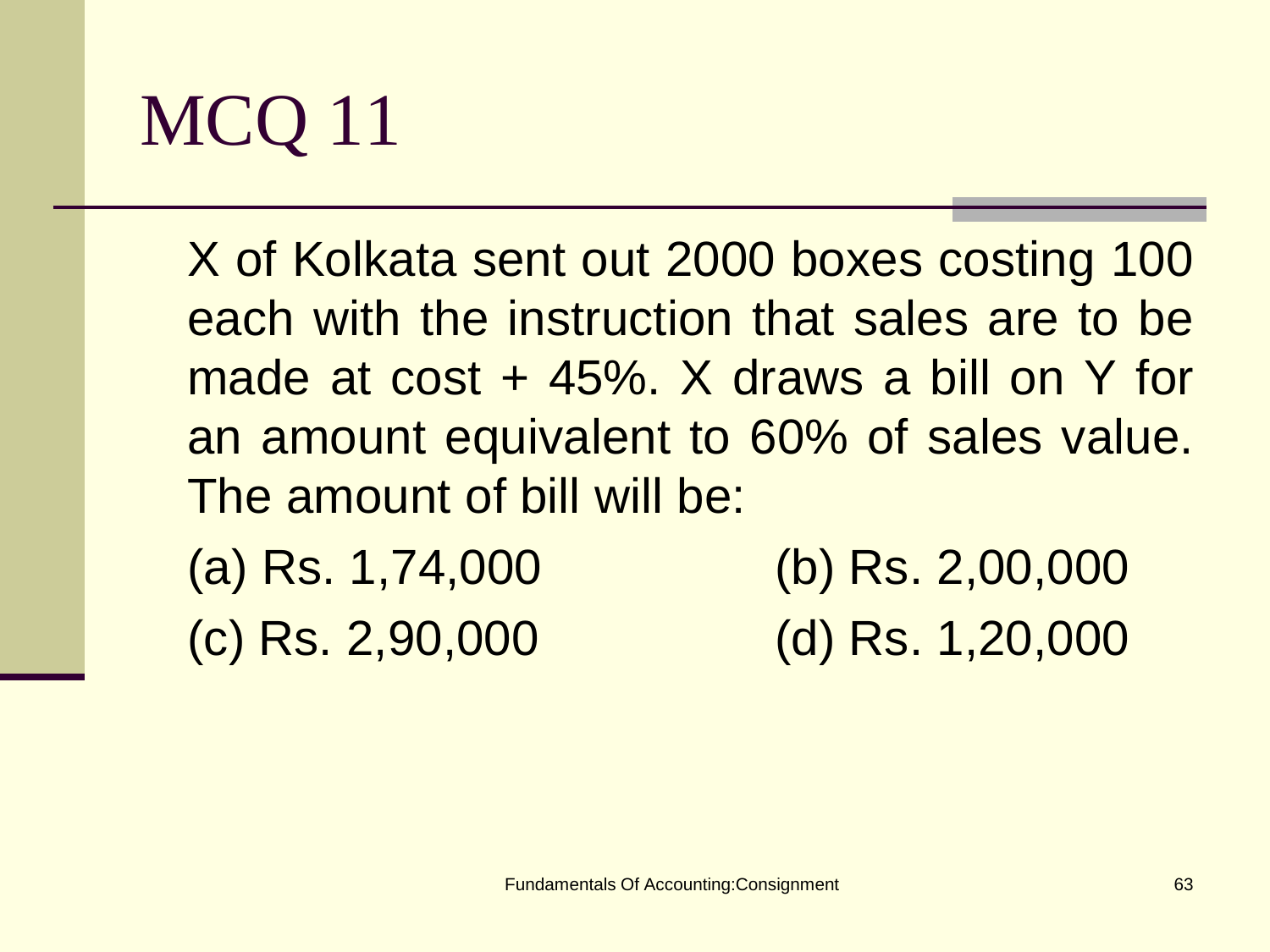#### Which of the following statement is wrong:

- (a) Consignor is the owner of the consignment stock
- (b) Del-credere commission is allowed by consignor to protect himself for bad debt
- (c) Proportionate consignor's expenses is added up with consignment stock
- (d) All proportionate consignee's expenses will be added up for valuation of consignment stock.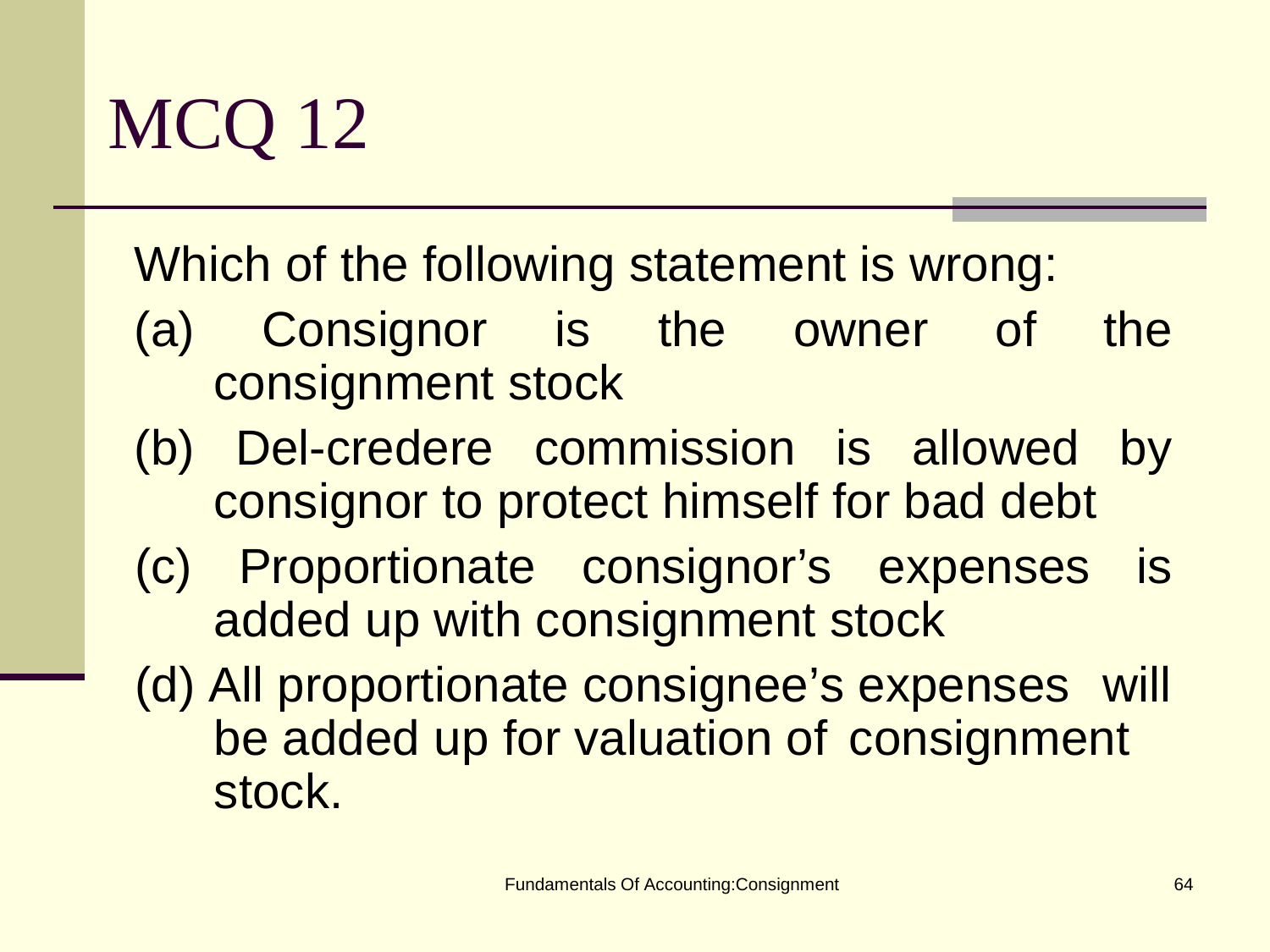X of Kolkata sends out 500 bags to Y costing Rs 400 each at an invoice price of Rs 500 each. Consignor's A/c expenses Rs. 4000 consignee's expenses, non-selling Rs 1000, selling Rs. 2000. 400 bags were sold.

The amount of consignment stock at Invoice Price will be:

(a) Rs. 50,900 (b) Rs. 50,800 (c) Rs. 50,000 (d) Rs. 51,000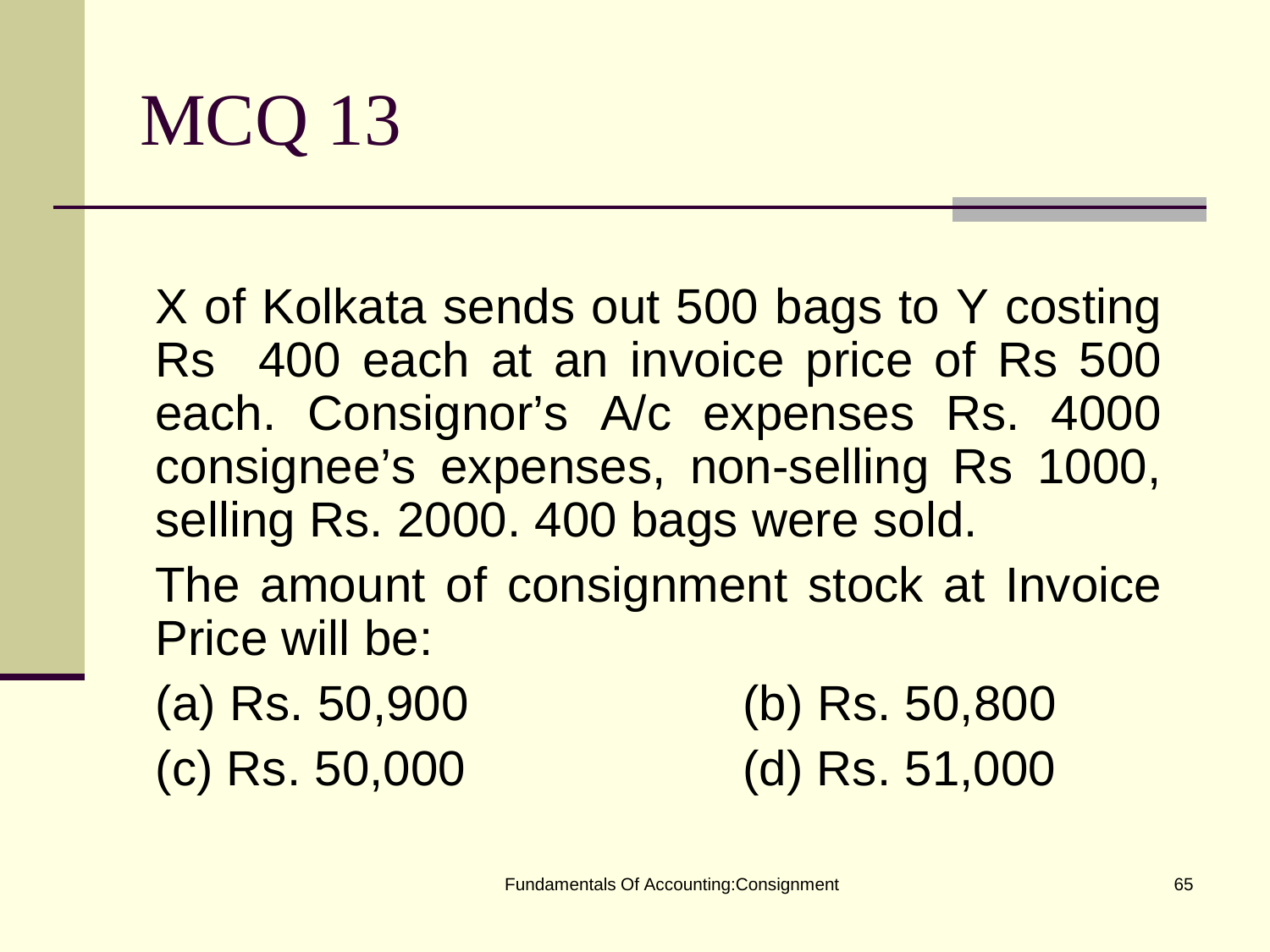X of Kokata sends out 500 bags to Y costing Rs 400 each at an invoice price of Rs 500 each. Consignor's A/c expenses Rs 4000 consignee's expenses, non-selling Rs 1000, selling Rs. 2000. 400 bags were sold. The amount of Stock Reserve will be

| (a) Rs. 10,000 | $(b)$ Nil      |
|----------------|----------------|
| (c) Rs. 20,000 | (d) Rs. 20,400 |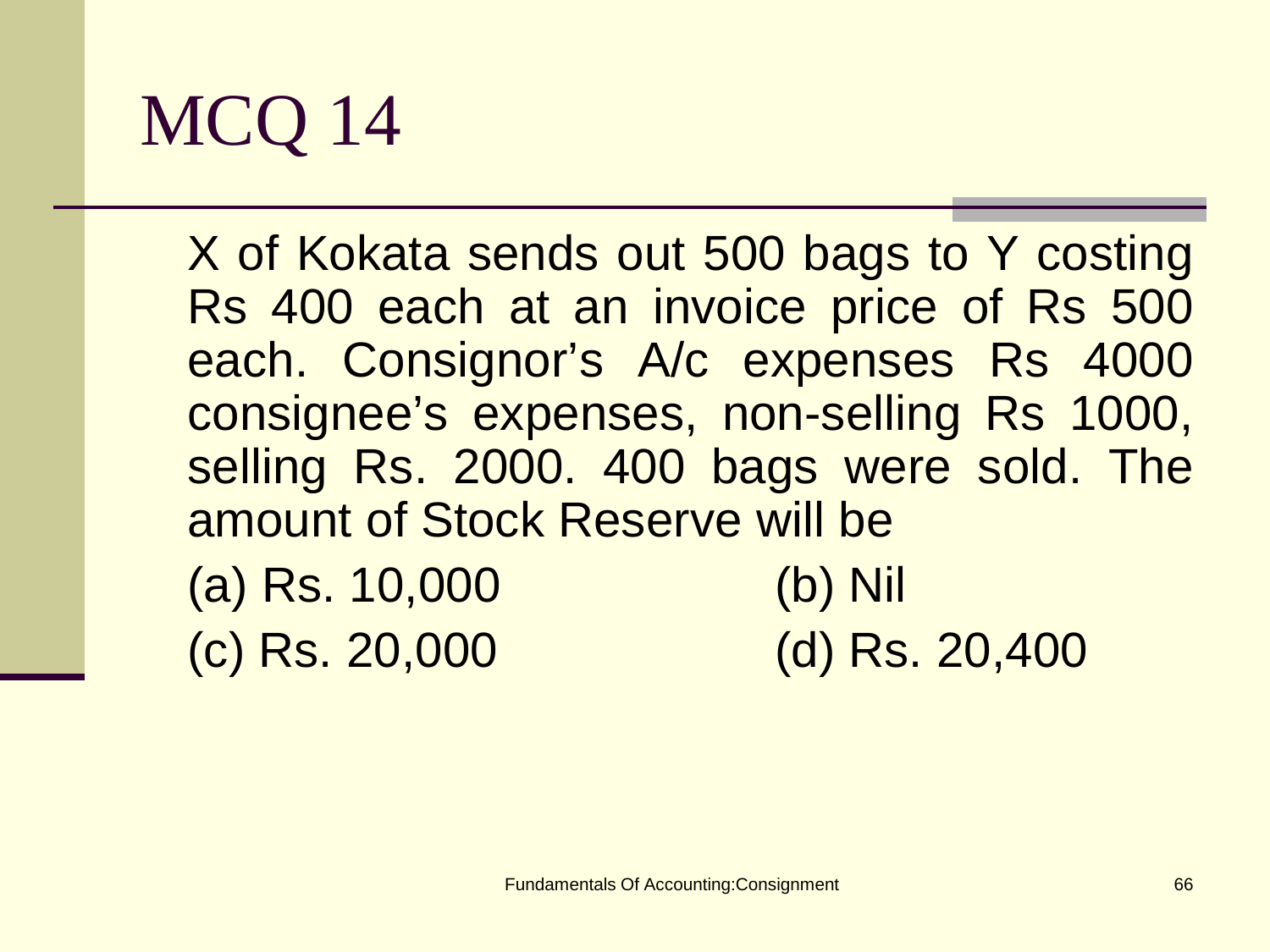

Commission will be shared between: (a) consignor & Consignee (b) Only Consignee (c) Only Consignor (d) Third Party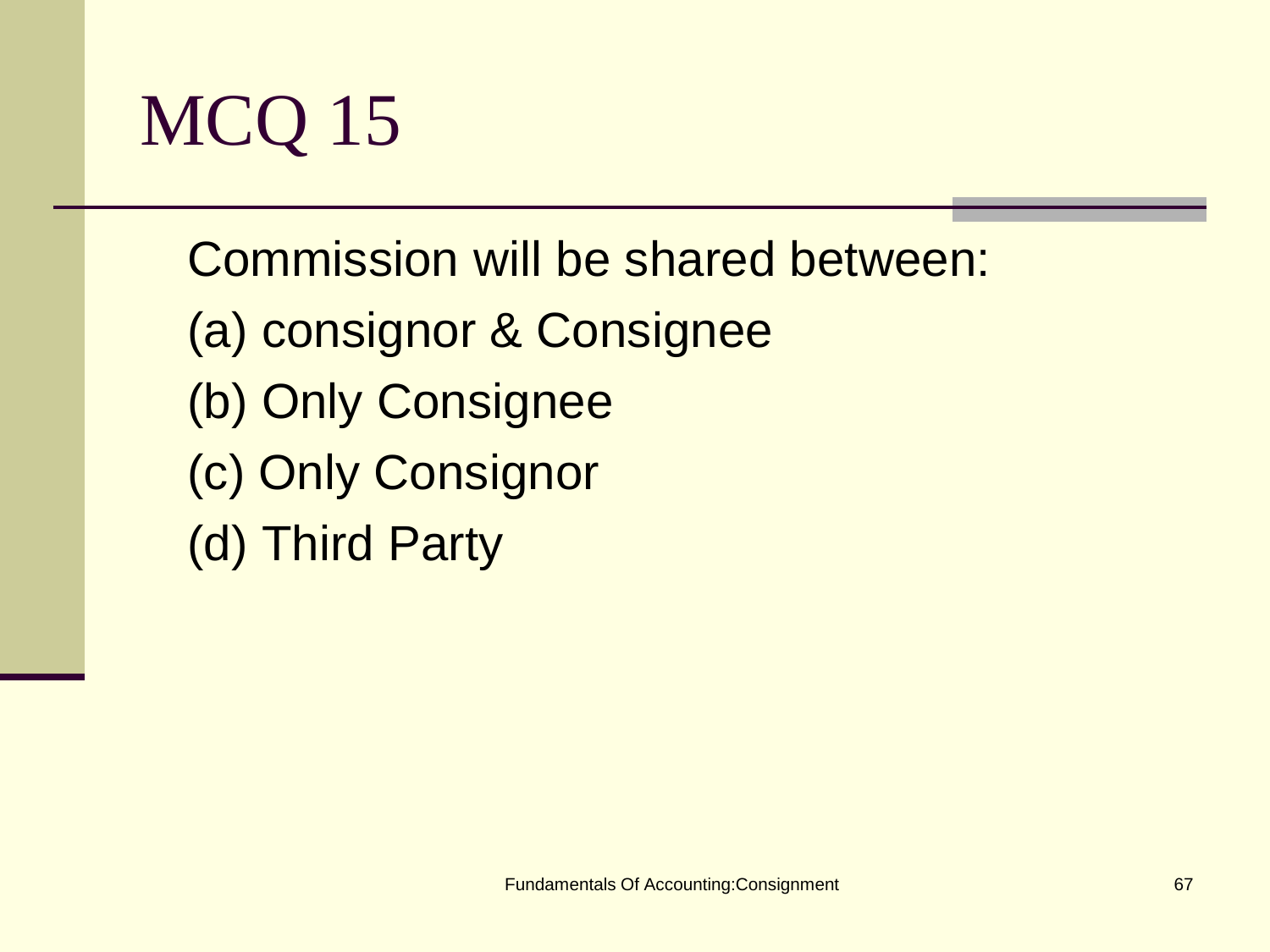X of Kolkata sends out certain goods to Y of Mumbai at  $cost + 25\%$ .  $\frac{1}{2}$  of the goods received by Y is sold at 1,76,000 at 10% above IP. Invoice value of goods send out is: (a) Rs. 300,000 (b) Rs. 3,20,000 (c) Rs. 180,000 (d) Rs. 340,000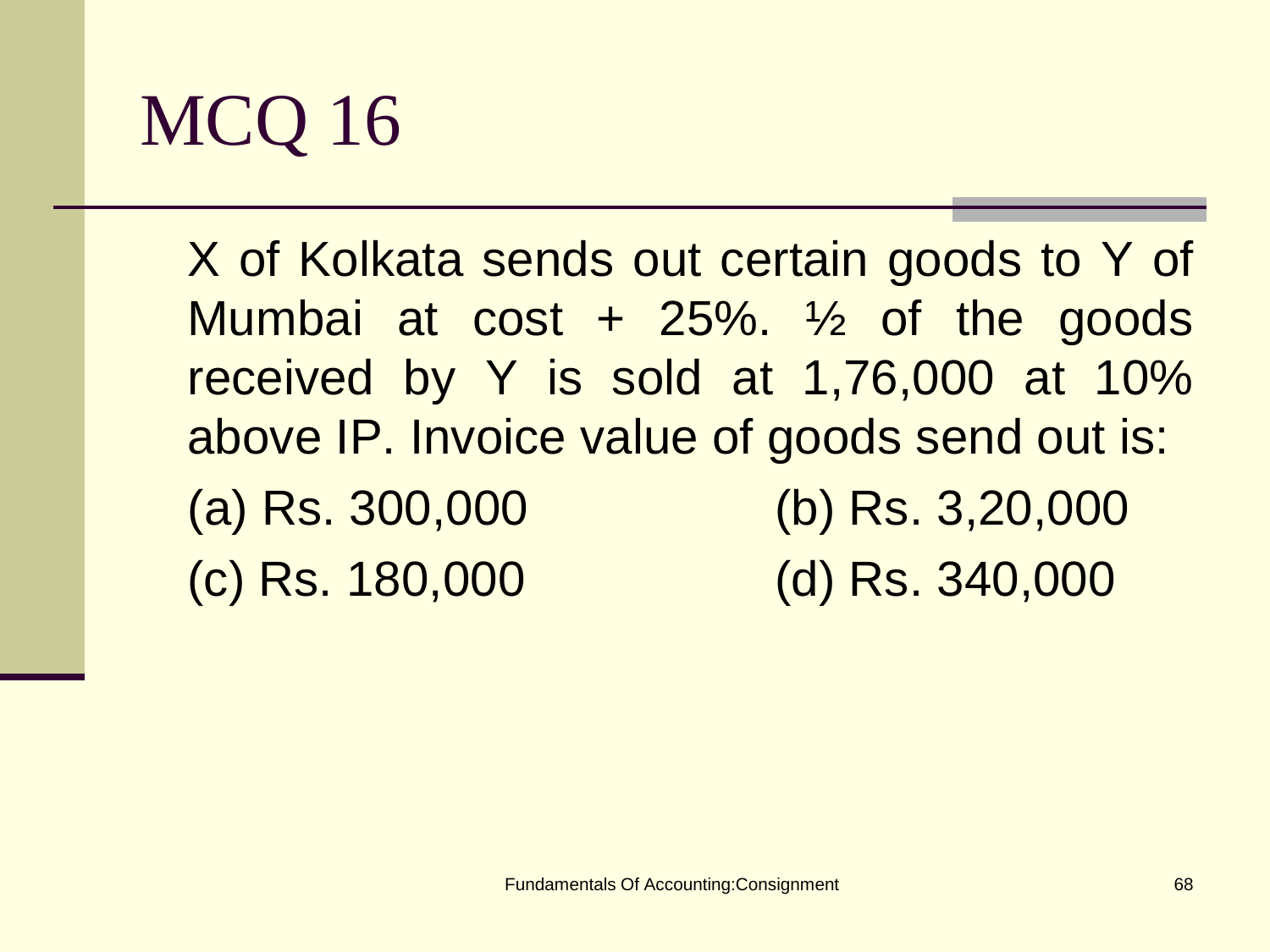X of Kolkata sends out goods costing 300,000 to Y of Mumbai at cost + 25%. Consignor's expenses Rs 5000. 1/10<sup>th</sup> of the goods were lost in transit. Insurance claim received Rs 3000. The net loss on account of abnormal loss is:

| (a) Rs. 27,500 | (b) Rs. 25,500 |
|----------------|----------------|
| (c) Rs. 30,500 | (d) Rs. 27,000 |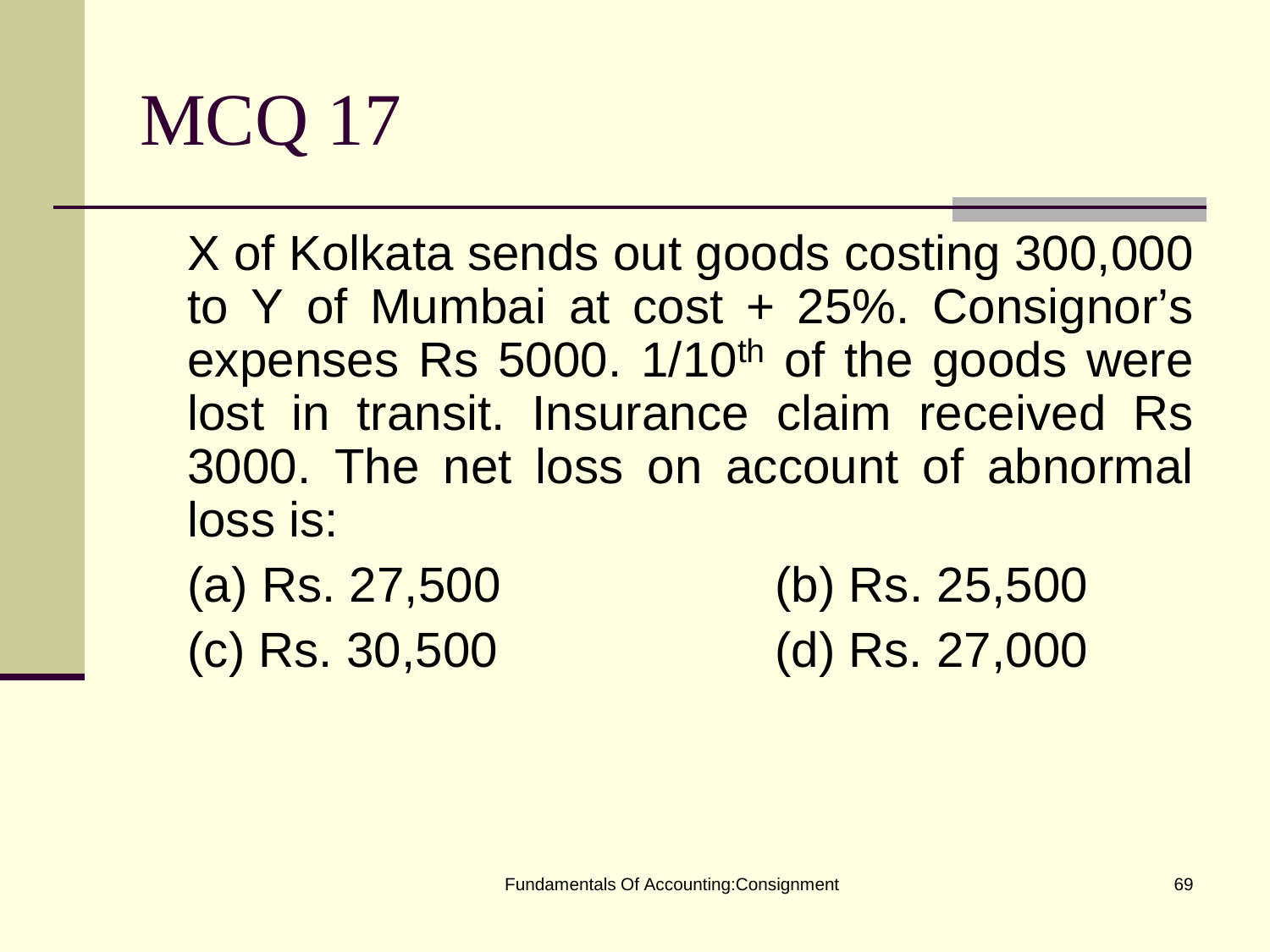Rahim of Kolkata sends out 1000 boxes to Ram of Delhi costing Rs 100 each at an IP of Rs 120 each. Goods send out on consignment to be credited in general trading will be:

(a) Rs. 100,000 (b) Rs. 120,000 (c) Rs. 20,000 (d) None